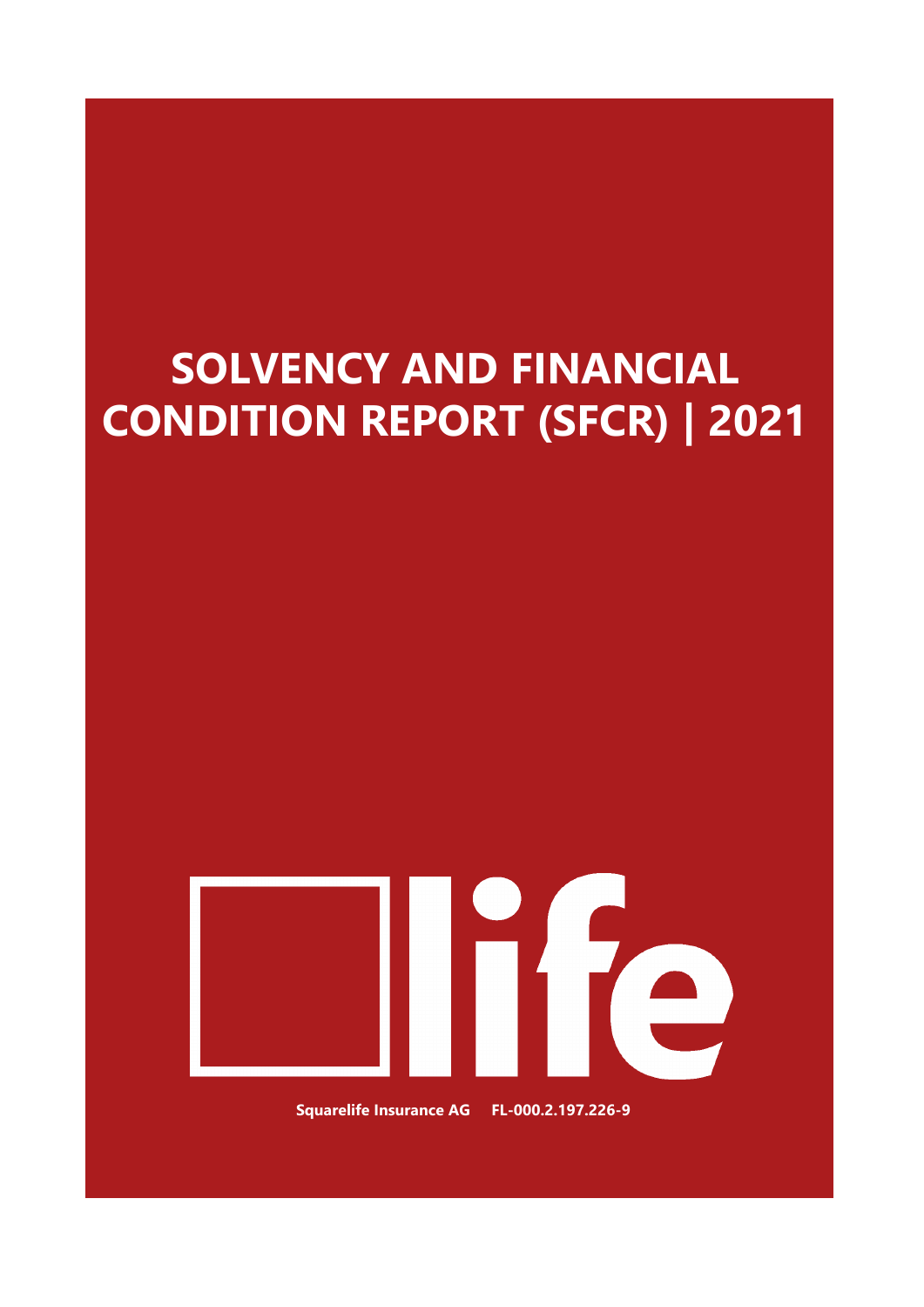



## **Solvency and Financial Condition Report (SFCR)**

### **Squarelife Insurance AG**

over the reporting period 01.01.2021 – 31.12.2021

|   | <b>Summary</b> |                          |                                                                                                                                |    |
|---|----------------|--------------------------|--------------------------------------------------------------------------------------------------------------------------------|----|
| A |                | Business and performance |                                                                                                                                |    |
|   | A.1            | <b>Business</b>          |                                                                                                                                | 4  |
|   |                | A.1.1                    | General information about the company                                                                                          | 4  |
|   |                | A.1.2                    | Business and risk strategy                                                                                                     | 6  |
|   |                | A.1.3                    | Significant business transactions                                                                                              | 7  |
|   | A.2            |                          | Underwriting performance                                                                                                       | 7  |
|   | A.3            |                          | Investment performance                                                                                                         | 8  |
|   | A.4            |                          | Performance of other business activities                                                                                       | 8  |
|   | A.5            |                          | Other information                                                                                                              | 8  |
| B |                |                          | System of Governance                                                                                                           | 9  |
|   | B.1            |                          | General information on the system of governance                                                                                | 9  |
|   |                | B.1.1                    | Administrative, management or supervisory body                                                                                 | 9  |
|   |                | B.1.2                    | Remuneration policy                                                                                                            | 9  |
|   | B.2            |                          | Fit and proper requirements                                                                                                    | 9  |
|   | B.3            |                          | Risk management system, including own risk and solvency assessment                                                             | 10 |
|   |                | B.3.1                    | Description of the risk management system                                                                                      | 10 |
|   |                | <b>B.3.2</b>             | Description of how the risk management system is integrated into the<br>organizational structure and decision-making processes | 11 |
|   |                | B.3.3                    | Own Risk Solvency Assessment                                                                                                   | 11 |
|   | B.4            |                          | Internal control system                                                                                                        | 13 |
|   |                | B.4.1                    | Internal control function                                                                                                      | 13 |
|   |                | <b>B.4.2</b>             | Compliance function                                                                                                            | 13 |
|   | B.5            |                          | <b>Internal Audit function</b>                                                                                                 | 14 |
|   | <b>B.6</b>     |                          | Actuarial function                                                                                                             | 15 |
|   | <b>B.7</b>     | Outsourcing              |                                                                                                                                | 16 |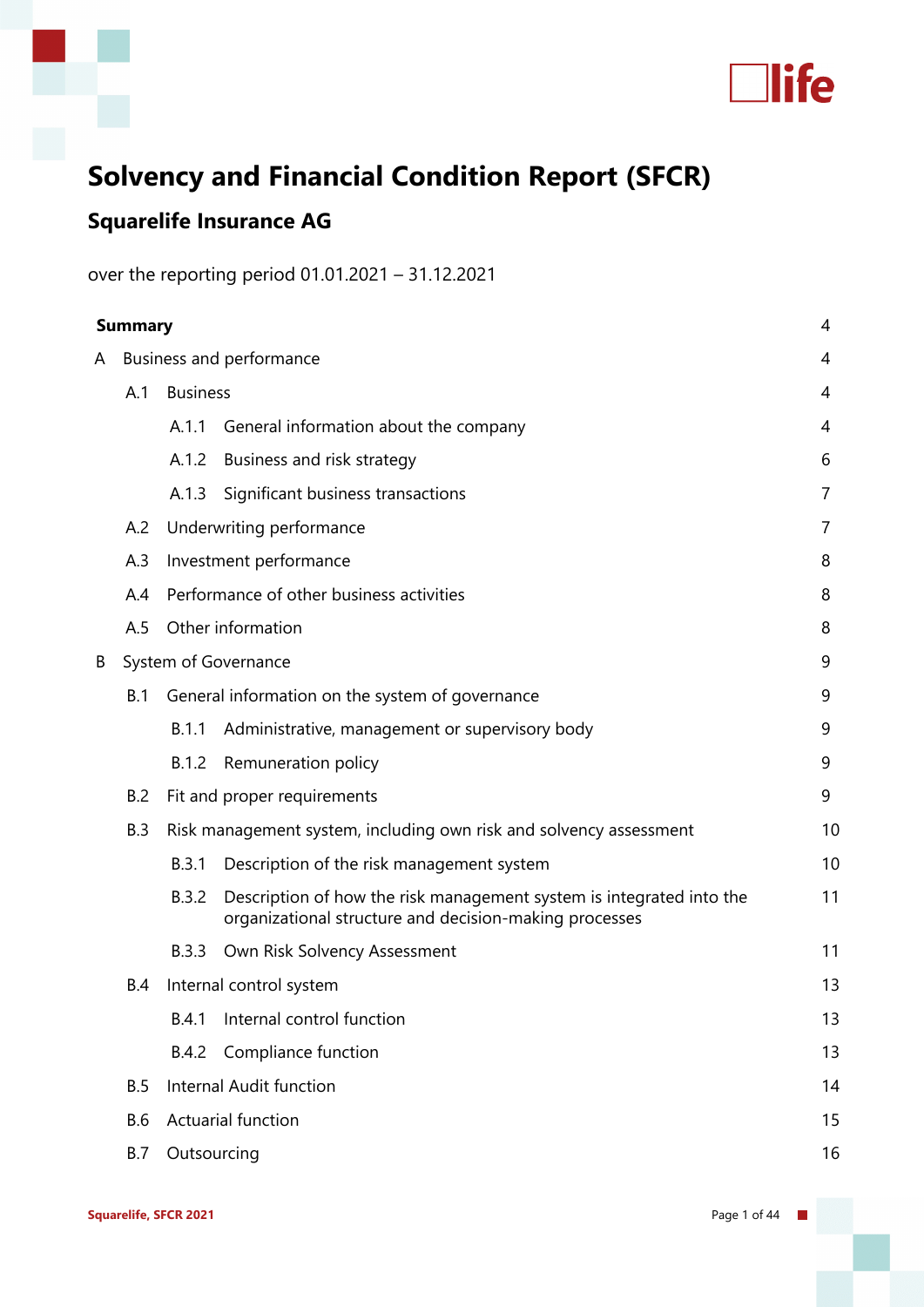

|   | <b>B.8</b> |                       | Other information                                 |              | 16 |
|---|------------|-----------------------|---------------------------------------------------|--------------|----|
| C |            | Risk profile          |                                                   |              | 17 |
|   | C.1        |                       | Underwriting risk                                 |              | 17 |
|   |            | C.1.1                 | Biometric risks: mortality, longevity, disability |              | 17 |
|   |            | C.1.2                 | Cancellation                                      |              | 17 |
|   |            | C.1.3                 | Costs                                             |              | 17 |
|   |            | C.1.4                 | Auditing                                          |              | 17 |
|   |            |                       | C.1.5 Catastrophe risk                            |              | 18 |
|   | C.2        | Market risk           |                                                   |              | 18 |
|   |            | C.2.1                 | Interest                                          |              | 18 |
|   |            | C.2.2                 | Equity                                            |              | 19 |
|   |            | C.2.3                 | Currency/exchange rate                            |              | 19 |
|   |            | C.2.4                 | Real estate                                       |              | 19 |
|   |            | C.2.5                 | Spread                                            |              | 20 |
|   |            | C.2.6                 | Market risk concentration                         |              | 20 |
|   | C.3        | Credit risk           |                                                   |              | 20 |
|   | C.4        | Liquidity risk        |                                                   |              | 20 |
|   | C.5        |                       | Operational risk                                  |              | 20 |
|   |            | C.5.1                 | Internal procedures                               |              | 20 |
|   |            | C.5.2                 | People                                            |              | 21 |
|   |            | C.5.3                 | Systems                                           |              | 21 |
|   |            | C.5.4                 | External events                                   |              | 21 |
|   | C.6        |                       | Other material risks                              |              | 22 |
|   |            | C.6.1                 | Reputational risk                                 |              | 22 |
|   |            | C.6.2                 | Inflation risk                                    |              | 22 |
|   |            | C.6.3                 | Risk of contagion                                 |              | 22 |
|   |            | C.6.4                 | Legal environment risk                            |              | 22 |
|   | C.7        |                       | Other information                                 |              | 22 |
| D |            |                       | Valuation for Solvency Purposes                   |              | 22 |
|   | D.1        | Assets                |                                                   |              | 22 |
|   |            | Squarelife, SFCR 2021 |                                                   | Page 2 of 44 | n. |

٦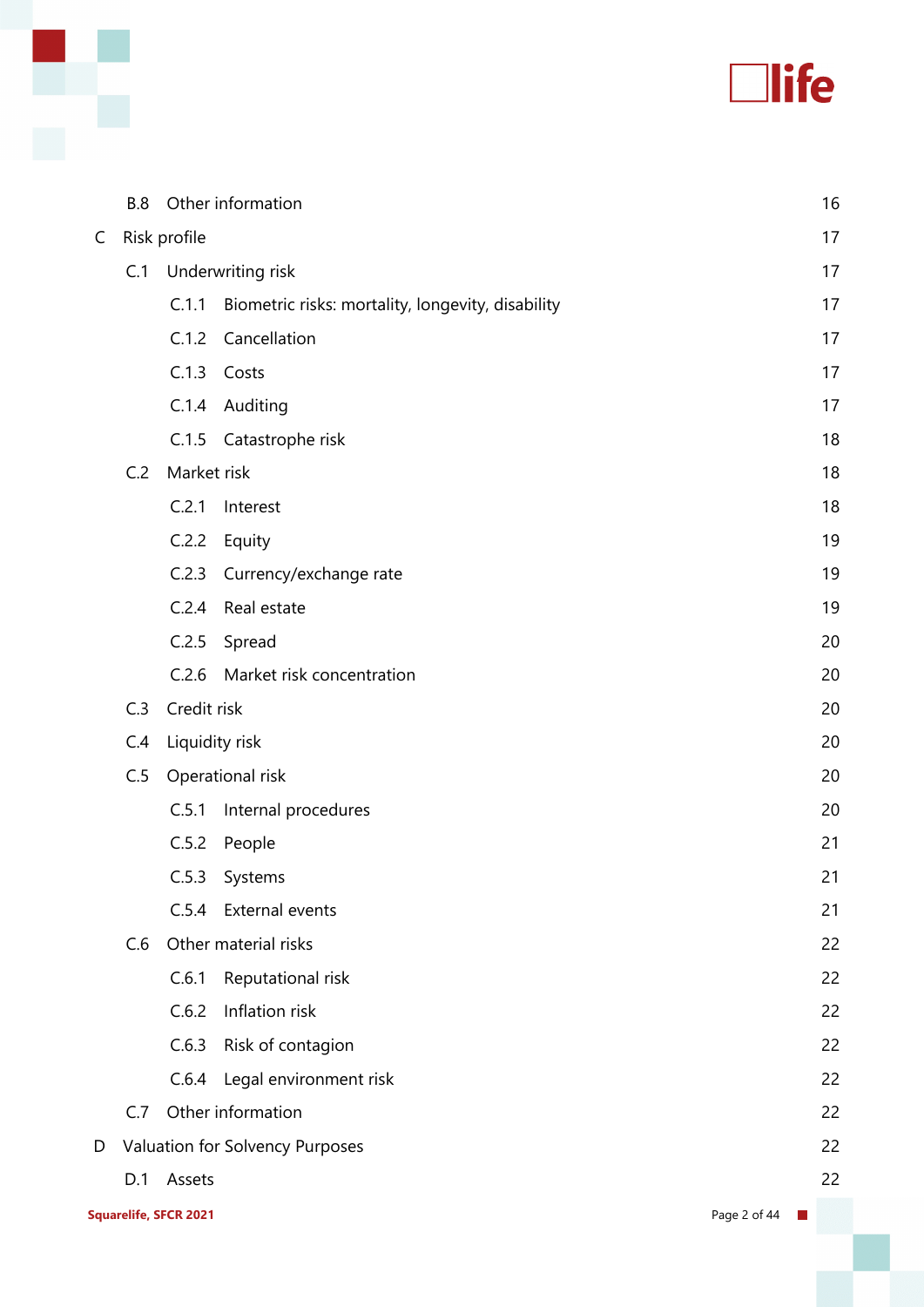

|   | D.2 | <b>Technical Provisions</b>                                                                                | 24 |
|---|-----|------------------------------------------------------------------------------------------------------------|----|
|   | D.3 | Other liabilities                                                                                          | 26 |
|   | D.4 | Alternative methods for valuation                                                                          | 26 |
|   | D.5 | Other information                                                                                          | 26 |
| E |     | Capital management                                                                                         | 26 |
|   | E.1 | Own funds                                                                                                  | 26 |
|   | E.2 | Solvency capital requirement and minimum capital requirement                                               | 27 |
|   | E.3 | Use of the duration-based sub-module equity risk in the calculation of the Solvency<br>Capital Requirement | 27 |
|   | E.4 | Differences between the standard formula and possibly applied internal models                              | 27 |
|   | E.5 | Non-compliance with the Minimum Capital Requirement and the Solvency Capital<br>Requirement                | 27 |

x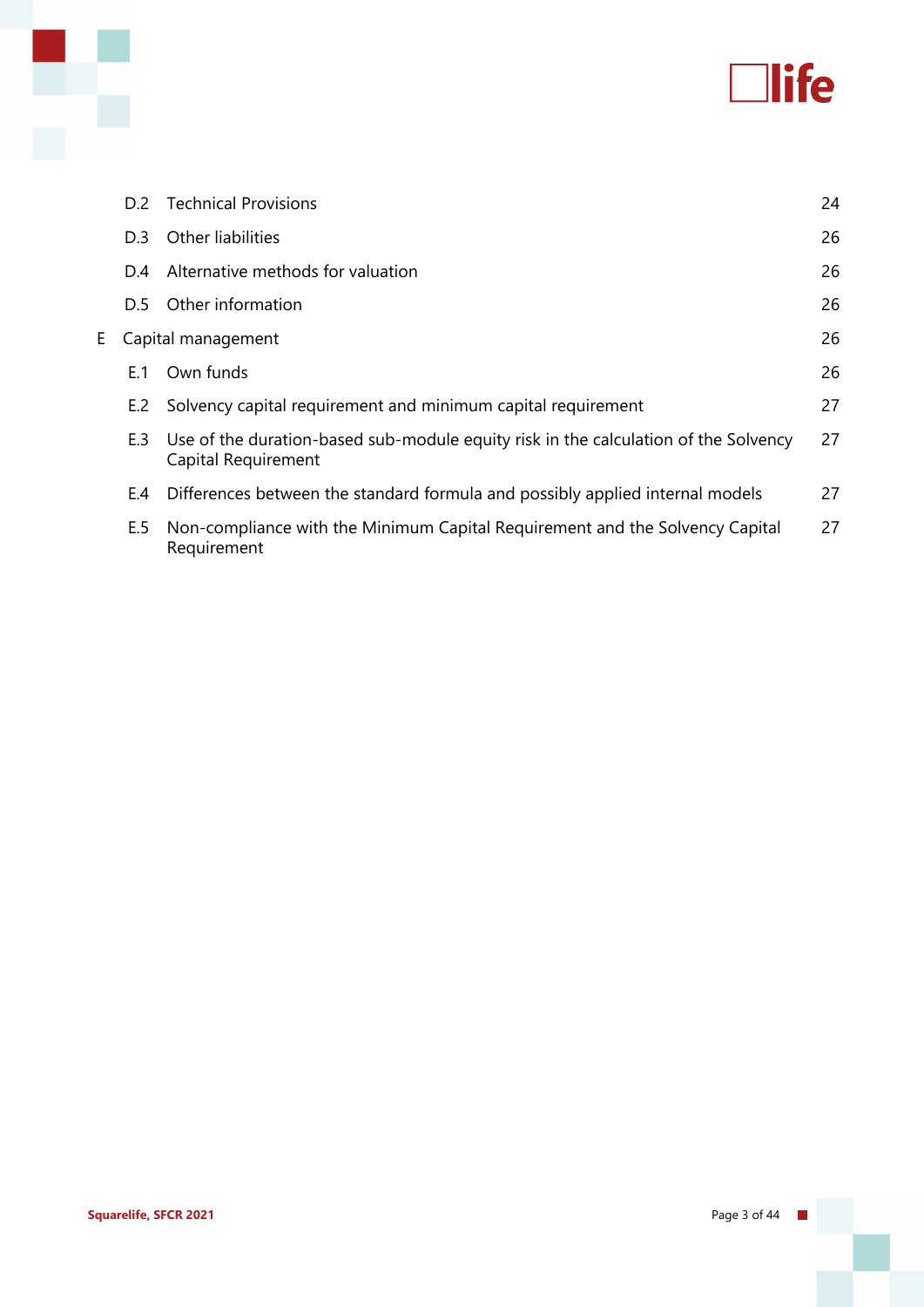

#### **Summary**

Squarelife Insurance AG (Squarelife) is a creative life insurer that aims to offer innovative and flexible insurance solutions in Europe with transparent and cost-effective processes.

As a result of constant growth in new business, new products and partnerships and the consistent digital orientation in all processes, in 2021 Squarelife was able to achieve a profit of 631,167.00 CHF.

The number of contracts increased in 2021 from 37,661 contracts to 48,494 active contracts as of December 31. The gross premium increased by nearly 30%.

The solvency ratio SCR (Solvency Capital Requirement) increased from 234% to 255% due to increasing portfolio and particular higher cost revenues. The solvency ratio MCR (Minimum Capital Requirement) increased from 216% to 309% for the same reasons. Squarelife solvency structure remains excellent.

The regulatory requirements for a small company like Squarelife are high. Squarelife meets these challenges through a risk-based approach on product design and also relies on technical support whenever possible, among other things.

For 2022, Squarelife will continue on the path it has chosen and will continue to focus on expanding with existing partners and entering into new partnerships. On the product side Squarelife will try to increase the health business faster than in 2021.

The outlook for business development in general remains difficult due to the ongoing Corona pandemic and the war in Ukraine. The development at the beginning of 2022 shows no clear indication about this, but also does not argue against a positive expectation. This is due to Squarelife's business model of a 100% digital orientation, the "contactless" approach to clients and to Squarelife's broad positioning of being able to offer partners both life and health insurance products in a fast manner.

#### **A. Business and performance**

#### **A.1 Business**

#### **A.1.1 General information about the company**

Squarelife Insurance AG emerged from the former FinterLife Insurance AG (FinterLife) in spring 2013 through a change of ownership. At the beginning of 2020 it was a 100% subsidiary of Bracechange Holding SA, which has Lifeware SA as a further subsidiary. During 2020 100% of the shares were transferred from Bracechange Holding SA to Squarelife Holding SA. The shareholders of both Bracechange Holding and Squarlife Holding are the same. Squarelife is based in Ruggell in Liechtenstein.

Lifeware's business activities extend to the development of IT systems for the management of insurance portfolios and their application at various insurance companies. It has built up a very strong position in the technical management of life and accident portfolios.

Lifeware has also observed that insurance companies increasingly want to outsource entire insurance portfolios, including customer service, to other insurers. The transfer of insurance portfolios requires an insurance carrier. For this reason, Bracechange Holding SA acquired FinterLife, renamed it Squarelife and obtained approval for the takeover from the FMA.

Neither Bracechange Holding nor Squarelife Holding SA are an insurance group, so the insurance company Squarelife has to be considered a stand-alone company under Solvency II.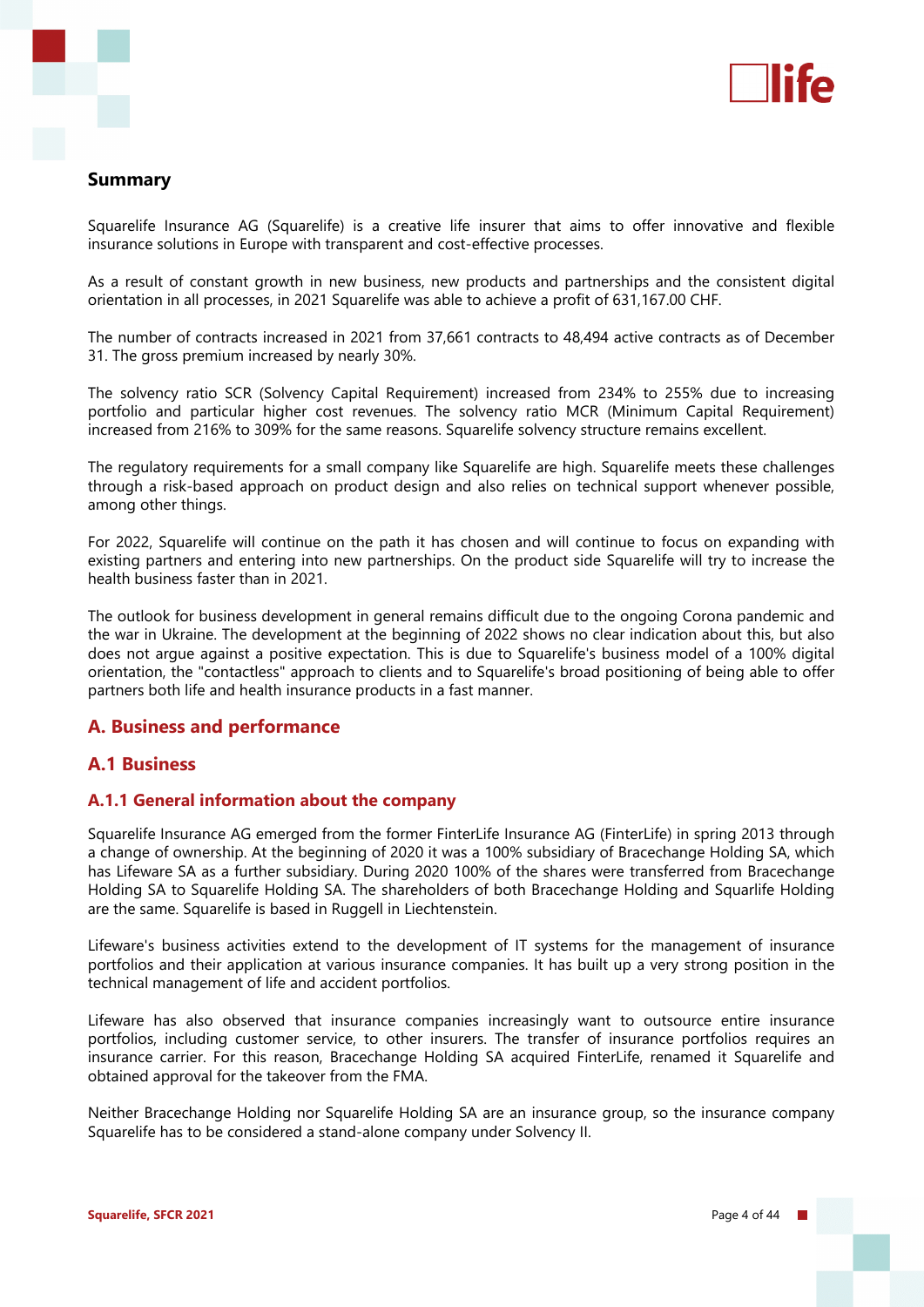



Some supporting activities are outsourced to the related company Lifeware (see www.lifeware.ch) via an outsourcing agreement, which is particularly well suited for this thanks to its business model. Since both the owners and the operational management of the two companies are to large extent the same persons, the interfaces are handled very flexibly in practice. This also ensures that efficiency, effectiveness and risk management are given high priority. There is a vital interest in developing the innovations introduced by Solvency II into an efficient instrument and integrating them into corporate management.

The structure of Squarelife can be seen in the following chart. Due to the size of the company, transparency, uniform knowledge of employees and efficient information channels are immediately ensured. In addition, it is also guaranteed that at least two members of the administrative, management or supervisory body (AMSB) are involved in every important decision of the company.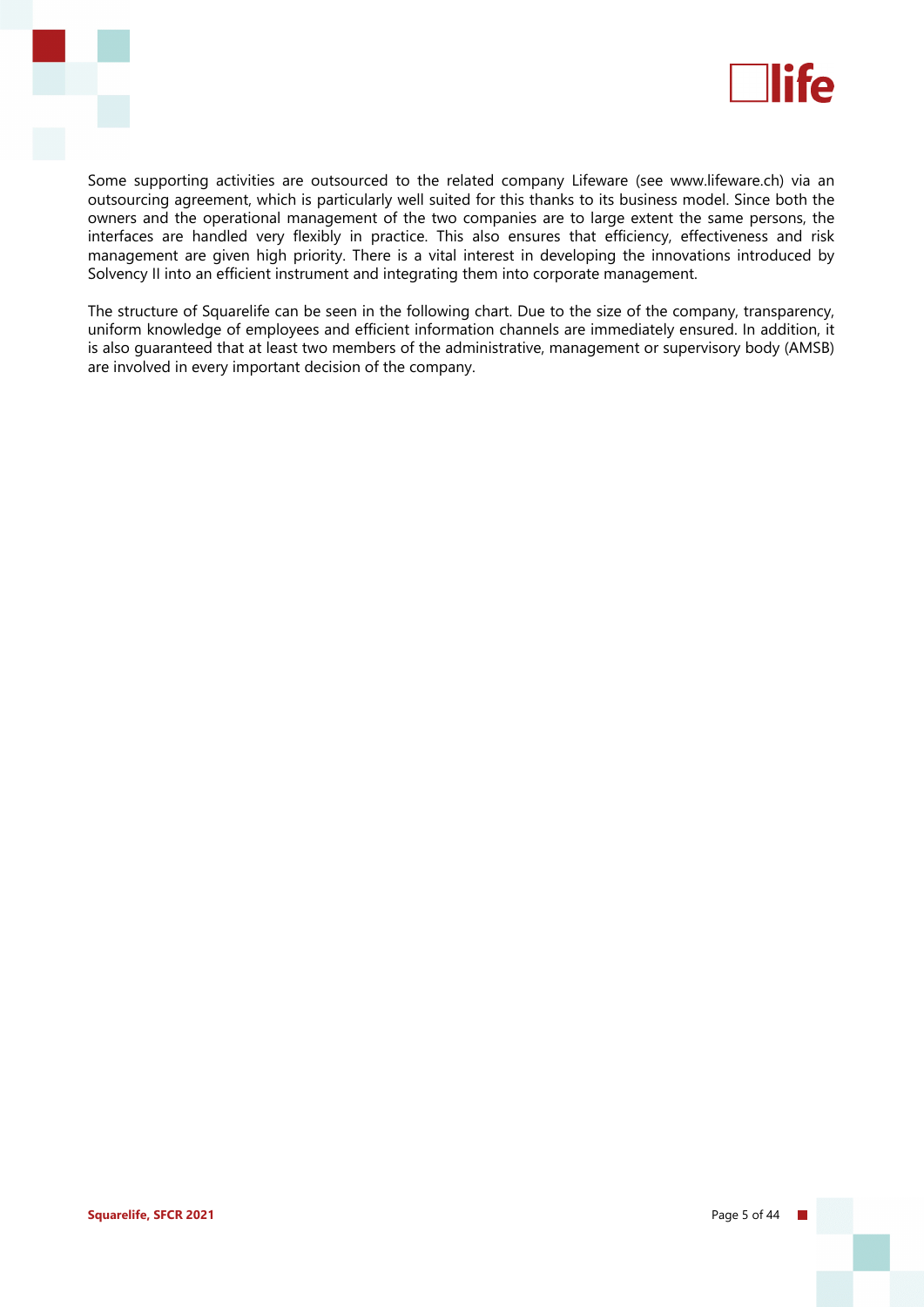

#### **Organization Chart Squarelife**



The company is subject to the Liechtenstein Financial Market Authority.

Grant Thornton, Bahnhofstrasse 15, LI-9494 Schaan was appointed as the company's external auditor for 2021.

#### **A.1.2 Business and risk strategy**

Acquisition and takeover of life insurance portfolios, including acquisition of other insurance companies, are the first business focus of Squarelife. This is the continuation of the development which began with the acquisition of FinterLife and has now continued with the takeover of part of the Credit Suisse portfolio.

The Squarelife continues to review new possible portfolio acquisitions, but takes an extremely risk-averse position, maintaining a very low risk appetite.

With regard to the divisions that come into consideration, there is a concentration on the life branch, possibly in combination with (supplementary) accident insurance or (supplementary) health insurance.

Insurance risks are essentially limited to biometric risks. Conscious distance is kept from using savings products in which the policyholder does not bear the investment risk. This avoids the associated investment risks for Squarelife.

The strategy of Squarelife regarding risk-bearing capacity allows only for those takeovers in which the substance of the company/portfolio is inherently solid enough to be able to meet future obligations, if possible without raising additional own funds. If the risk-bearing capacity calculations show a different picture, the seller would have to provide missing funds or would have to make corresponding contractual agreements (e.g. in the form of guarantees) in order to keep losses/additional payments as low as possible.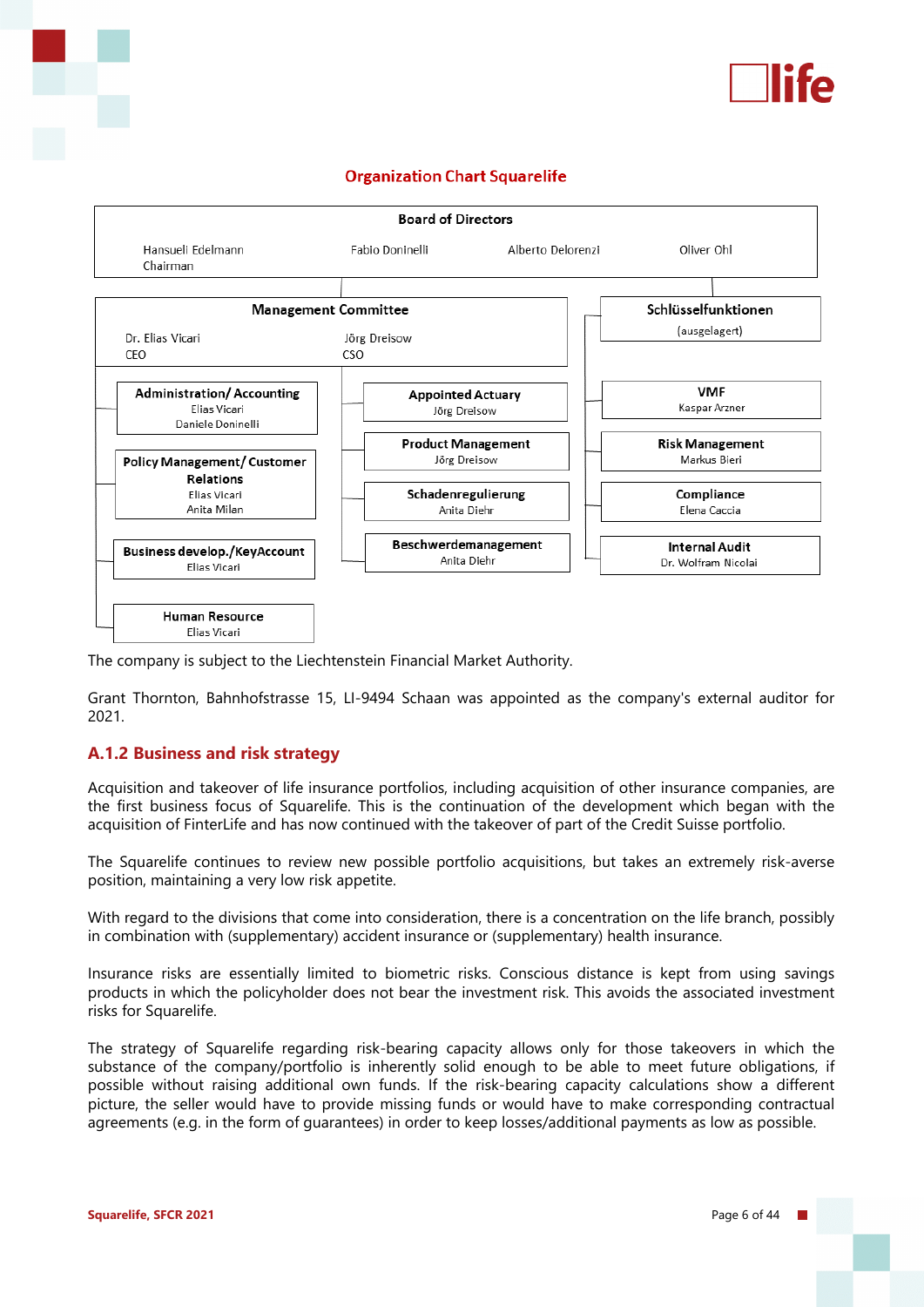



The second business focus of Squarelife is to write new business in the area of wrapperproducts. These are newly designed, modern products for wealth management clients.

The third business focus is to develop an insurer which, following the guideline "profit before growth", designs innovative, customer-oriented products and places them on the market. The products offered are exclusively risk products (death, critical illness, disability) without any capital character. The provisions required to ensure that premiums remain constant each year are made without risk and without interest. In order to leverage synergies and thus keep cost structures low, the products are designed in such a way that they can generally be offered in all EU countries as well as in Switzerland and Liechtenstein.

Even if there have been no successful transaction regarding portfolio transfers or making new business in unit linked business in 2021, Squarelife adheres to this strategy. End of 2020 Squarelife created two unit linked products being confirmed by Switzerland Tax Authority ESTV to fulfil the requirements for tax privileged status. The first policies were concluded in 2021 and Squarelife tries to advertise it further in 2022.

Since the abolition of the separation of lines between life, accident and health insurance as of January 01, 2016 (amendment of the Liechtenstein ISA), it has also been possible under certain conditions to offer accident or health insurance as stand-alone products. In 2020 Squarelife obtained the health license. The strategic option of an accident license is still an option for the future.

For Squarelife products without the possibility of high risk margins per policy, the return is to be generated in particular via efficient contract management. The processes in the company are to be completely digital, thus absolutely "paperless" and without media breaks. Squarelife and Lifeware are jointly convinced that the "Digital Insurer" is the model of the future, at least for simpler products. Furthermore, due to the possibility of using Lifeware's efficient and fully integrated administration software, Squarelife appears to be the ideal choice for operating an online insurer.

The establishment of such a "digital insurer for risk products" requires a high level of competence in both IT and "classic product development". The IT area is represented by the demonstrably high know-how of the sister company Lifeware. The Lifeware employees can also contribute with their many years of experience in product development. This cooperation is flawlessly legally regulated by the outsourcing agreement between Squarelife and Lifeware.

Furthermore, the company Squarelife has been and will be gradually expanded with competencies in the field of product development. On the one hand by hiring suitable staff ("fit & proper"), on the other hand by "purchasing" know-how from companies (e.g. reinsurers, TPAs) or key people (people with very good market knowledge who act as freelancers for Squarelife).

Squarelife pays particular attention to professionally experienced claims settlement, which is already integrated in the product development (design of the insurance conditions).

Geographically, Squarelife remains limited to the EU, the EEA and Switzerland, as its license and existing competencies are designed for these regions.

#### **A.1.3 Significant business transactions**

There were no significant business transactions or events with a significant impact on the company in the reporting period.

#### **A.2 Underwriting performance**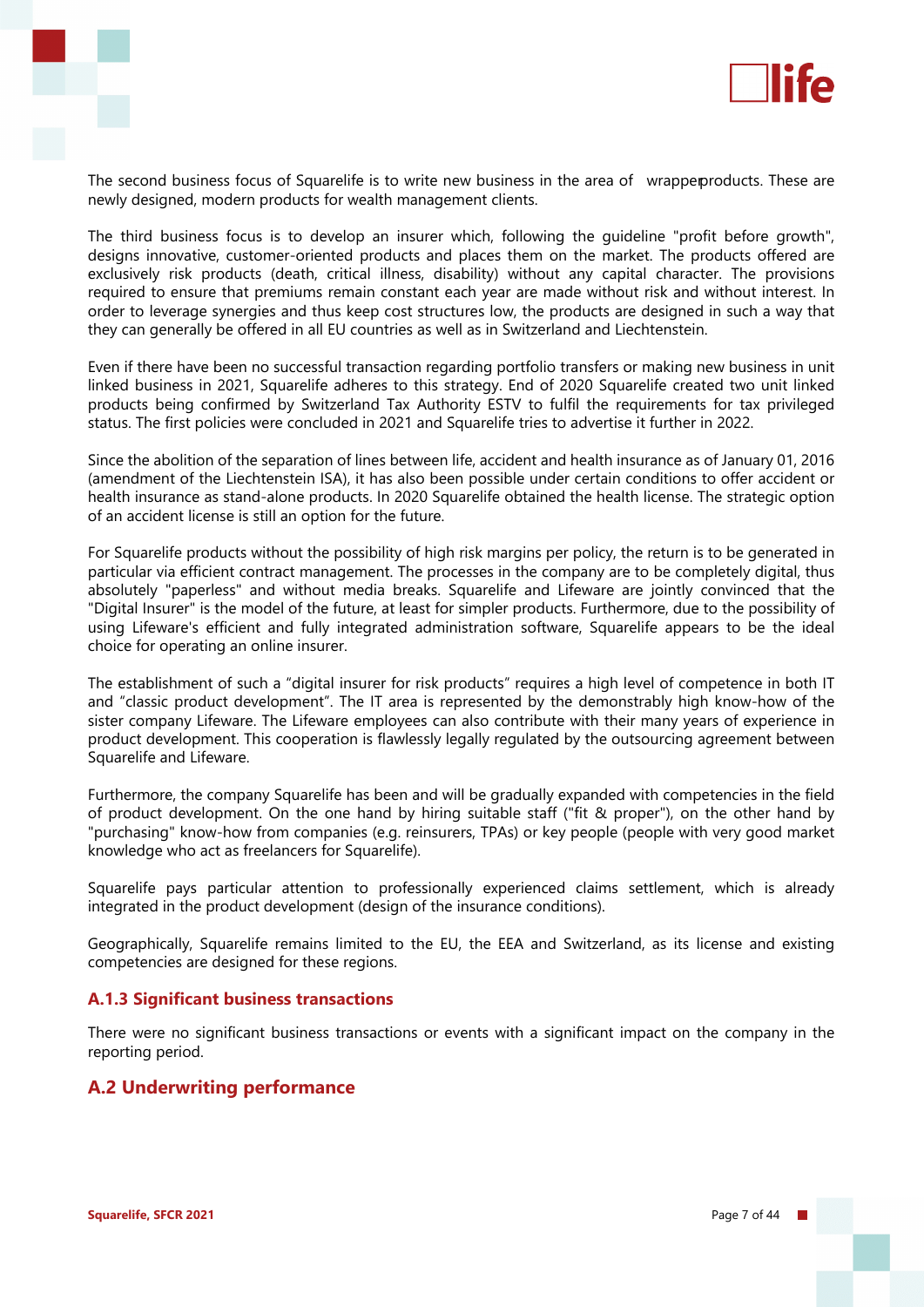

The following premiums have been booked in the business areas for 2021:

| <b>Gross premiums in CHF</b>                                             | 31.12.2021 | 31.12.2020 | <b>Changes in %</b> |
|--------------------------------------------------------------------------|------------|------------|---------------------|
| Fund-linked or index-linked life insurance                               | 2,120,700  | 59,823     | 3,444.96%           |
| Term life insurance                                                      | 2,906,533  | 1,591,167  | 82.67%              |
| Term life insurance with supplementary<br>Insurance                      | 3,111,158  | 2,659,314  | 16.99%              |
| Occupational disability insurance                                        | 739,270    | 719,753    | 2.71%               |
| Dread Disease                                                            | 2,788,977  | 2,201,469  | 26.69%              |
| Health insurance                                                         | 199,637    | 544        | 36,612.85%          |
| Term life insurance (active reinsurance)                                 | 5,685      | 361        | 1,474.72%           |
| Term life insurance with supplementary<br>Insurance (active reinsurance) | 1,170      | 0          |                     |
| Occupational disability insurance (active<br>reinsurance)                | 478        | 1,423      | $-66.37\%$          |
| <b>Total</b>                                                             | 11,873,609 | 7,233,853  | 64.14%              |

#### **A.3 Investment performance**

86.3% of the company's investments consists of investments for the account and risk of life insurance policyholders, i.e. for which the policyholder bears the risk.

This shows that the investment risk as a whole is not of great significance for Squarelife. For details, see chapter C. The very cautious investment policy, which is geared towards equity preservation, ensures that no losses are incurred on the investments managed by the company itself ("capital preservation strategy").

#### **A.4 Performance of other business activities**

As part of the active reinsurance, there is an associated service contract, the non-technical income of which is passed on to the IT company Lifeware, which is affiliated with Squarelife.

#### **A.5 Other information**

There are no other significant facts about the business activity and the business result that would have to be reported here for the reporting period.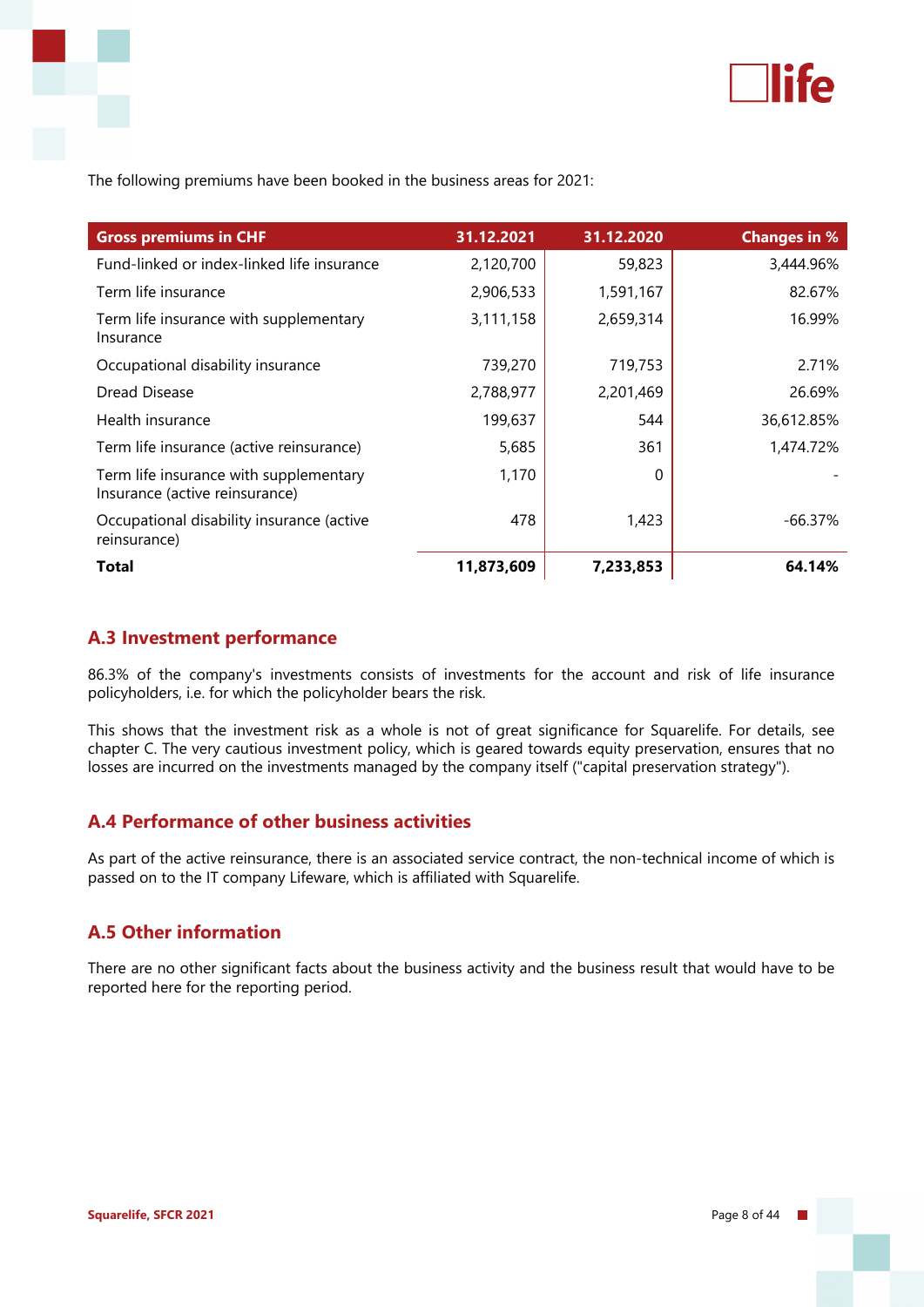

#### **B. System of Governance**

#### **B.1 General information on the system of governance**

#### **B.1.1 Administrative, management or supervisory body**

The two bodies relevant to Squarelife are the Board of Directors and the Management Board. These are in regular contact and exchange (at least four times a year). The contents and decisions of all meetings are recorded in detail. Accordingly, in Squarelife, the AMSB (administrative, management or supervisory body) is defined as the grouping of the Board of Directors and the Management Board, taking into account their specific tasks, as well as persons from the circle of owners who do not belong to those boards. Additional bodies or committees as parts of the governing bodies do not exist and are not considered necessary.

The AMSB consists to a large extent of people who also work for the sister company Lifeware and many of whom also belong to the group of owners. In this respect, ensuring good communication and governance structures is not just seen as a mandatory regulatory task, but is in the vital interest of the members of the AMSB. Due to the small size of the company, this does not require the development of complex formal systems. The processes and interfaces can be handled very flexibly and pragmatically. Nevertheless, all key functions are set up in accordance with the requirements of Solvency II and their tasks are described; see the corresponding sections in this chapter.

The governance system in its current form is considered suitable to meet the requirements of the AMSB and the regulatory requirements according to Solvency II. The extent to which expansions or refinements will be necessary in the future will depend on the company's growth rate. There were no changes to the system in the reporting period.

#### **B.1.2 Remuneration policy**

With only two employees who work exclusively for Squarelife, there is no need to develop a remuneration strategy or a differentiated remuneration system.

The employees essentially receive fixed remuneration, so that miscalculations due to wrong incentives in the remuneration system are excluded.

The members of the AMSB and other Lifeware employees who work for Squarelife only receive expense allowances. The financial treatment of the outsourcing of functions between the sister companies is properly regulated in the outsourcing agreements.

#### **B.2 Fit and proper requirements**

For the board of directors, members of the management and employees in key functions, specific requirements apply to their professional and personal competencies due to their responsibility for the management and supervision of the company.

The professional qualifications and experience of the members of the management as well as of persons who hold a key position are assessed in a personal interview on the basis of submission of the curriculum vitae and any other documents (such as training certificates). The assessment must be made in an overall view of the criteria listed below:

Education: (university degree, relevant courses)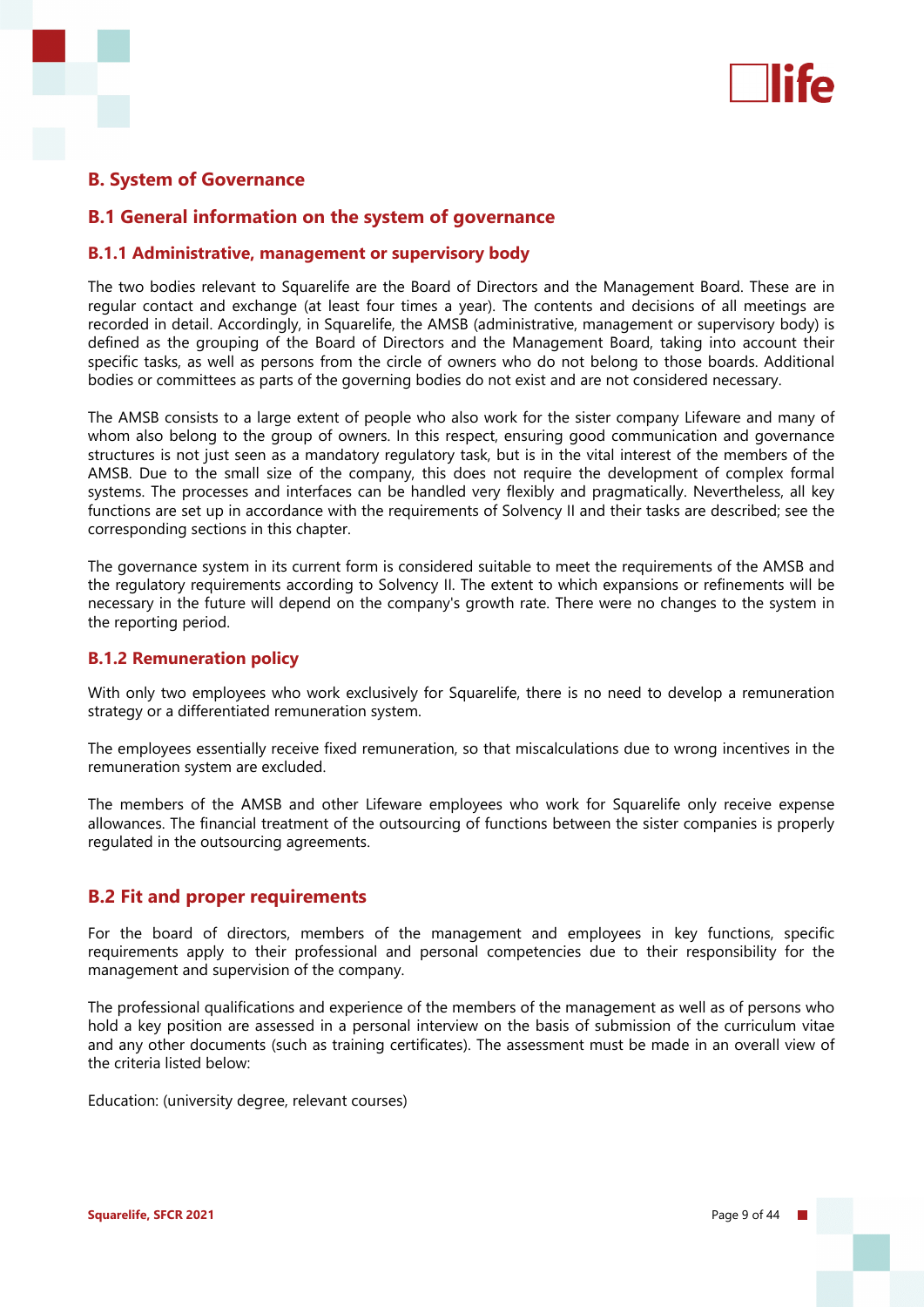



Professional experience: Employees who hold a key position must be able to demonstrate relevant professional experience for their specific business areas

Management experience is desirable but not essential

Theoretical and practical knowledge in the respective subject areas

The results of the assessment and the relevant documents are listed in the personnel file.

In addition to the professional criteria, personal reliability and a good reputation are a prerequisite for suitability. A candidate has a good reputation if there is no reason to assume the opposite or if nothing contrary is known.

The following documents of the individual persons must therefore be submitted in detail:

- Curriculum vitae
- Copy of proof of identity
- Certificate of criminal records for the last three years in all relevant places of residence
- Confirmation of residence
- Declaration that no criminal, administrative or tax law proceedings (without territorial restrictions) are pending

During the hiring process, interviews are carried out by various people in order to get a comprehensive overall assessment of the candidate.

The facts ascertained here as well as the relevant documents are listed in the personnel file.

#### **B.3 Risk management system, including own risk and solvency assessment**

#### **B.3.1 Description of the risk management system**

The risk management system regulates the systematic handling of the risks resulting from the business strategy.

The first step in risk management is therefore to identify these risks and formulate how to deal with them in the risk strategy. This involves determining how the risks will be recorded, measured, evaluated and reported, and what measures and strategies will be considered to manage them. Measures may include, for example, avoiding the risks, mitigating them through reinsurance, or setting maximum limits for the business written.

The business strategy described in section A.1.2 directly includes the risk strategy based on pronounced risk aversion. Avoiding risks and preserving equity have clear priority over generating profits.

For all three business focuses described in A.1.2, no products are developed or assumed in which an investment risk would arise for the company. The products do not contain any interest rate guarantees, and no up-front acquisition commissions are paid. Biometric risks are only borne by the company itself to a limited extent appropriate to the size of the company. Risks exceeding defined limits are placed with reinsurers of unquestionable creditworthiness.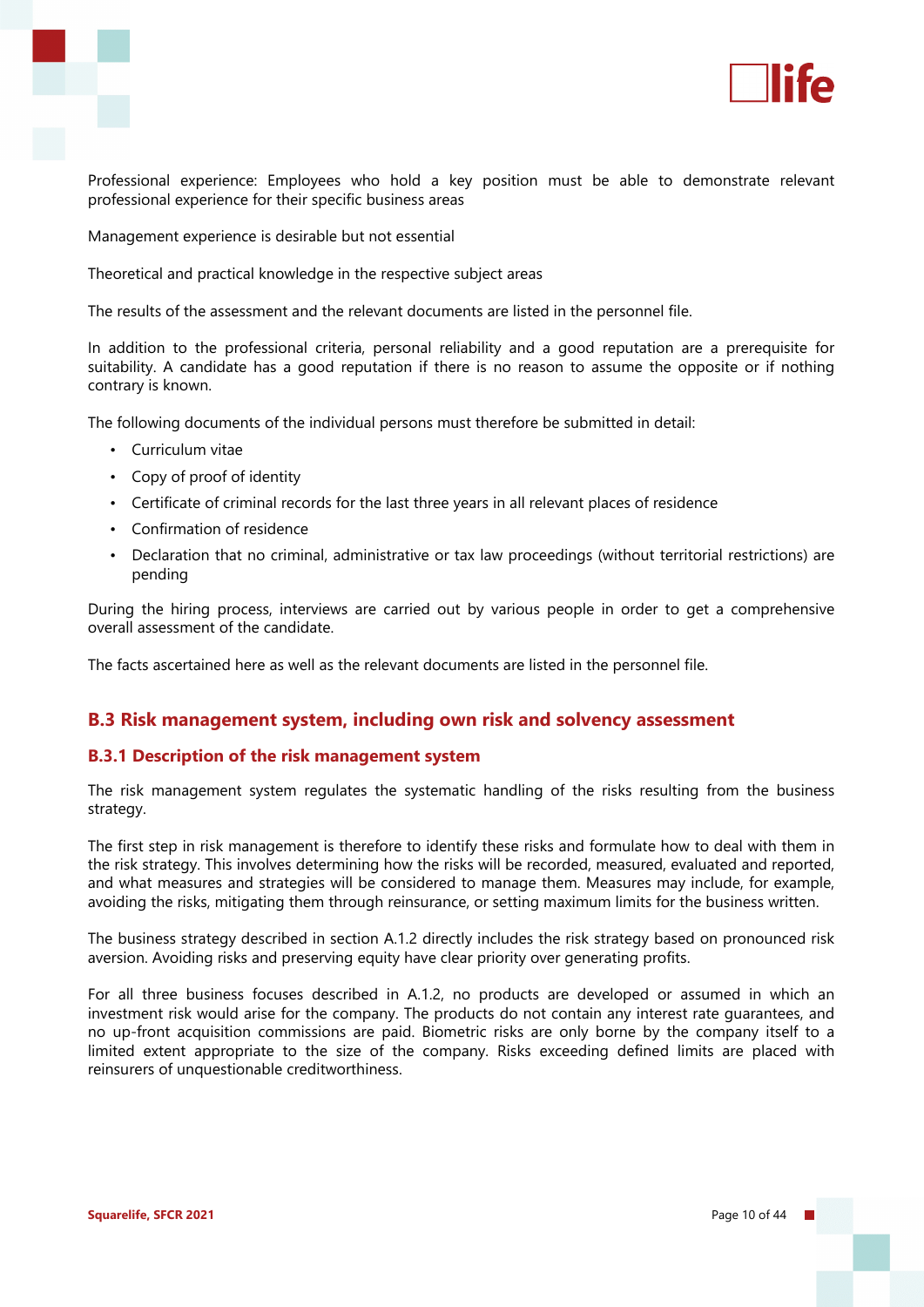



In the first business focus area, in the case of potential portfolio acquisitions, extensive risk-bearing capacity analyses are carried out to determine whether the business to be acquired will be self-supporting in the long term without the need for additional funding. If this is not the case, the seller would have to ensure sustainability through guarantees or Squarelife would refrain from the acquisition.

In the second business area, the stringent requirements of the risk strategy resulted in only a marginal amount of new business being written in the year under review.

In the third business focus, there is an additional stipulation whereby provisions are always made on a risk-free basis without an actuarial interest rate in order to enable premiums to remain constant.

#### **B.3.2 Description of how the risk management system is integrated into the organizational structure and decision-making processes**

The second step is to establish the processes with which the risks are to be monitored and controlled, and to determine how these processes are to be documented and integrated into the organizational structure and the existing decision-making processes in the company. It must be ensured that the above provisions in the risk strategy are also complied with in operational business management.

Due to the small size of Squarelife, there is no need to set up complex risk management processes as in a larger company. In line with the risk strategy, all business activities and business decisions of significant economic importance are reviewed for their risk impact. This always takes place at the level of AMSB or management, who are thus directly involved in all important strategic and operational decisions or ultimately make them. Specifically, this applies to the particularly risk-relevant decisions on product policy and cost control. With the exception of the actuarial function, which is used on a case-by-case basis, the key functions to be established in accordance with Solvency II are represented in the AMSB. The risk management function is outsourced to a Lifeware employee who belongs to the Squarelife owner group.

Overall, this ensures that the requirements of the risk strategy are fully taken into account in all important business activities.

#### **B.3.3 Own Risk Solvency Assessment**

Until further notice, the regular annual ORSA will be performed at the beginning of January for the respective previous year in order to always consider the business policy measures and their impact on the risk position in connection with the annual financial statements.

In addition, extraordinary ORSAs are carried out when special business situations arise. This could be triggered, for example, by the takeover of an insurance portfolio, strong CHF exchange rate fluctuations, new business areas, a significant decrease in SCR coverage or necessary corrections to assumptions regarding the development of new business.

The ORSA process takes place in the following steps:

- Step 1: Initiation and commissioning by management
- Step 2: Development of business planning and the corresponding plan dates in the conventional planning process with a time horizon of three years
- Step 3: Derivation of the concrete risk profile
- Step 4: Creation of scenarios and certain stress situations for the planned business development
- Step 5: Determination of the overall solvency requirements from the risk profile, taking into account the scenarios and stress
- Step 6: Analysis of limits and triggers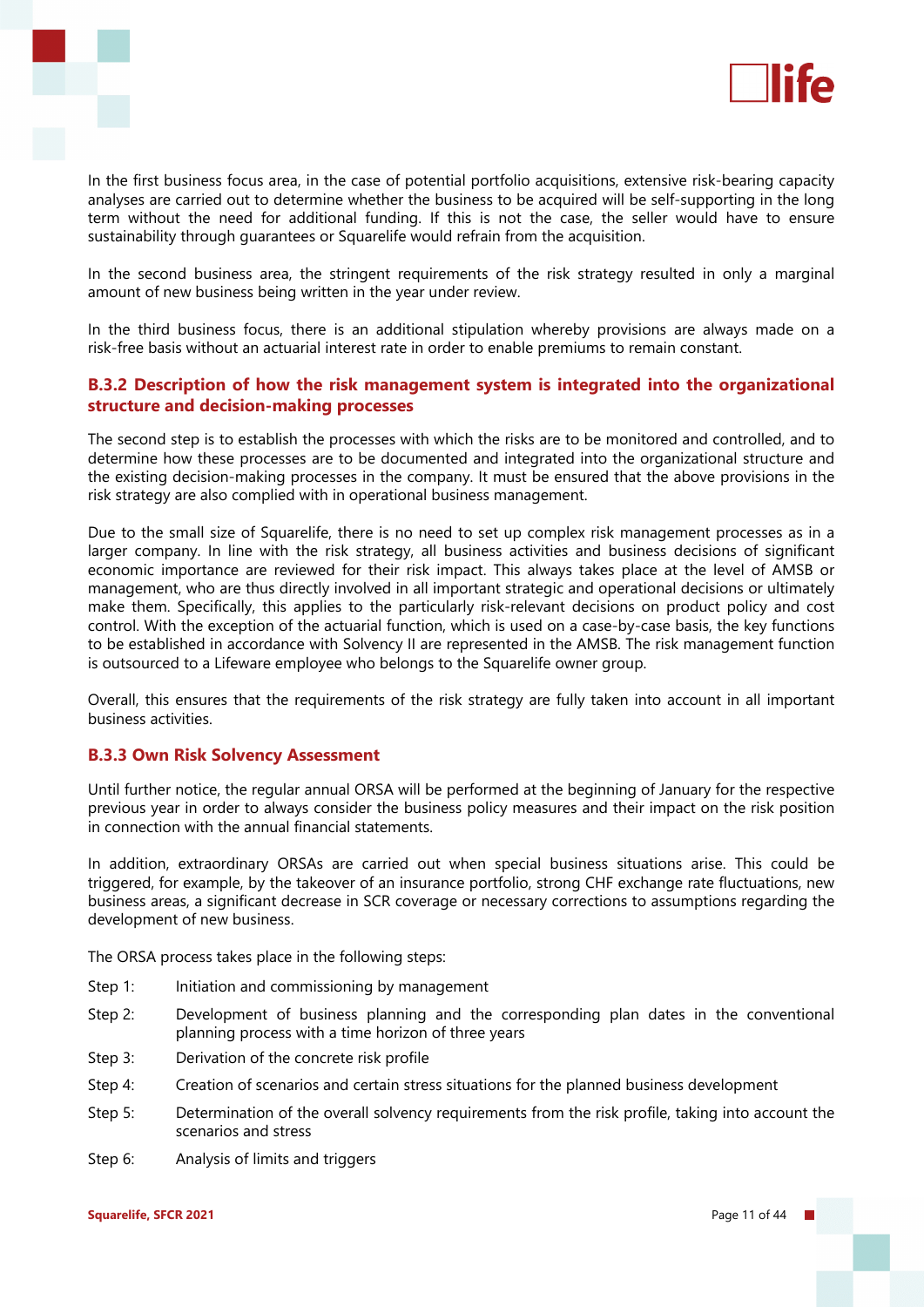



- Step 7: Implementation of the Pillar 1 calculation (standard formula) including technical provisions for the planning period of five years
- Step 8: Analysis of deviations from ORSA and Pillar 1
- Step 9: Preparation of the report for supervision
- Step 10: Finalisation, release, sign-off

The logging of the process execution (EIOPA Guideline 5) is archived in the system in the form of a logbook and is not explicitly presented in the ORSA report.

The AMSB plays an active role in the ORSA process. It shall accompany it in accordance with the steps described and, in particular, ensure that the ORSA report fully complies with the requirements of the EIOPA-BoS-14/259 DE guidelines. It ensures completeness and relevance of the content, clarity and consistency of the presentation as well as revision-proof data management.

Staff shall be informed of the results of the ORSA to the extent necessary for the performance of their tasks.

In addition, once an ORSA has been fully completed and the results have been approved by the AMSB, all results, including the report to the Supervisory Authority, will be made available online within the company. Employees will be notified by e-mail as soon as the results are available.

The calculation of Squarelife's overall solvency requirement will be carried out using the EIOPA standard formula until further notice. With the exception of reputational risks and other risks, all risks relevant to Squarelife (see section C. Risk profile) are reflected in the standard formula. The appropriateness of the standard formula also for the ORSA derives from the fact that the assumptions made there are met to a high degree in Squarelife:

Market risk module: the investment risk in capital products is borne almost exclusively by the policyholder. Therefore the volatility of market parameters has an equal effect on these assets and the associated liabilities.

Life risk module: as a niche provider, Squarelife only partially meets the biometric assumptions underlying the standard formula (good diversification). However, Squarelife's products tend to appeal to customers in the upper socioeconomic stratum. As a result, the standard formula seems appropriate or rather cautious to implement here. Moreover, the benefit payments are not linked to inflation for any of the products. This is also in line with the assumptions of the standard formula.

At the present time, the company has no indication of any other approach being able to determine a more appropriate approximation for the overall solvency requirement. Whether this approach will be valid in the long term cannot be answered today. Increasing experience with the Solvency II instruments and the interdependencies they contain could possibly lead to other approaches or company-specific model adjustments in the future.

The presentation of the business and risk strategy in section A shows Squarelife's distinctly risk-averse position. Therefore, the risk-bearing capacity in the current situation results from the regulatory capital adequacy requirements and the central internal corporate objective of capital preservation. Also for this reason, the calculation of the overall solvency requirement by means of a standard formula seems reasonable.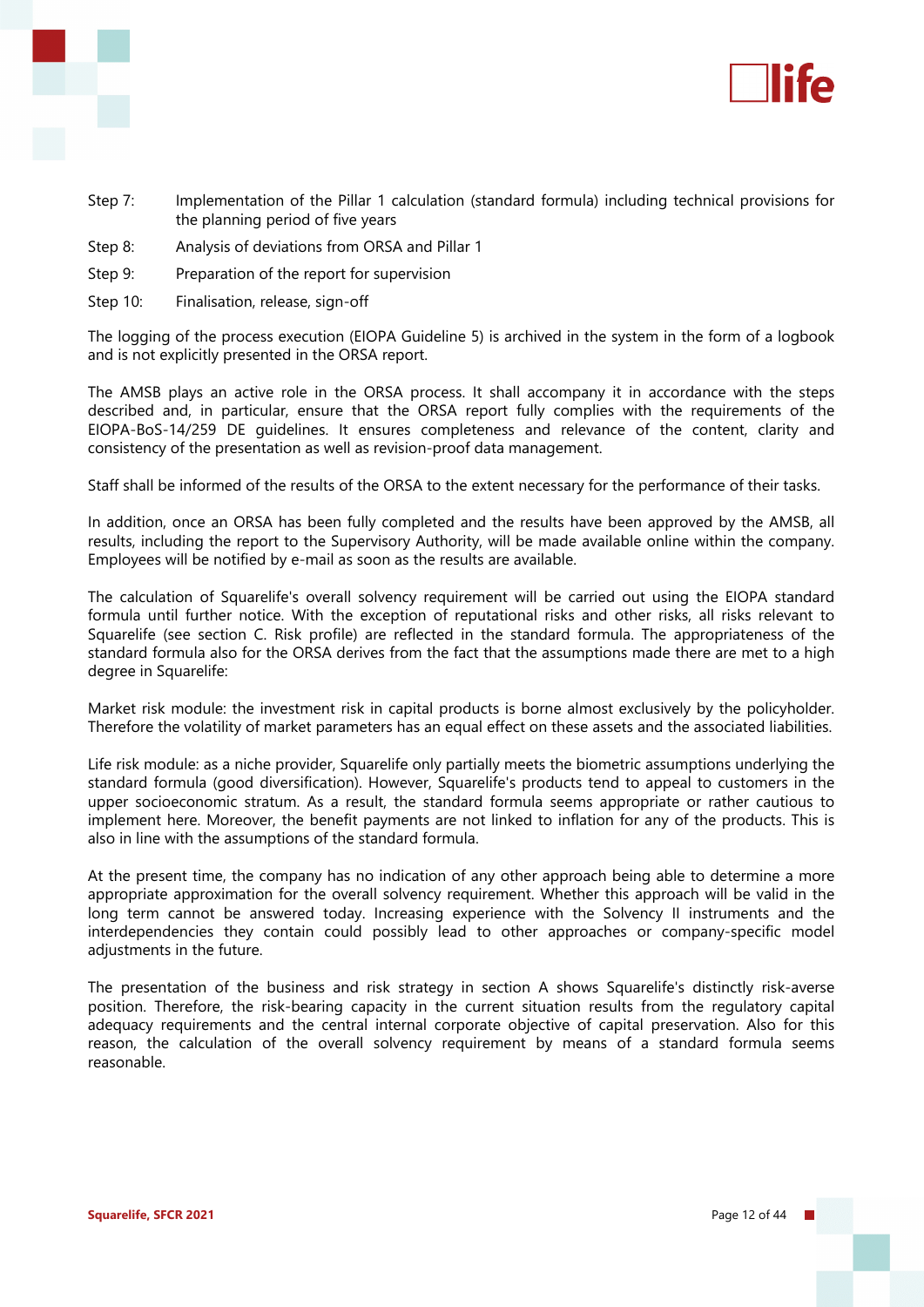



Calculations using a standard formula adapted to the individual company would therefore tend to result in lower rather than higher capital requirements, presumably because of the extremely low risk appetite. This means that the current approach tends to be "on the safe side", which in turn fits in with the company's risk-averse attitude.

Among the risks explicitly taken into account in the standard formula, cost risk, exchange rate risk and lapse risk are of primary importance for Squarelife (see section C. Risk profile). The other market risks (spread, equity) are less decisive and the other risks are hardly significant.

Continuous growth - if possible in all three business areas - is crucial for Squarelife's healthy further development. The absence of growth represents the actual key risk for the company. The other risks mentioned above are to be regarded more as "consequential risks".

In this respect, it does not appear to make sense in the context of the scenario and projection calculations for the overall solvency requirement to mechanically stress individual risk modules, but instead to consider various potential business developments and develop corresponding scenarios.Conversely, this then results in the impact on the individual key risks, with the management of the cost risk being analyzed in separate scenarios.

#### **B.4 Internal control system**

#### **B.4.1 Internal control function**

Squarelife designs its internal control system in such a way that:

- it is appropriate to the nature, size and complexity of the company's activities (proportionality principle). Internal controls are carried out in relation to the size of the stock manageable and the company. The dimension will be adjusted in line with the planned expansion of new business and in relation to the risks arising.
- it is appropriately integrated into the structures and processes of the organisational and operational structure in order to fulfil its purpose.

The following principles are followed:

- Use of technical supervision mechanisms wherever possible (technical monitoring)
- Personal treatment (assessment, solution) of critical situations by experts (personal monitoring)
- External advice, where appropriate and necessary

Central areas of internal control are:

- Operations/Outsourcing: compliance with the Insurance Supervision Act and division of labor according to the approved business plan change in spring 2013
- Due Diligence: compliance with the Due Diligence Act, related ordinances and internal guidelines
- Asset Management: compliance with internal investment guidelines

#### **B.4.2 Compliance function**

Squarelife's governance system also includes an adequate and effective compliance function to monitor compliance with the relevant requirements.

This function was already instituted at Squarelife in 2015. It is set up in such a way that it is free at all times from influences that could impair objective, fair and independent performance of tasks.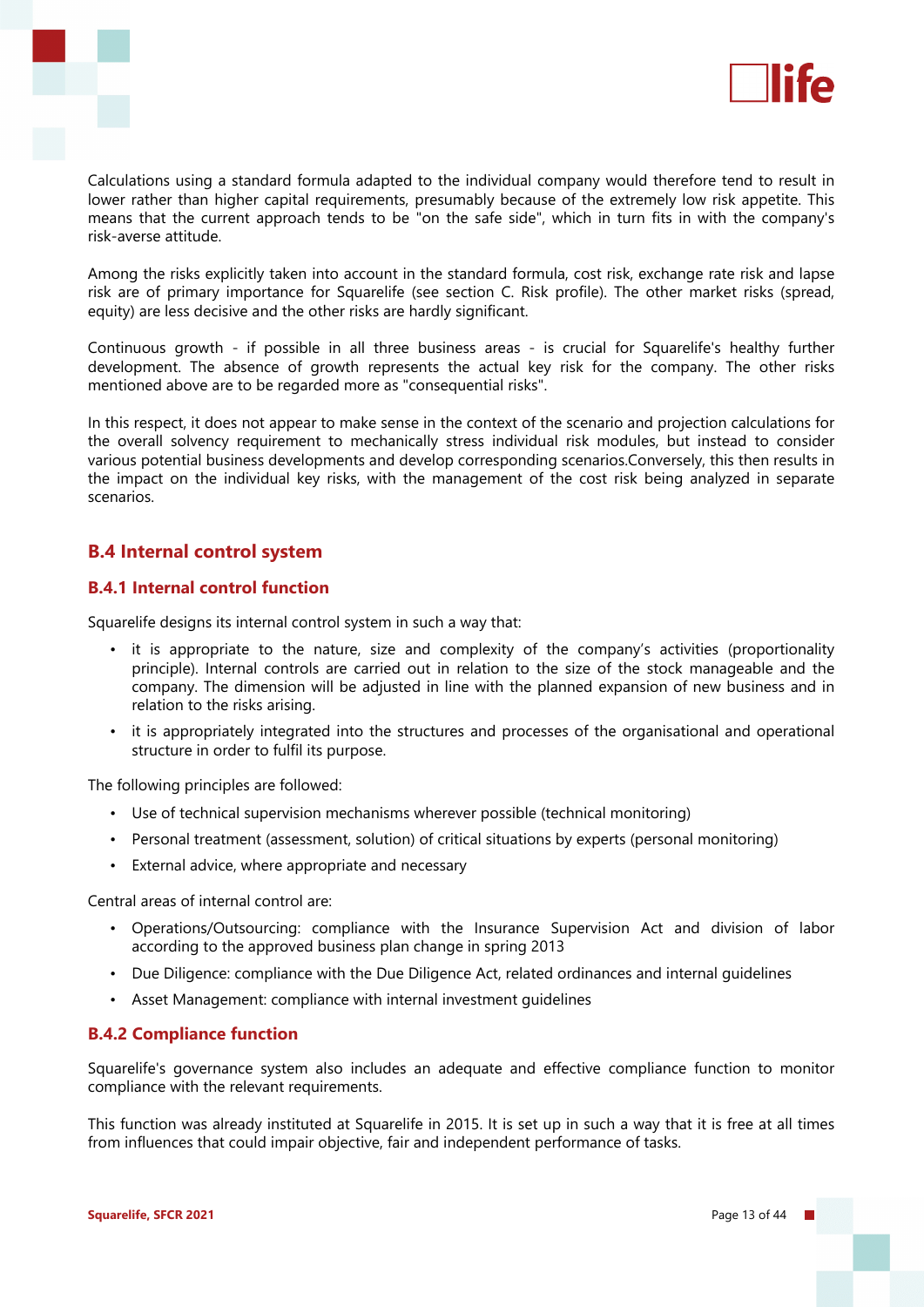



As a result of the growing business and increasing regulatory complexity, it was decided to outsource the compliance function. End of 2021 Ms. Elena Caccia was confirmed by FMA.

The compliance function has unrestricted access to all information necessary for its work. The management ensures that both the members of the company's top management and the other corporate units actively inform the compliance function of all facts that may be necessary for it to perform its duties. This is ensured by appropriate specifications, for example in the written guidelines. Through training courses, the compliance function makes employees aware of compliance issues and works to ensure that they are observed in their daily work.

The compliance function monitors adherence to all laws and regulations to be observed and all regulatory requirements. In particular, compliance with the laws, regulations and regulatory requirements applicable to the operation of the insurance business is monitored intensively.

The compliance function also monitors whether observance of the regulatory requirements is promoted by appropriate and effective internal procedures. In doing so, it also ensures that the areas concerned establish appropriate and effective procedures on their own responsibility.

Changes in the law or new regulatory requirements are tracked through ongoing visits to public information events such as those held by the FMA or LVV, then internally analyzed and implemented accordingly. The compliance function generally assesses the impact of changes in the legal environment on the company's operations. The management is informed promptly of the consequences of possible changes in the legal environment so that it can take appropriate precautions and measures.

The compliance function also regularly informs the management about all current compliance issues. To this end, it prepares a written compliance plan, and regularly reports to the AMSB on adherence to this plan. Handling the respective topic as a reporting item in a management meeting with subsequent logging will generally suffice; in special situations, written reports will also be prepared. The reports or logs will list the monitoring measures carried out by the compliance function, the significant incidents and the countermeasures taken, as well as outlining legal change risks and how they are being dealt with.

#### **B.5 Internal Audit function**

The internal audit function monitors the regularity and efficiency of processes within the company as well as the consistent application of the internal control system and the other components of the governance system.

The internal audit function is in a position to communicate its findings, insights, concerns, recommendations for improvement, etc. directly to management, without prior modifying influence. The function is nevertheless open to commentary on its reports by others in the company.

All internal audit findings and recommendations are communicated to the AMSB, which decides what action to take on each specific issue, and ensures that it is implemented. In this respect, internal audit is established as an auxiliary function of the AMSB in the exercise of its monitoring function.

Management makes extremely sensitive use of its right to issue instructions so as not to interfere, even indirectly, with the independence of Internal Audit in carrying out the examination, evaluating the results, and reporting on these results. This is the only way to provide management with the information and decision-making resources it needs.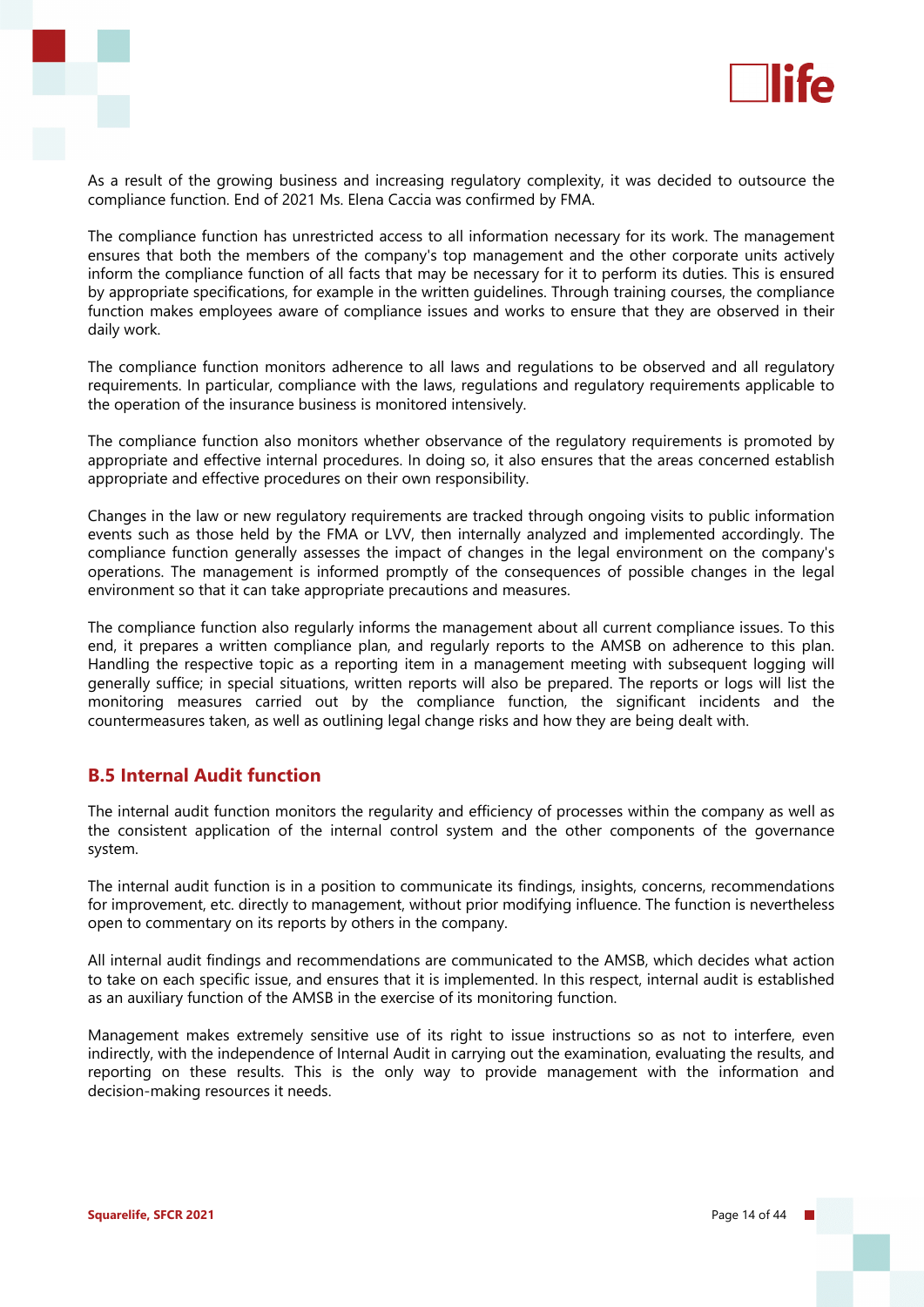



It is ensured that Internal Audit does not assume any operational functions or activities. It performs its duties independently and without friction with other key functions, the management or the board of directors. It is currently exercised by a member of the board of directors.

The internal audit function includes the following tasks:

- Formulation, implementation and update of an audit plan
- Prioritization of audits based on a risk-based approach
- Presentation of the audit plan to the management board and the board of directors
- Drafting an internal audit report based on the results of the evaluation within one month after it was carried out with the following content:
	- Findings and recommendations
	- Recommended time period within which deficiencies should be addressed
	- Identification of responsible individuals in charge of correcting deficiencies
	- Commenting on progress regarding remediation of deficiencies identified in the past
- Writing a report and submitting it to the management and the board of directors at least once a year and after ad hoc identification of anomalies
- Reviewing the resolutions of the board of directors for conformity with relevant laws and regulations (compliance)

The risk-based approach focuses on the following aspects of internal auditing:

- Review of the organization and implementation of the outsourcing function agreement with Lifeware
- Appropriate compliance with the Due Diligence Act and other internal controls
- Appropriate compliance with investment guidelines
- Monitoring of the remediation of previously identified deficiencies
- Ensuring operational processes are in place, particularly for claims settlement

Audit planning is designed to precede external auditing so that any existing weaknesses can be identified in good time and corrected promptly. Internal Audit is free to conduct ad hoc inspections at any time and unannounced.

As a result of the growing business, it was decided to outsource the compliance function from Mr. Alberto DeLorenzi - member of AMSB - to Mr. Wolfram Nicolai at the end of 2020. It was confirmed by FMA in 2021.

#### **B.6 Actuarial function**

The actuarial function to be set up in accordance with Solvency II shall, in particular, fulfill the following tasks:

- 1. Calculation of the technical provisions (according to Solvency II)
	- Ensure the appropriateness of the methods and assumptions used
	- Assessment of the sufficiency and quality of the data used in the calculation
	- Comparison of the best estimates with empirical values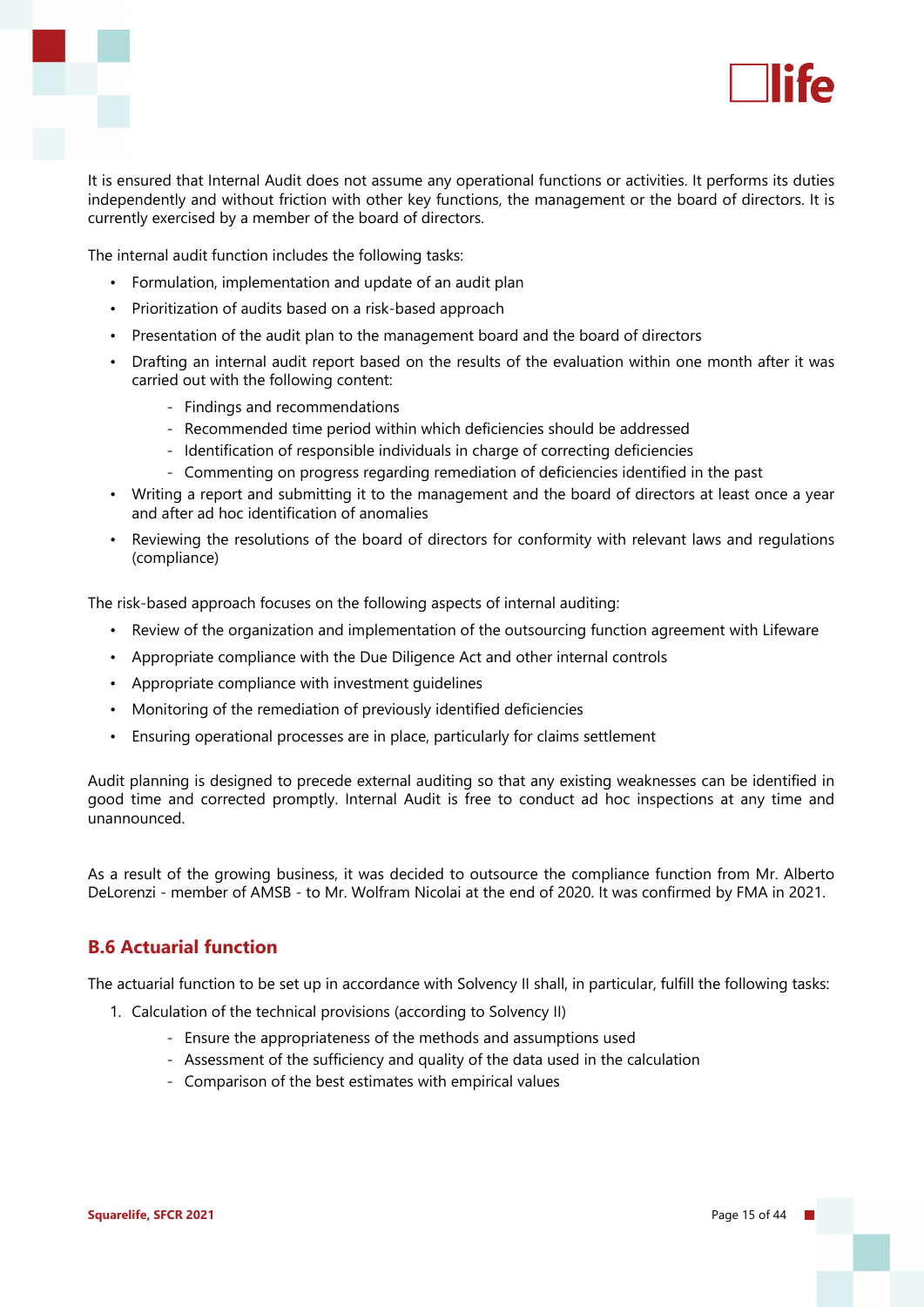

- 2. Information of the AMSB on the reliability and appropriateness of the calculation of the technical provisions
- 3. Formulation of an opinion on the general subscription and acceptance policy
- 4. Formulation of an opinion on the adequacy of the reinsurance agreements

In addition to the ORSA report and the risk report, which shows the activities of the risk management function, the actuarial function report is a central information medium under Solvency II.

Squarelife's actuarial function is outsourced to Lifeware (see organizational chart). The employee has no other functions at Squarelife, so that conflicts of interest can be ruled out.

Squarelife's actuarial function will present and explain a report to the AMSB (at least) once a year, which is based on the following structure developed by the German Actuarial Association:

- 1. Introduction
- 2. Key findings
- 3. Tasks of the actuarial function
- 4. Technical provisions under Solvency II
- 5. Reinsurance
- 6. Subscription and Acceptance Policy

The actuarial function reports are presented to the AMSB at least once a year.

#### **B.7 Outsourcing**

There is a contractually regulated outsourcing relationship with the sister company Lifeware, which has been approved by the FMA. Under this contract, Lifeware primarily provides services in the administration of insurance contracts, data storage, as well as system maintenance and IT support. The outsourcing agreement was revised and submitted to the FMA at the end of 2018. Approval was granted on November 18, 2019.

Since Lifeware is a related company to Squarelife, a close connection, daily cooperation and seamless exchange of information is possible and ensured.

Naturally, Squarelife's board of directors and management remain ultimately responsible for the fulfillment of the company's obligations.Management regularly monitors the performance of tasks outsourced to Lifeware and also obtains information about activities in turn outsourced by Lifeware to a third party (for example, provision of the data center) in order to comply with its own responsibility and to ensure that all outsourced services are provided satisfactorily.

Taking into account the principle of economic prudence and striving for the greatest possible automation in cooperation with Lifeware, Squarelife will regularly review the distribution of tasks between the two companies for appropriateness as the volume of business grows and, if necessary and reasonable, transfer additional tasks at the Liechtenstein location.

#### **B.8 Other information**

There is no other material information regarding the system of governance.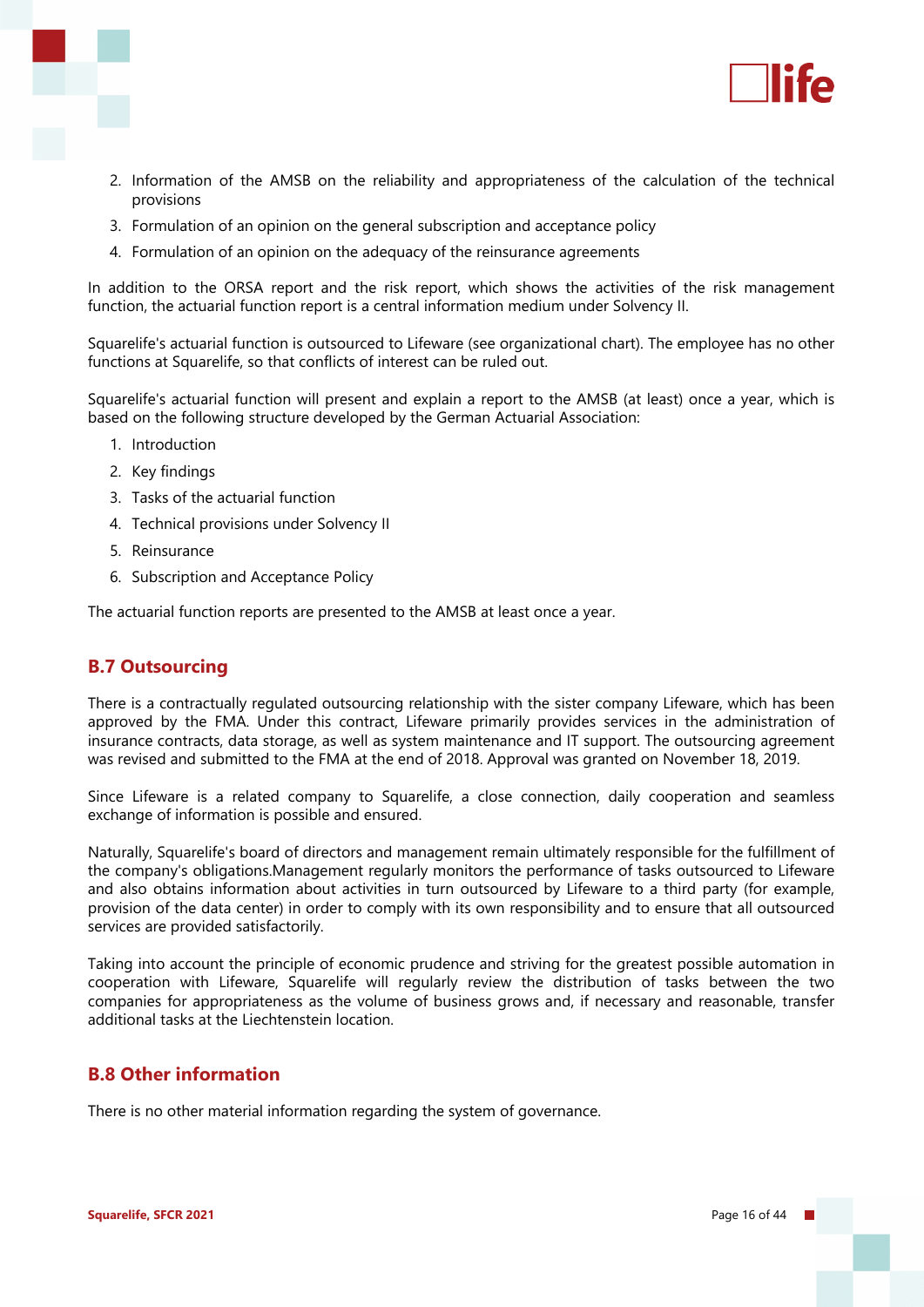

#### **C. Risk profile**

#### **C.1 Underwriting risk**

#### **C.1.1 Biometric risks: mortality, longevity, disability**

Squarelife is conservative with regard to bearing biometric risks. This means that a maximum amount of self-financing is determined for each insured risk. Any amounts insured beyond this are covered by reinsurance arrangements with reinsurers with good credit ratings.

The risks existing at the time FinterLife was acquired are limited to coverage of the risk of death with small sums insured. These are currently borne by the company itself without reinsurance. A reinsurance contract has been concluded for new business.

As a matter of principle, death insurance policies are not issued without a health declaration. Squarelife relies not only on its own know-how, but also on the proven expertise of large (=extensive and top-rated) reinsurers.

Longevity risk is avoided because Squarelife does not cover lifelong pensions. In addition, high age at expiry are also avoided in the "digital insurer" business focus. In principle, the maximum age at expiry is the statutory retirement age.

Squarelife also operates with cautious, conservative values for the calculation criteria for disability or dread diseases, as it does for mortality. In addition, no policy is issued without a health check.

- » Mortality risk is currently low for Squarelife.
- » Longevity risk currently plays no role for Squarelife.

#### **C.1.2 Cancellation**

Squarelife is still a young insurance company with relatively small portfolios. Therefore, the cost withdrawals from the portfolios are substantial for the result and the solvency.

» Cancellation risk has a great importance for Squarelife.

#### **C.1.3 Costs**

Cost risk forms trend and change risks that exist in relation to the company's actual expenses.

The cost risk is the dominant risk for Squarelife and shows the importance that growth in the three business areas has for company.

» Cost risk will continue to be of central importance for Squarelife in the years to come.

#### **C.1.4 Auditing**

There is no audit risk in business focus 1 and 2.

Business focus 3 "Digital Insurer" is not susceptible to changes in statutory regulations. The benefit triggers are of a purely medical nature (definition of death, medical conditions or disability are always made without reference to statutory regulations) and process adjustments to underwriting, administration or claims settlement are possible at any time and without great expense.

» Overall, the revision risk is not significant for Squarelife.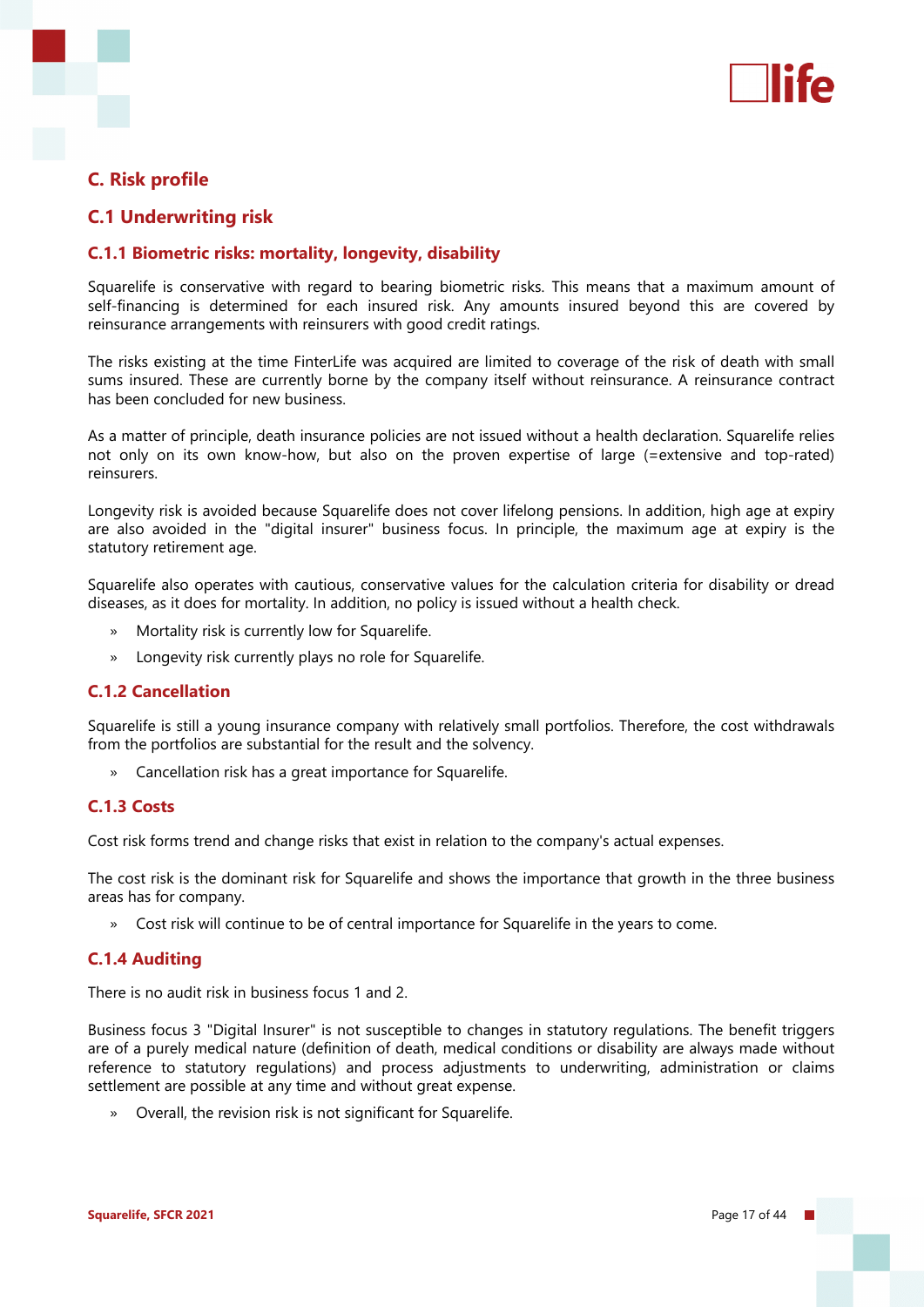

#### **C.1.5 Catastrophe risk**

While catastrophe risk (for example, pandemics) is not relevant for the first two business areas, Squarelife is very aware of how it impacts the third business area and therefore places a very strong focus on a corresponding reinsurance solution if the simulations carried out as part of the profit testing give indications of unacceptable risks.

» Overall, catastrophe risk has not been of material significance for Squarelife to date. However, in the wake of the experience with a pandemic (Corona), a special focus will be placed on the impact in 2021.

#### **C.2 Market risk**

For the wrapper policy portfolio, responsibility for the investment of customer funds lies fundamentally with the customers, banks, asset managers and intermediaries. Squarelife does not invest itself and strictly does not give any specific investment advice.

However, negative market developments can mean a reduction in income for Squarelife, as this is based predominantly on a percentage of the value of tied investments. On the other hand, a negative market development has a positive effect on the biometric risk, as this is expressed as a percentage of the value of the tied investments.

Squarelife, nevertheless, has a responsibility in the selection and control of partners and investment instruments: Which partners are accepted, which are not? Which investment instruments are accepted, which are not?

When assessing new companies or portfolios to acquire, or when writing new business, it is important to ensure that the market risk as a whole can be represented within the framework of the standard formula.

#### **C.2.1 Interest**

There is a certain interest rate risk for the investments that are balanced against equity. However, investments are made exclusively in assets that

- have good credit ratings
- do not involve higher interest rates (correspondingly higher risk) than the base level
- are issued on stable markets by impeccable issuers and do not involve any unusual inflation or deflation risks

The products developed in the "Digital Insurer" business focus generally do not contain any interest rate guarantees. Consequently, technical interest rates or guaranteed actuarial interest rates play no role in this business focus.

» Overall, interest rate risk is not of significant importance for Squarelife.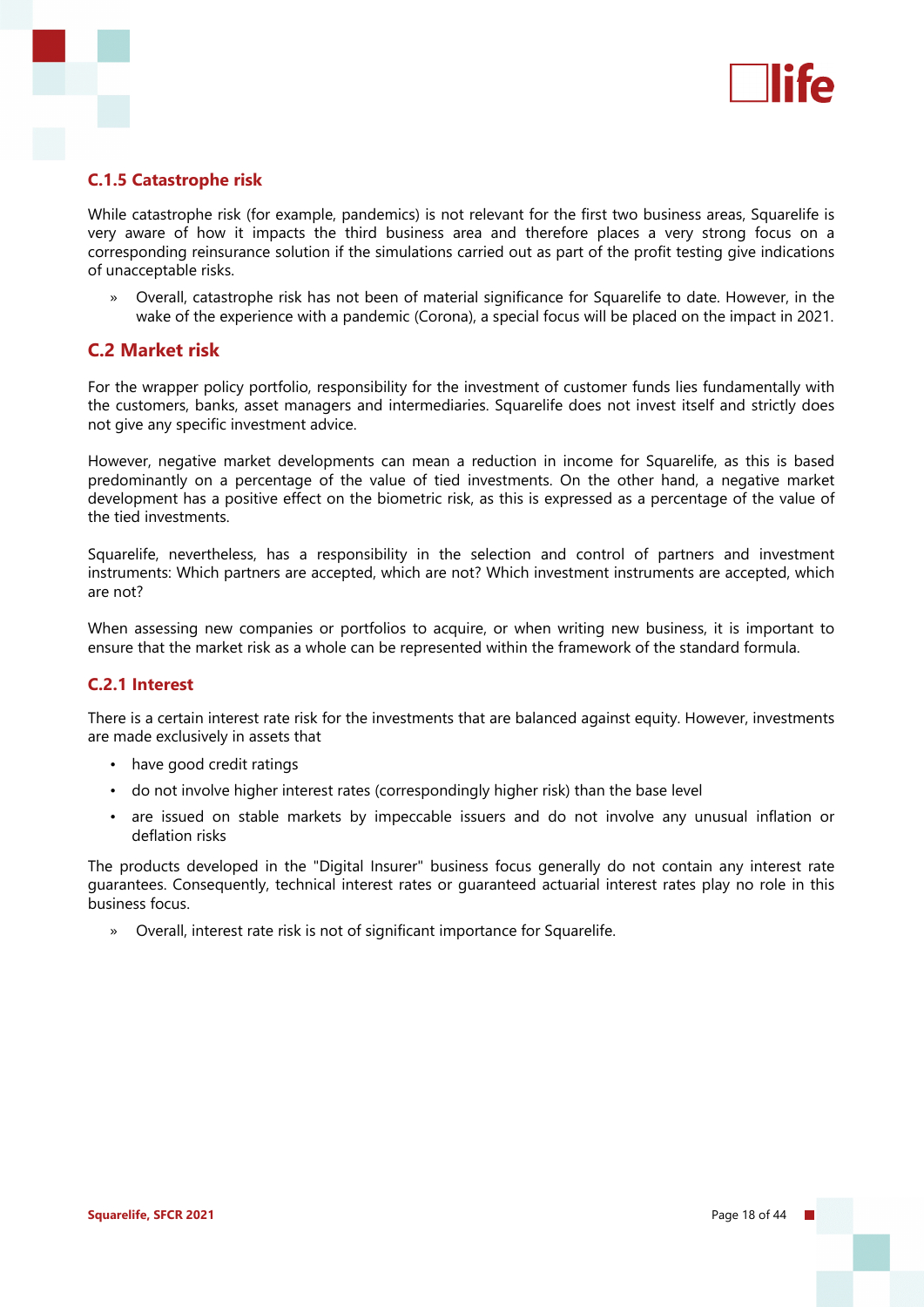

#### **C.2.2 Equity**

Squarelife's investment strategy deliberately avoids any risk appetite, it focuses on capital preservation and currently provides for very minimal investments in equities.

There is some equity risk in the investments of customer funds, as the management costs include components that are proportional to the investment value. While Squarelife consistently refrains from investing customer funds itself or providing customers with specific investment tips, it can also help shape risk exposure in a general way for new customers by limiting the investment strategies/management mandates to be made available to customers. In this context, particular attention is paid to

- investing in Type 1 equities wherever possible, meaning having an equity portfolio that is well diversified in terms of geographic distribution (industrialized countries), market capitalization ("large, mid, small, micro caps"), sectors and investment styles (growth, value, income, etc.).
- ensure that a Type 2 equity portfolio, as described above, is also well diversified. In principle, investments in Type 2 stocks would tend to be avoided.

Risk minimization is generally sought (through setting upper limits) for all investments (also for example hedge funds, commodities, etc.).

The current portfolio shows that customers also tend to be risk-averse: their portfolios have relatively high bond holdings, rather low equity holdings, and almost no commodities, precious metals, or alternative investments.

When analyzing portfolios to be taken over and finding investment structures that do not correspond to the above-mentioned pattern desired by Squarelife, the takeover should be avoided.

The equity risk is therefore not of great importance for Squarelife at the moment.

#### **C.2.3 Currency/exchange rate**

Squarelife is highly exposed to exchange rate risk, as income from the insurance business is generated in the contract currency, mainly in EUR, but a large portion of expenses is in CHF.

Squarelife counters this risk mainly through the following measures:

- Adequate product design (issuing a cost quarantee only for products with short durations), incorporating the exchange rate risk into profit testing and setting appropriate margins in the costs included)
- Coverage for losses and loss adjustment expenses exclusively in the contract currency.
- Permanent liquidity management
- Investment of own funds in CHF if possible; foreign currency positions should be covered accordingly.
- » Currency risk is therefore of great significance.

#### **C.2.4 Real estate**

Squarelife is currently not invested in any real estate investments, meaning

» a real estate risk does not currently exist for Squarelife.

In the case of future investments or acquisitions involving investments in real estate, it would be ensured that the properties are located in mature European real estate markets and would be represented via the Investment Property Databank (IPD) indexes used in the Real Estate sub-module of the standard formula.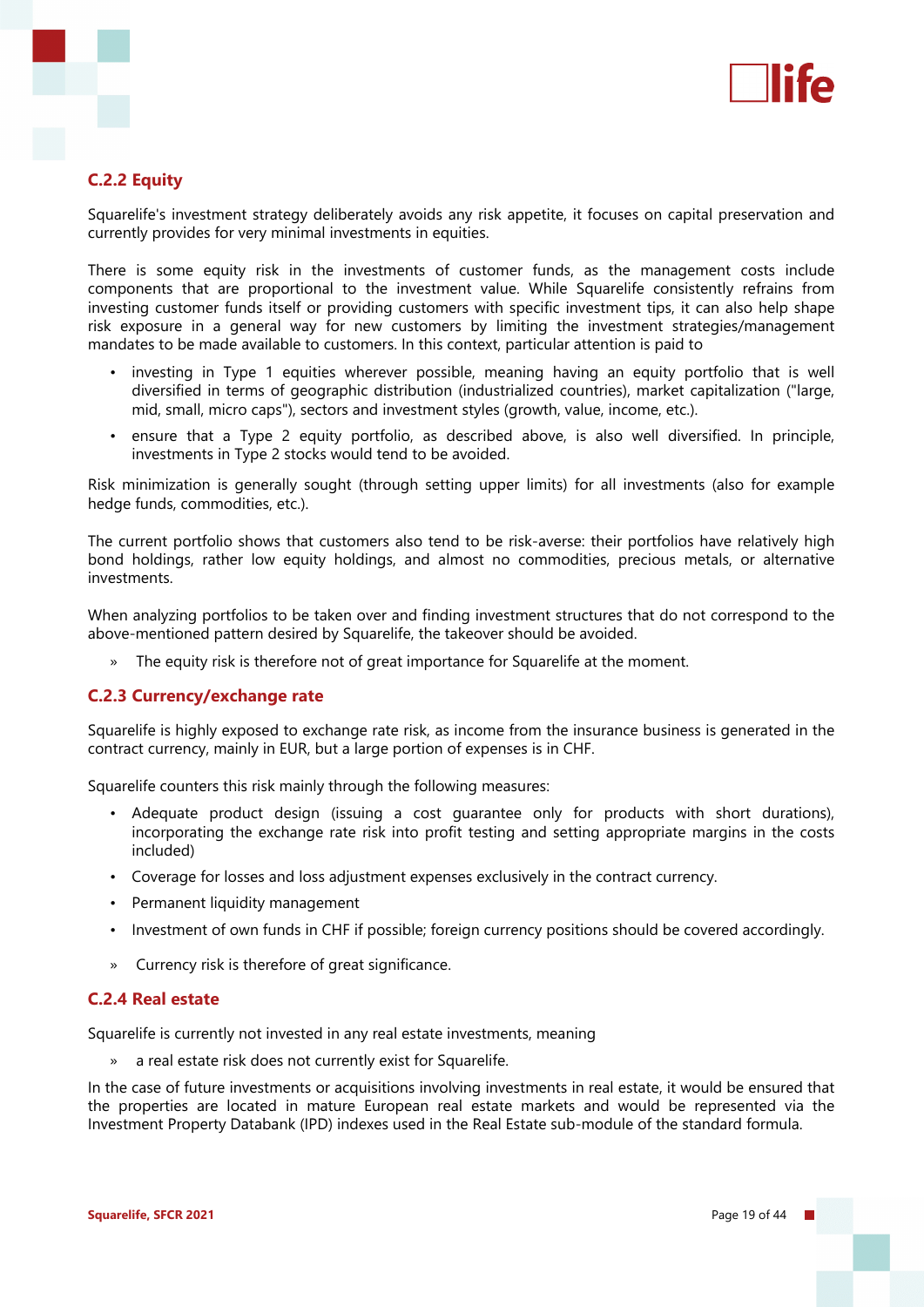

#### **C.2.5 Spread**

The application of the standard formula shows that the spread risk is certainly significant. Appropriate management measures (increase/decrease of the cash portion) succeeds in keeping this risk at an economically appropriate level.

» The possibility to control the spread risk means that it is not of significant importance for Squarelife.

#### **C.2.6 Market risk concentration**

Squarelife can only exert limited influence on this risk as far as customer investments are concerned. Given the professional investment policy of banks, this risk is considered to be low. In particular, the current portfolio has a good diversification.

As far as own investments are concerned, excessive accumulation of exposures to the same counterparty is avoided.

» Market concentration risk is currently not of significant importance for Squarelife.

#### **C.3 Credit risk**

Exposure Type 2 risks (as defined by EIOPA) are avoided by the product strategy on the one hand (currently no business with periodic premiums, no loans to policyholders) and the business strategy on the other (e.g. no advance financing).

For exposure Type 1 receivables, risks arise from cash positions with banks and from reinsurance contracts. Squarelife has decided on three basic measures for this:

- To work only with banks with good credit ratings
- To conclude contracts only with reinsurers with good credit ratings
- To avoid deposits with reinsurers

The evaluation and assessment of the banks and reinsurers is presented to the AMSB annually through the actuarial function report. In this context, the AMSB issues a minimum requirement for the creditworthiness of counterparties (based on rating agencies).

» Credit risk is therefore effectively of no significance.

#### **C.4 Liquidity risk**

Due to the current market situation, considerably more of equity capital is held in cash than would be indicated by liquidity management. Therefore, no separate consideration of this risk is necessary.

» Liquidity risk is not currently of any considerable significance.

#### **C.5 Operational risk**

#### **C.5.1 Internal procedures**

Whenever possible, the company tries to integrate internal procedures into its administrative system in order to ensure high quality.

All processes are on principle digitalized and mapped within a single IT system, so everything is designed to minimize risk. The entire process, from policy underwriting and administration to claims payment and invoicing, does not require any manual operations or reconciliation with other IT systems.

#### **Squarelife, SFCR 2021 Page 20 of 44**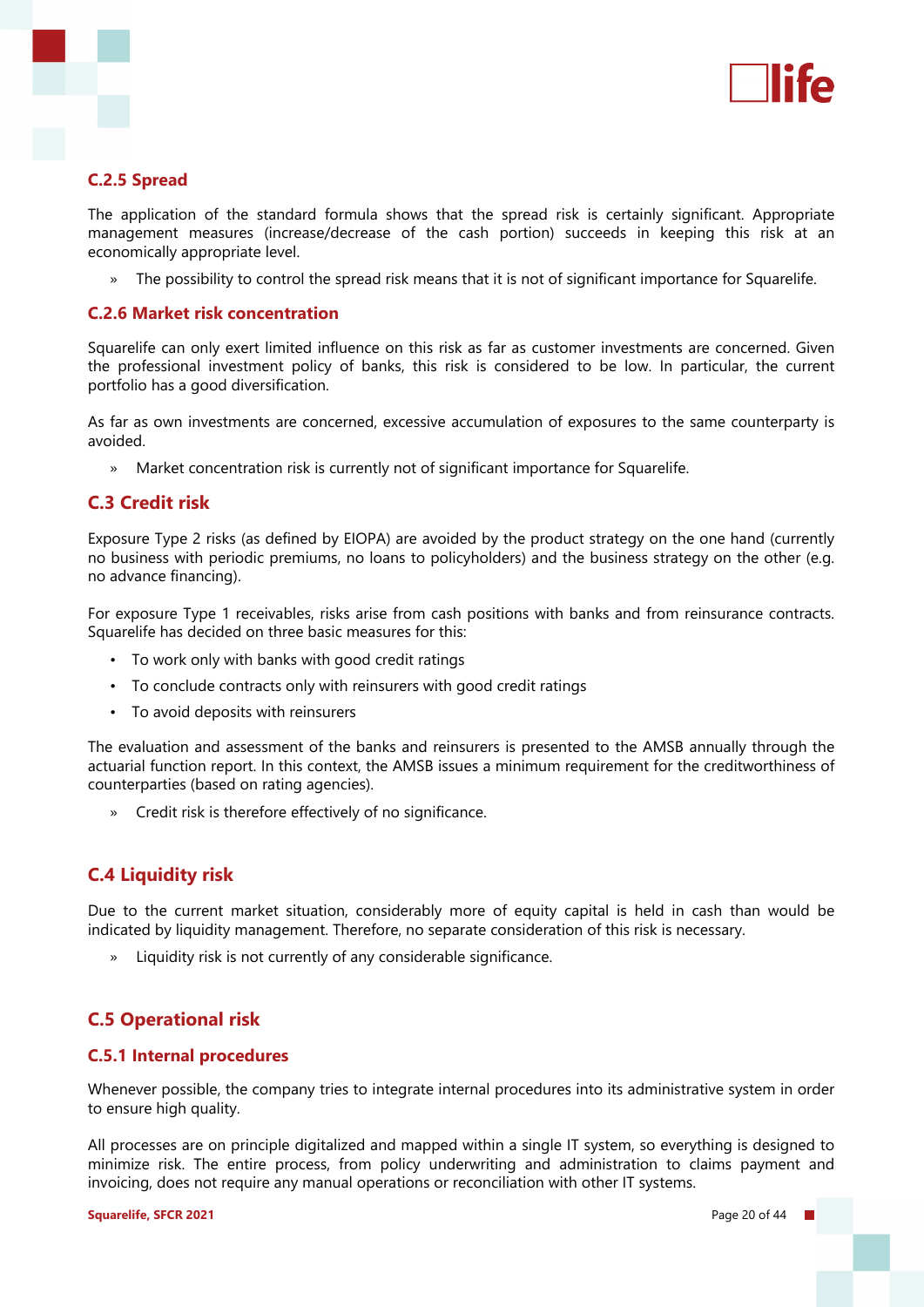

#### **C.5.2 People**

In order to prevent unauthorized and illegal actions, processing errors and other "malfunctions" of the people working for Squarelife, there are high demands on the training and professional background. Processes are designed and digitalized in the system in a way that errors and inconsistencies can be detected and corrected promptly. Reporting structures are put in place that allow for regular monitoring and targeted cleanup of errors. Colleagues are encouraged to develop their skills on the basis of continuous training.

#### **C.5.3 Systems**

The IT structure, system security, data integrity, data availability, etc. are guaranteed by the outsourcing partner Lifeware. In addition to the naturally aligned interest of Squarelife and Lifeware, the quality of Lifeware has been proven for years by their customers (insurance companies), by insurance supervision and by regular internal and external audits.

#### **C.5.4 External events**

When acquiring insurers or portfolios, the legal environment and the assessment of external events are of particular importance.

**(1) Legislation:** all activities take place only in markets with secure legislation and jurisdictions. In the first business focus, transactions are only conducted with companies that operate in such markets, and in the second business focus, only such markets are pursued. Extreme caution is required in the choice of investments and in controls. This applies particularly since, in the event of a legal dispute, judges at the customer's domicile tend to give greater weight to the protection of the policyholder than to the interests of a foreign insurance company operating under the freedom to provide services.

**(2) Business partners:** the situation of the existing business partners (intermediaries, asset managers, deposit banks, etc.) is important in assessing the quality of the existing portfolio and potential complaints, lawsuits, etc.. Criteria such as reputation, creditworthiness, qualification, selection procedure, contractual form of cooperation, etc. are used to obtain a comprehensive picture.

**(3) Change in market needs or framework conditions:** cooperation with specialized external information services should ensure that Squarelife is informed in a timely manner when there are changes in the framework conditions (tax, supervision, etc.) and/or when new financial instruments are introduced to the market to meet the same needs, and can react accordingly. Changes in preferences or new trends in the financial industry may lead to reduced demand for existing products and must also be monitored very closely.

**(4) Outsourcing:** functional outsourcing is subject to strict regulatory requirements in European markets, which are currently the only terrain for potential takeovers, so it can generally be assumed that the outsourcing companies involved will be closely monitored by national regulators. Existing outsourcing constellations are subject to the same scrutiny as functions performed internally.

**(5) Illegal acts:** in the first area of business, if takeover candidates/inventories are subject to illegal acts, appropriate contractual arrangements in the form of guarantees, "stop loss" clauses, etc. must be agreed with the seller in order to avert any damage that may occur to Squarelife.

With regard to the third business focus, risks may arise from changes in legislation or jurisdiction. However, the impact of these risks is more significant for underwriting risk than for operational risk, so the analysis and handling of these risks are recorded in that section. Therefore, no key indicator or risk tolerance is defined for operational risk.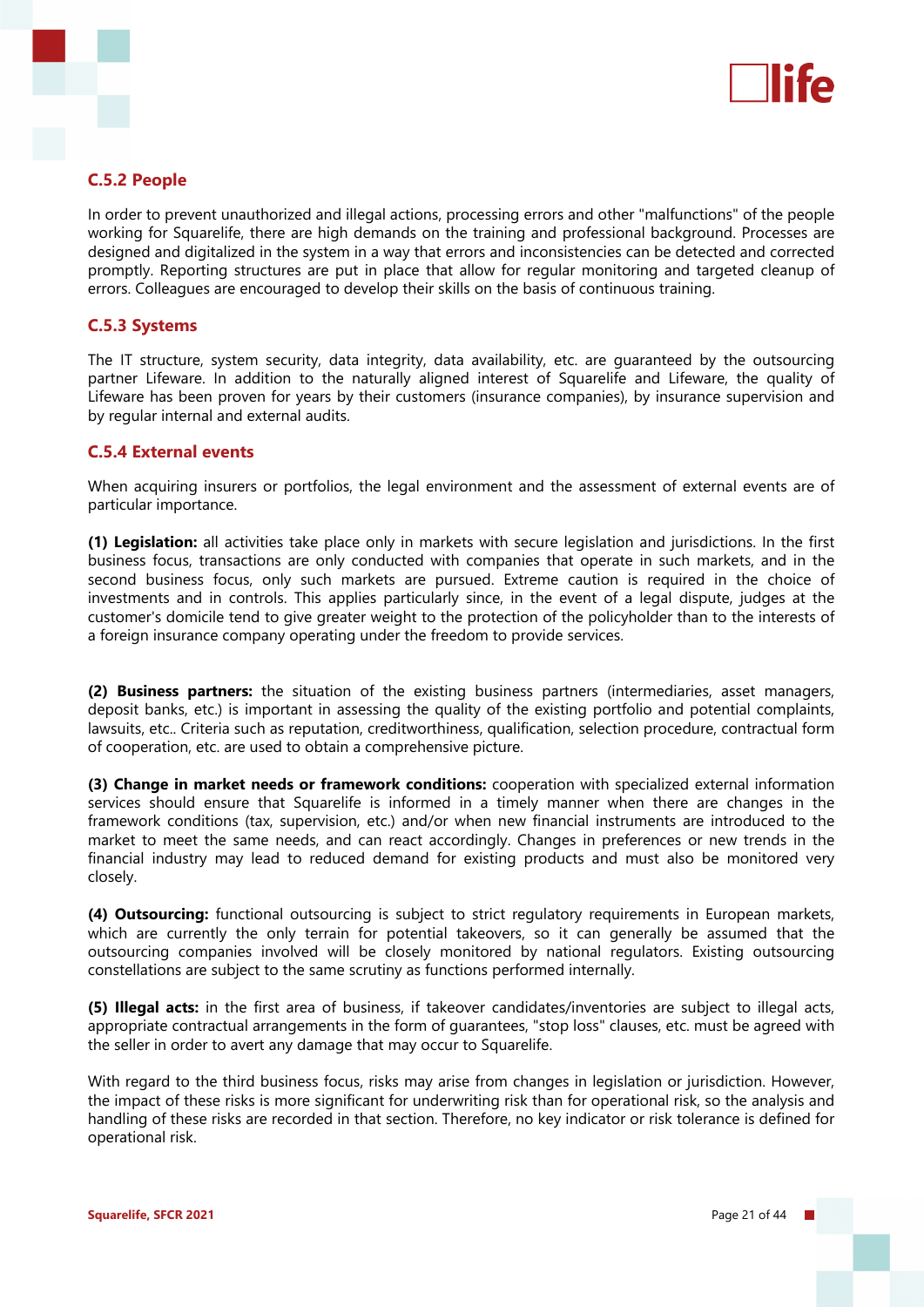

#### **C.6 Other material risks**

#### **C.6.1 Reputational risk**

Reputational risks have no separate consideration in Squarelife, similarly to the basic approach of the standard formula. No investments are made in securities of companies whose trustworthiness offers the risk of loss of revenues or destruction of shareholder value. Furthermore, reputational risks are avoided in advance through company guidelines. High ethical standards are set with regard to commissions, money laundering and insurance needs. There is a clear commitment to this both internally and in the external representation (see Squarelife homepage).

#### **C.6.2 Inflation risk**

Beyond the cost inflation rates of one percentage point, which are taken into account in the standard formula anyway, Squarelife does not have to consider any further price increase rates. Only for products with short maturities does Squarelife provide cost guarantees to policyholders. These can be replaced at any time by new generations of products. For products with long terms, the adjustment of administrative costs is explicitly permitted in the general insurance terms and conditions in order to compensate for price increases.

#### **C.6.3 Risk of contagion**

There is no risk of contagion, as Squarelife is not part of an insurance group for which an adverse event or situation could spread from one company to another.

#### **C.6.4 Legal environment risk**

Squarelife operates exclusively in countries where there is the greatest possible degree of legal certainty. Entering new markets and launching new products is always accompanied by obtaining legal opinions in order to meet local requirements.

#### **C.7 Other information**

There is no other material information regarding the risk profile.

#### **D. Valuation for Solvency Purposes**

#### **D.1 Assets**

The assets section of the solvency balance sheet and the statutory balance sheet as of December 31, 2021 contains the following values:

#### **S.02.01.01 Assets**

| S.02.01.01.01                      | Solvency II value | Statutory<br>accounts value |
|------------------------------------|-------------------|-----------------------------|
| S.02.01.01.01                      | C0010             | C0020                       |
| [R0010] Assets                     |                   |                             |
| [R0010] Goodwill                   |                   |                             |
| [R0020] Deferred acquisition costs |                   |                             |
| [R0030] Intangible assets          |                   | 0.0                         |
| [R0040] Deferred tax assets        |                   |                             |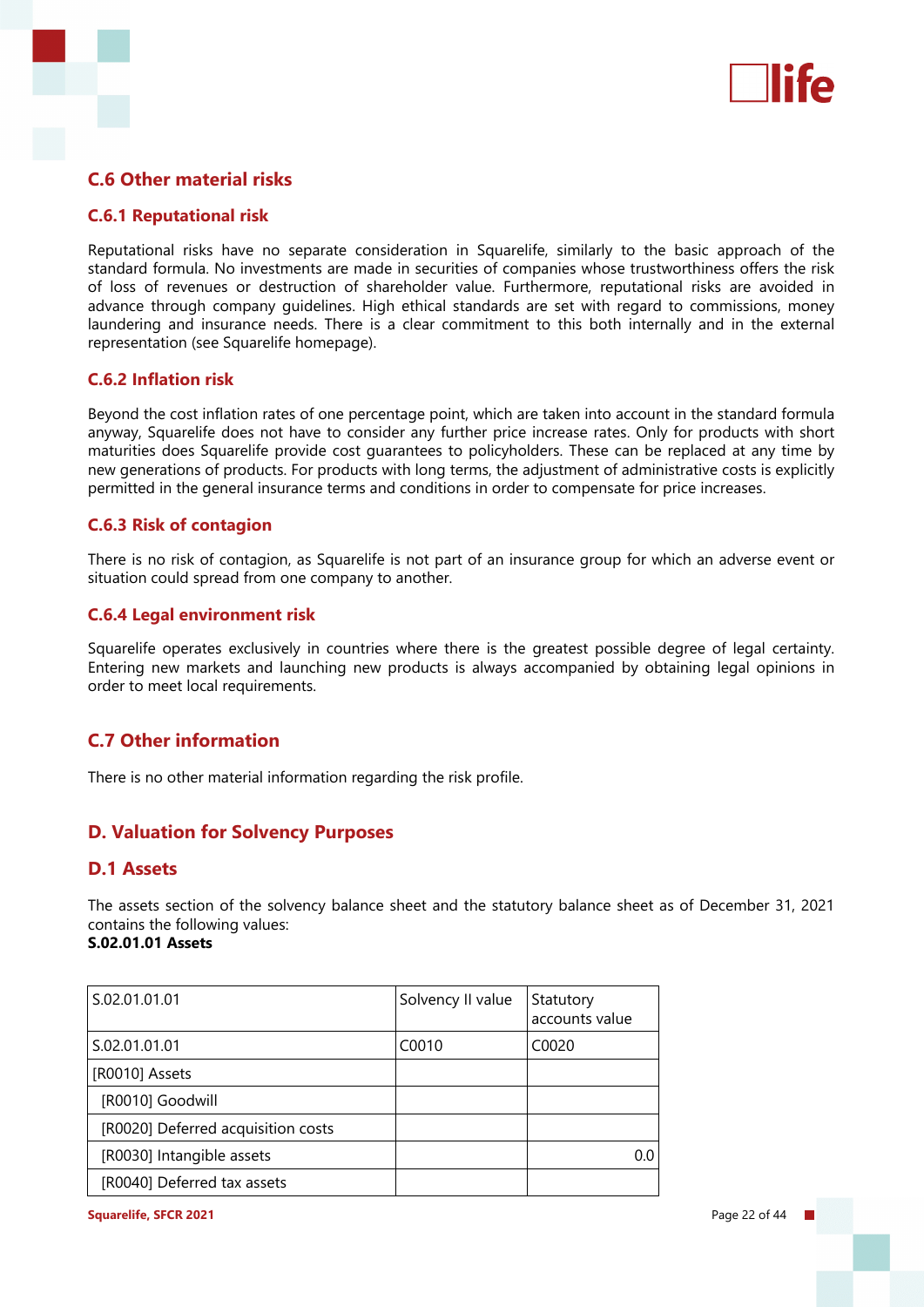

| [R0050] Pension benefit surplus                                                                  |                 |              |
|--------------------------------------------------------------------------------------------------|-----------------|--------------|
| [R0060] Property, plant & equipment<br>held for own use                                          | 0.0             | 0.0          |
| [R0070] Investments (other than assets<br>held for index-linked and unit-linked<br>contracts)    | 10,648,819.1    | 9,719,559.0  |
| [R0080] Property (other than for own<br>use)                                                     |                 |              |
| [R0090] Holdings in related<br>undertakings, including participations                            |                 |              |
| [R0100] Equities                                                                                 | 1,162,126.3     | 0.0          |
| [R0110] Equities - listed                                                                        | 1,162,126.3     | 0.0          |
| [R0120] Equities - unlisted                                                                      |                 |              |
| [R0130] Bonds                                                                                    | 4,575,541.5     | 4,501,720.5  |
| [R0140] Government Bonds                                                                         | 153,863.3       |              |
| [R0150] Corporate Bonds                                                                          | 4,421,678.2     | 4,501,720.5  |
| [R0160] Structured notes                                                                         |                 |              |
| [R0170] Collateralised securities                                                                |                 |              |
| [R0180] Collective Investments<br>Undertakings                                                   | 4,911,151.3     | 5,217,838.5  |
| [R0190] Derivatives                                                                              |                 |              |
| [R0200] Deposits other than cash<br>equivalents                                                  | 0.0             | 0.0          |
| [R0210] Other investments                                                                        |                 |              |
| [R0220] Assets held for index-linked and<br>unit-linked contracts                                | 66,801,721.7    | 66,801,721.7 |
| [R0230] Loans and mortgages                                                                      |                 |              |
| [R0240] Loans on policies                                                                        |                 |              |
| [R0250] Loans and mortgages to<br>individuals                                                    |                 |              |
| [R0260] Other loans and mortgages                                                                |                 |              |
| [R0270] Reinsurance recoverables from:                                                           | $-13,503,959.2$ | 0.0          |
| [R0280] Non-life and health similar to<br>non-life                                               |                 |              |
| [R0290] Non-life excluding health                                                                |                 |              |
| [R0300] Health similar to non-life                                                               |                 |              |
| [R0310] Life and health similar to life,<br>excluding health and index-linked and<br>unit-linked | -13,503,959.2   | 0.0          |
| [R0320] Health similar to life                                                                   | -13,503,959.2   | 0.0          |

r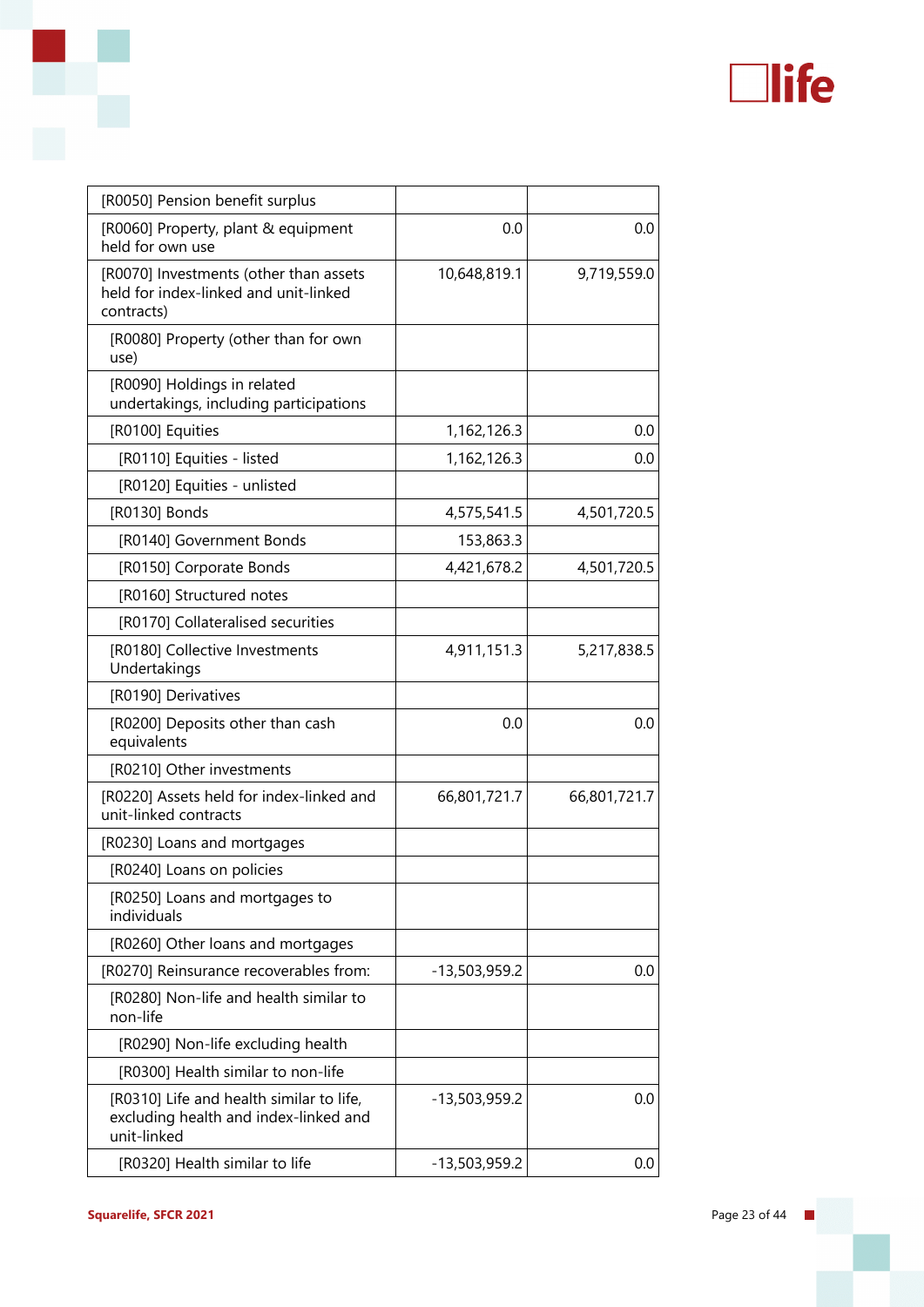

| [R0330] Life excluding health and<br>index-linked and unit-linked                                    |              |              |
|------------------------------------------------------------------------------------------------------|--------------|--------------|
| [R0340] Life index-linked and<br>unit-linked                                                         | 0.0          |              |
| [R0350] Deposits to cedants                                                                          |              |              |
| [R0360] Insurance and intermediaries<br>receivables                                                  | 221,601.2    | 221,601.2    |
| [R0370] Reinsurance receivables                                                                      | 1,796,119.6  | 1,796,119.6  |
| [R0380] Receivables (trade, not<br>insurance)                                                        | 446,993.5    | 446,993.5    |
| [R0390] Own shares (held directly)                                                                   |              |              |
| [R0400] Amounts due in respect of own<br>fund items or initial fund called up but<br>not yet paid in |              |              |
| [R0410] Cash and cash equivalents                                                                    | 7,372,705.1  | 7,372,705.1  |
| [R0420] Any other assets, not elsewhere<br>shown                                                     | 0.0          | 16,721.0     |
| [R0500] Total assets                                                                                 | 73,784,001.1 | 86,375,421.1 |
|                                                                                                      |              |              |

As a result of the investment of more than 90% of the assets for the account and risk of policyholders and the fact that the remaining assets are almost exclusively offset by statutory equity, there are only minimal valuation differences.

These mainly relate to the "bonds" (R0130) and "collective investments undertakings" (R0180) items, where there are slightly higher market values in the solvency balance sheet. However, the majority of the statutory equity is covered by the item "cash and cash equivalents" (R0410), where there are no valuation differences.

#### **D.2 Technical Provisions**

The liabilities section of the solvency balance sheet and the statutory balance sheet as of December 31, 2021 contains the following values: **S.02.01.01 Liabilities**

| S.02.01.01.01                                                 | Solvency II value | Statutory<br>accounts value |
|---------------------------------------------------------------|-------------------|-----------------------------|
| S.02.01.01.01                                                 | C0010             | C0020                       |
| [R0510] Liabilities                                           |                   |                             |
| [R0510] Technical provisions - non-life                       |                   |                             |
| [R0520] Technical provisions - non-life<br>(excluding health) |                   |                             |
| [R0530] Technical provisions<br>calculated as a whole         |                   |                             |
| [R0540] Best Estimate                                         |                   |                             |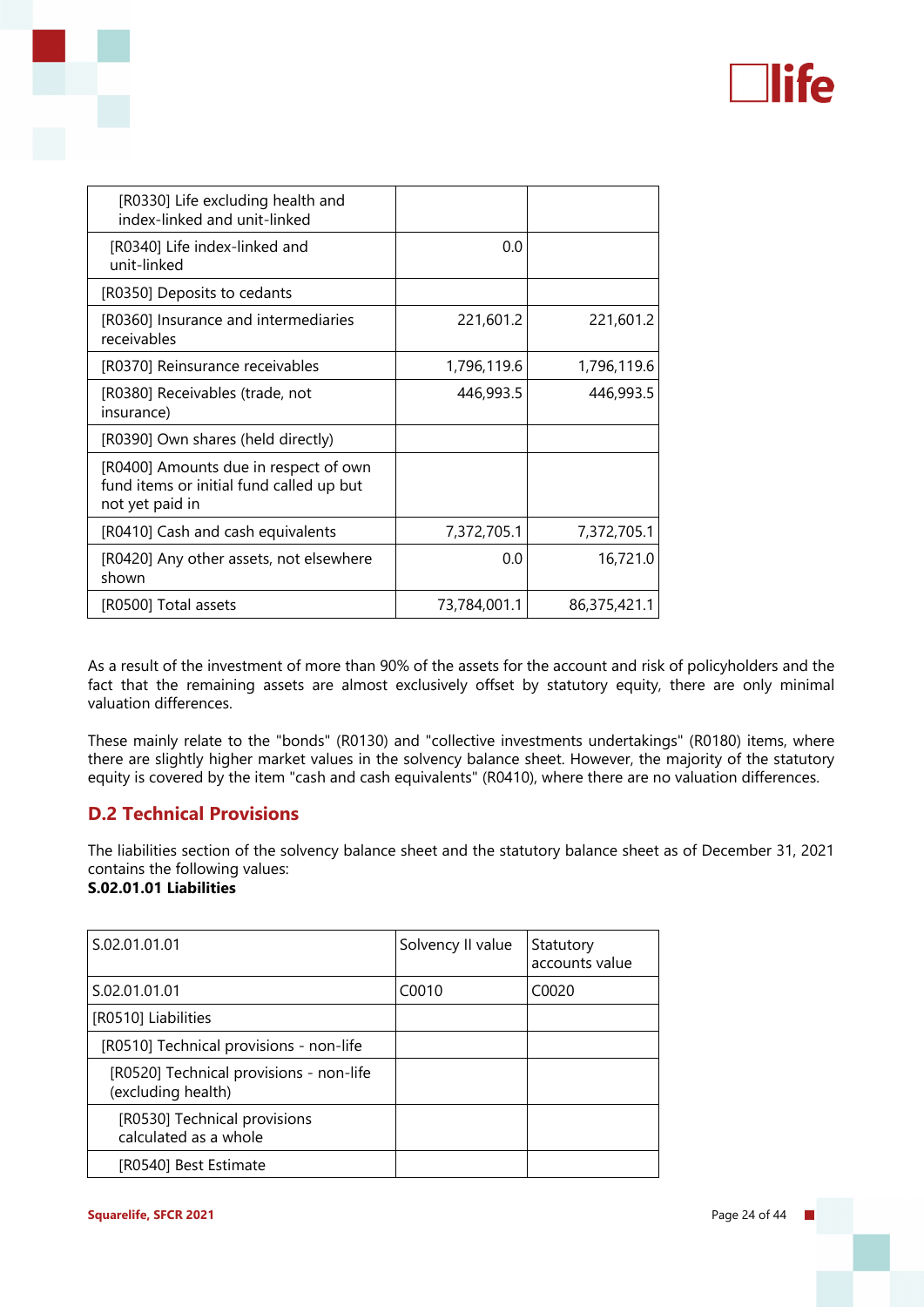

| [R0550] Risk margin                                                                           |                 |              |
|-----------------------------------------------------------------------------------------------|-----------------|--------------|
| [R0560] Technical provisions - health<br>(similar to non-life)                                |                 |              |
| [R0570] Technical provisions<br>calculated as a whole                                         |                 |              |
| [R0580] Best Estimate                                                                         |                 |              |
| [R0590] Risk margin                                                                           |                 |              |
| [R0600] Technical provisions - life<br>(excluding index-linked and unit-linked)               | $-13,602,744.2$ | 4,024,636.9  |
| [R0610] Technical provisions - health<br>(similar to life)                                    | $-13,602,744.2$ | 4,024,636.9  |
| [R0620] Technical provisions<br>calculated as a whole                                         |                 |              |
| [R0630] Best Estimate                                                                         | $-17,077,734.2$ |              |
| [R0640] Risk margin                                                                           | 3,474,990.0     |              |
| [R0650] Technical provisions - life<br>(excluding health and index-linked<br>and unit-linked) | 0.0             | 0.0          |
| [R0660] Technical provisions<br>calculated as a whole                                         |                 |              |
| [R0670] Best Estimate                                                                         | 0.0             |              |
| [R0680] Risk margin                                                                           |                 |              |
| [R0690] Technical provisions -<br>index-linked and unit-linked                                | 66,374,211.6    | 66,801,721.7 |
| [R0700] Technical provisions<br>calculated as a whole                                         |                 |              |
| [R0710] Best Estimate                                                                         | 66, 131, 723.8  |              |
| [R0720] Risk margin                                                                           | 242,487.7       |              |
| [R0730] Other technical provisions                                                            |                 | 2,008,436.1  |
| [R0740] Contingent liabilities                                                                |                 |              |
| [R0750] Provisions other than technical<br>provisions                                         | 58,387.0        | 58,387.0     |
| [R0760] Pension benefit obligations                                                           |                 |              |
| [R0770] Deposits from reinsurers                                                              |                 |              |
| [R0780] Deferred tax liabilities                                                              |                 |              |
| [R0790] Derivatives                                                                           |                 |              |
| [R0800] Debts owed to credit institutions                                                     |                 |              |
| [R0810] Financial liabilities other than<br>debts owed to credit institutions                 |                 |              |
| [R0820] Insurance & intermediaries<br>payables                                                | 605,602.4       | 605,602.4    |

S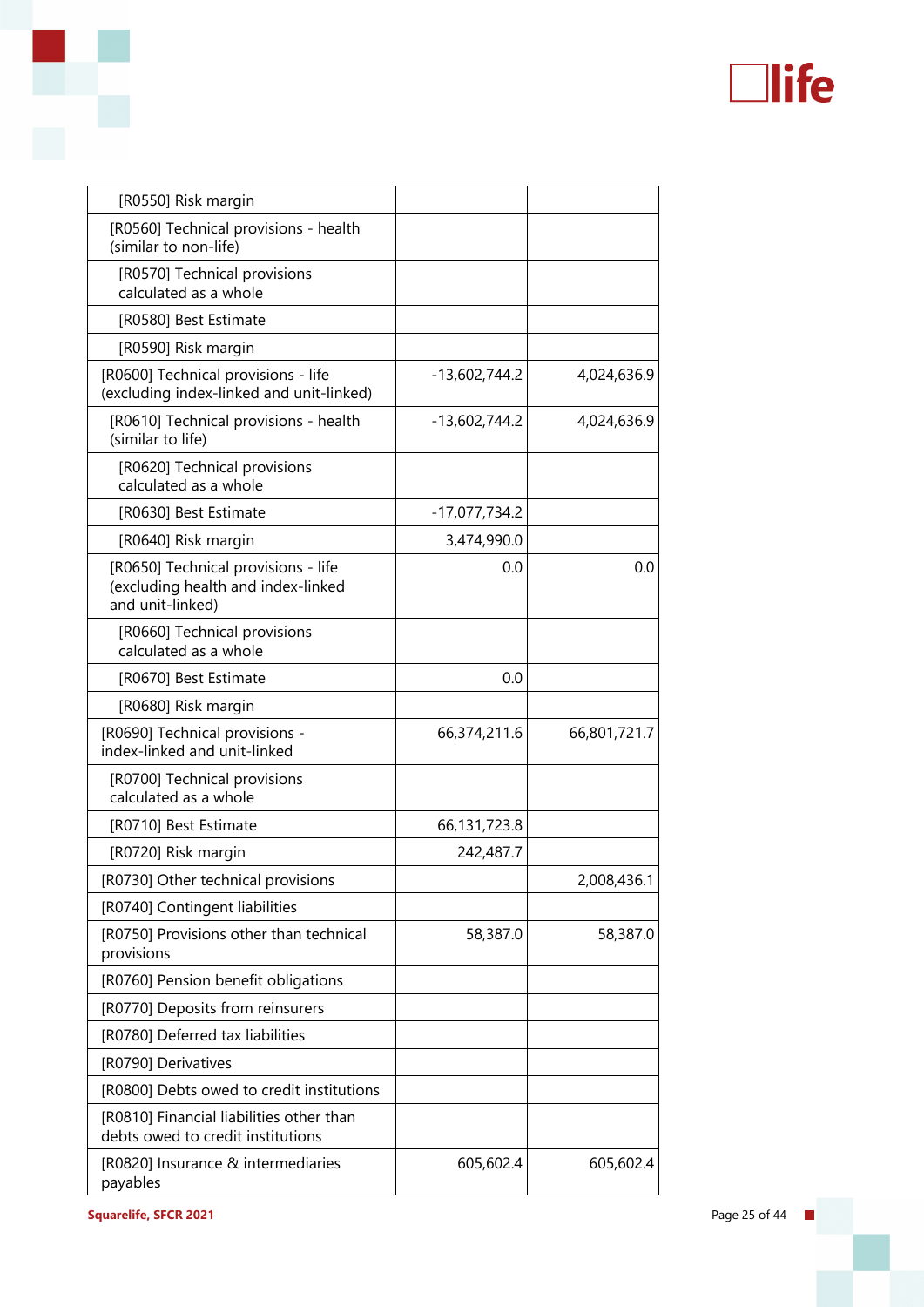

| [R0830] Reinsurance payables                                      | 112,071.5    | 112,071.5    |
|-------------------------------------------------------------------|--------------|--------------|
| [R0840] Payables (trade, not insurance)                           | 288,751.5    | 288,751.5    |
| [R0850] Subordinated liabilities                                  |              |              |
| [R0860] Subordinated liabilities not in<br><b>Basic Own Funds</b> |              |              |
| [R0870] Subordinated liabilities in<br><b>Basic Own Funds</b>     |              |              |
| [R0880] Any other liabilities, not<br>elsewhere shown             | 105,699.2    | 105,699.2    |
| [R0900] Total liabilities                                         | 53,941,978.9 | 74,005,306.3 |

Technical provisions for the wrapper policies are derived from the market value of the investments (hedgeable provisions). The valuations of the various custodian banks, most of which are imported electronically (portfolio of the former Finter Bank now held by Bank Vontobel), provide the basis for these calculations. For the remaining custodian banks, they are entered manually.

As these investments are all at the risk of the policyholders, the corresponding provisions result accordingly. Valuation issues are not applicable.

Each contract is individually priced in its contract currency, assuming the relevant risk-free interest rates of EIOPA. The cost model consists of a dominant share of fixed costs and a small share of variable costs.

Actuarial mortality tables are used as best estimate mortality rates for the death risk. Empirical values are used for the biometric risk from supplementary insurance and an individual case reserve is formed in the event of a claim (see R0610).

#### **D.3 Other liabilities**

Outside of equity and technical provisions, there are no relevant liabilities.

#### **D.4 Alternative methods for valuation**

Squarelife applies no alternative methods for valuation as of year-end 2021.

#### **D.5 Other information**

There are no other facts to report at this point.

#### **E. Capital management**

#### **E.1 Own funds**

In the Solvency II statement, the excess of liabilities over assets amounts to CHF 19,842,022.

Own funds correspond to investments (market evaluation) that are not allocated to policyholders or other third parties. They are all basic own funds of Class 1 (Tier 1) and are therefore fully eligible for covering both the SCR and the MCR.

**Squarelife, SFCR 2021** Page 26 of 44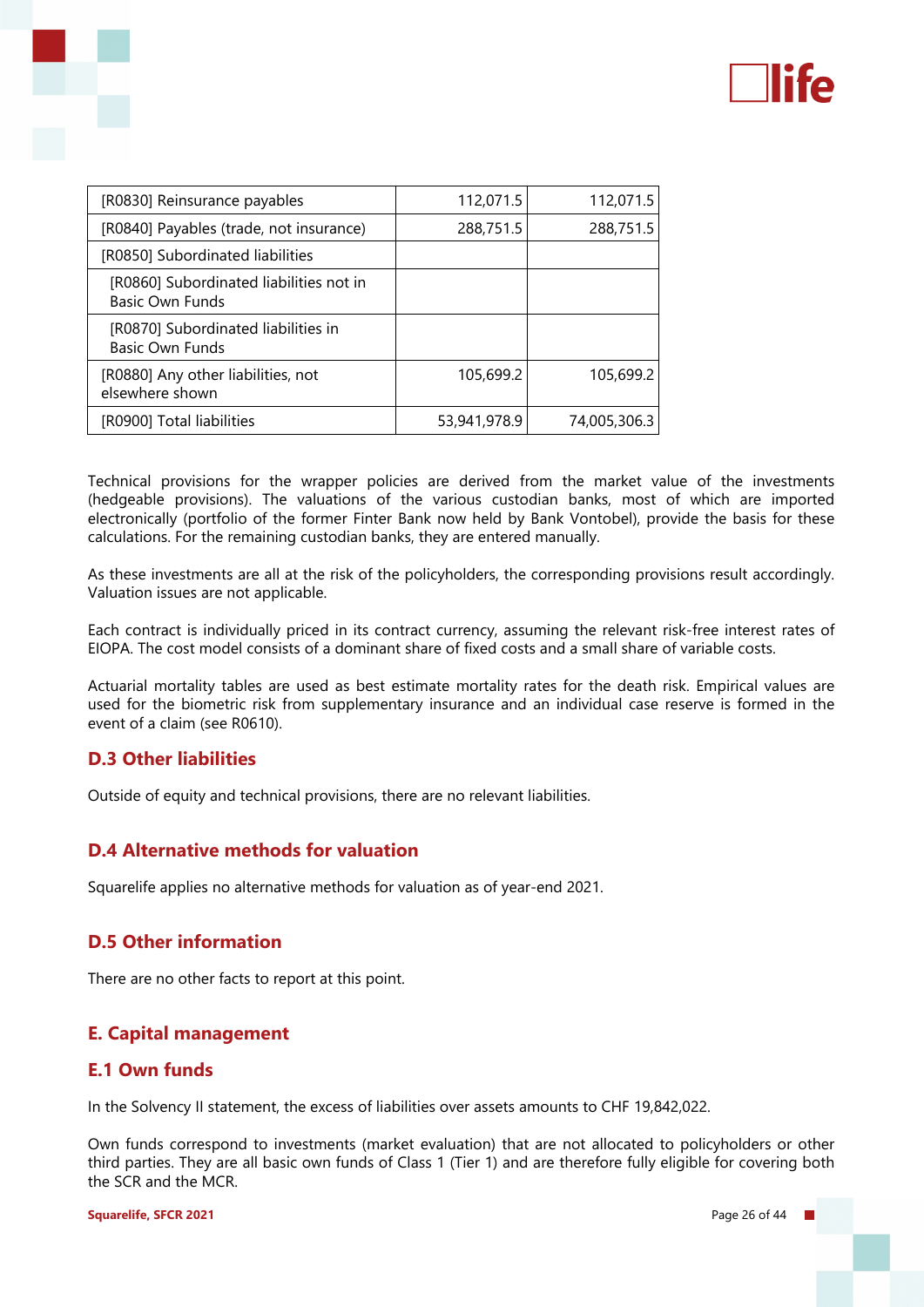

### **E.2 Solvency capital requirement and minimum capital requirement**

Squarelife uses the standard formula to determine the SCR and MCR coverage ratios. It does not perform simplified calculations, nor does it use internal models/company-specific parameters.

The total solvency capital requirement (SCR), the minimum capital requirement (MCR) and the respective coverage ratio as of December 31, 2021 are as follows:

| <b>CHF</b>          | <b>MCR</b>    | <b>SCR</b>    |
|---------------------|---------------|---------------|
| Own funds           | 19,842,022.21 | 19,842,022.21 |
| Capital requirement | 6,421,650.00  | 7,794,703.11  |
| Coverage            | 308.99%       | 254.56%       |

The SCR consists of the Basic Solvency Capital Requirement (BSCR) of CHF 7,378,799 and the operational risk of CHF 415,904.

#### **E.3 Use of the duration-based sub-module equity risk in the calculation of the Solvency Capital Requirement**

Squarelife does not use the duration based equity risk sub-module.

#### **E.4 Differences between the standard formula and possibly applied internal models**

Squarelife does not use an internal model.

#### **E.5 Non-compliance with the Minimum Capital Requirement and the Solvency Capital Requirement**

Squarelife complies with the MCR and SCR requirements.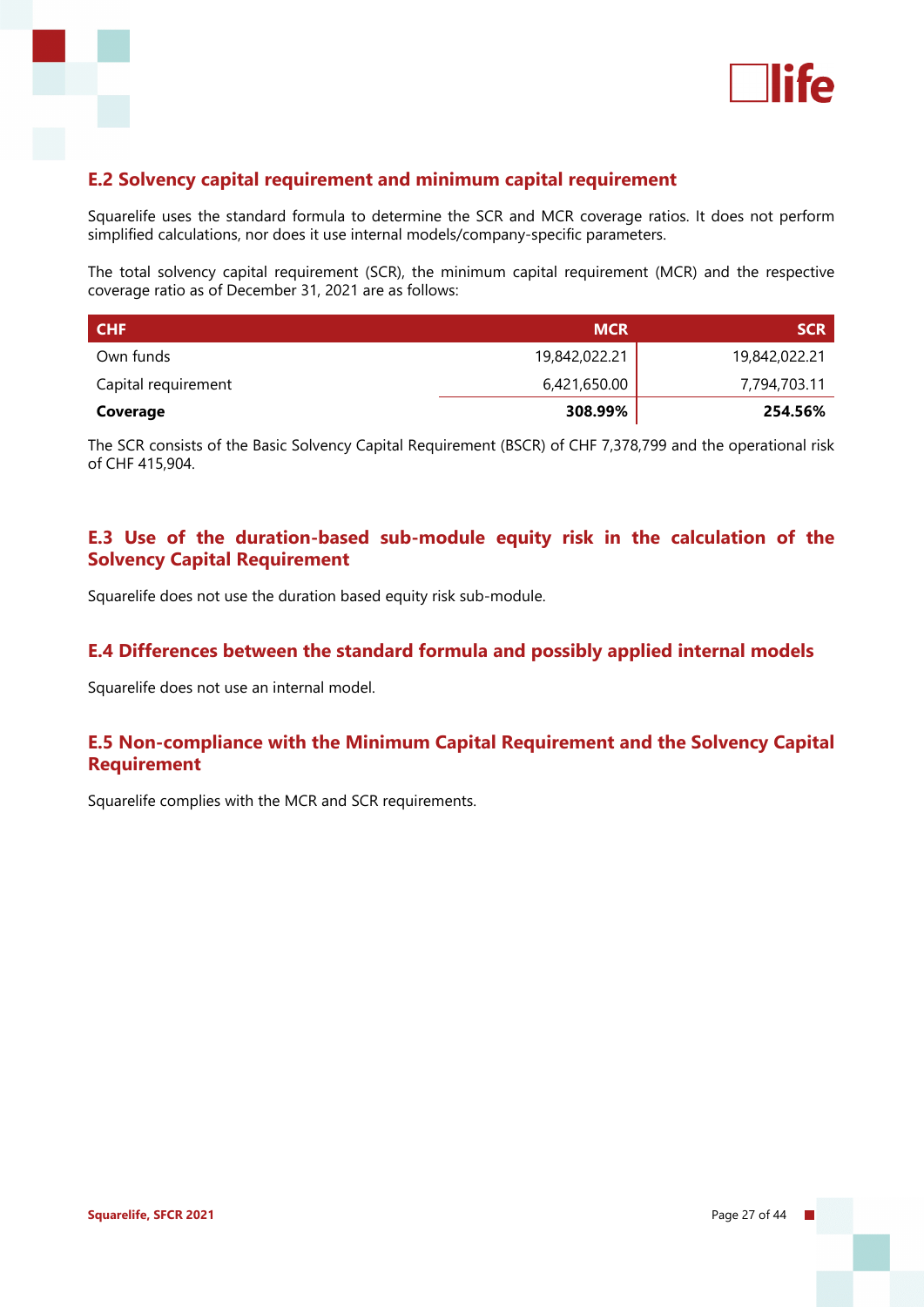



(Blank columns are omitted for clarity)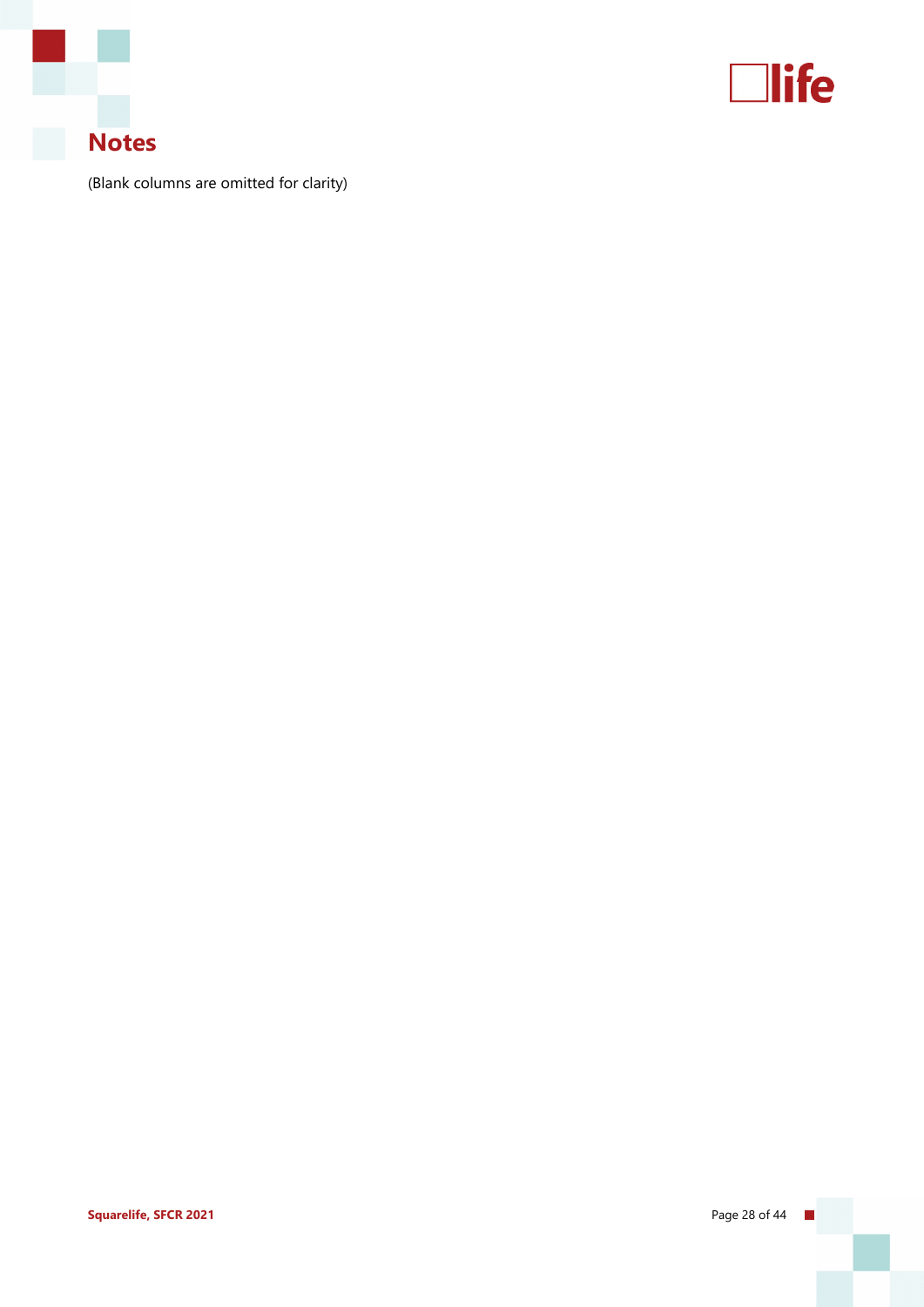#### **S.05.01.01 Premiums, claims and expenses by line of business**

| S.05.01.01.02                                    | Line of Business<br>for: life insurance<br>obligations<br>Health insurance | Line of Business<br>for: life insurance<br>obligations<br>Index-linked and<br>unit-linked<br>insurance | Life reinsurance<br>obligations<br>Health<br>reinsurance | Total        |
|--------------------------------------------------|----------------------------------------------------------------------------|--------------------------------------------------------------------------------------------------------|----------------------------------------------------------|--------------|
| S.05.01.01.02                                    | C0210                                                                      | C0230                                                                                                  | C0270                                                    | C0300        |
| [R1410] Premiums written                         |                                                                            |                                                                                                        |                                                          |              |
| [R1410] Gross                                    | 9,745,575.6                                                                | 2,120,700.0                                                                                            | 7,333.1                                                  | 11,873,608.7 |
| [R1420] Reinsurers' share                        | 4,071,633.3                                                                | 2,200.4                                                                                                | 0.0                                                      | 4,073,833.7  |
| [R1500] Net                                      | 5,673,942.3                                                                | 2,118,499.6                                                                                            | 7,333.1                                                  | 7,799,775.0  |
| [R1510] Premiums earned                          |                                                                            |                                                                                                        |                                                          |              |
| [R1510] Gross                                    | 9,187,058.8                                                                | 2,120,700.0                                                                                            | 7,333.1                                                  | 11,315,092.0 |
| [R1520] Reinsurers' share                        | 4,094,618.0                                                                | 2,200.4                                                                                                | 0.0                                                      | 4,096,818.4  |
| [R1600] Net                                      | 5,092,440.9                                                                | 2,118,499.6                                                                                            | 7,333.1                                                  | 7,218,273.6  |
| [R1610] Claims incurred                          |                                                                            |                                                                                                        |                                                          |              |
| [R1610] Gross                                    | 3,726,573.2                                                                | 4,553,442.0                                                                                            | 0.0                                                      | 8,280,015.2  |
| [R1620] Reinsurers' share                        | 1,955,794.8                                                                | 0.0                                                                                                    | 0.0                                                      | 1,955,794.8  |
| [R1700] Net                                      | 1,770,778.5                                                                | 4,553,442.0                                                                                            | 0.0                                                      | 6,324,220.5  |
| [R1710] Changes in other technical<br>provisions |                                                                            |                                                                                                        |                                                          |              |
| [R1710] Gross                                    |                                                                            |                                                                                                        |                                                          |              |
| [R1720] Reinsurers' share                        |                                                                            |                                                                                                        |                                                          |              |
| [R1800] Net                                      |                                                                            |                                                                                                        |                                                          |              |
| [R1900] Expenses incurred                        | 1,353,390.6                                                                | 97,817.1                                                                                               | 48,385.7                                                 | 1,499,593.4  |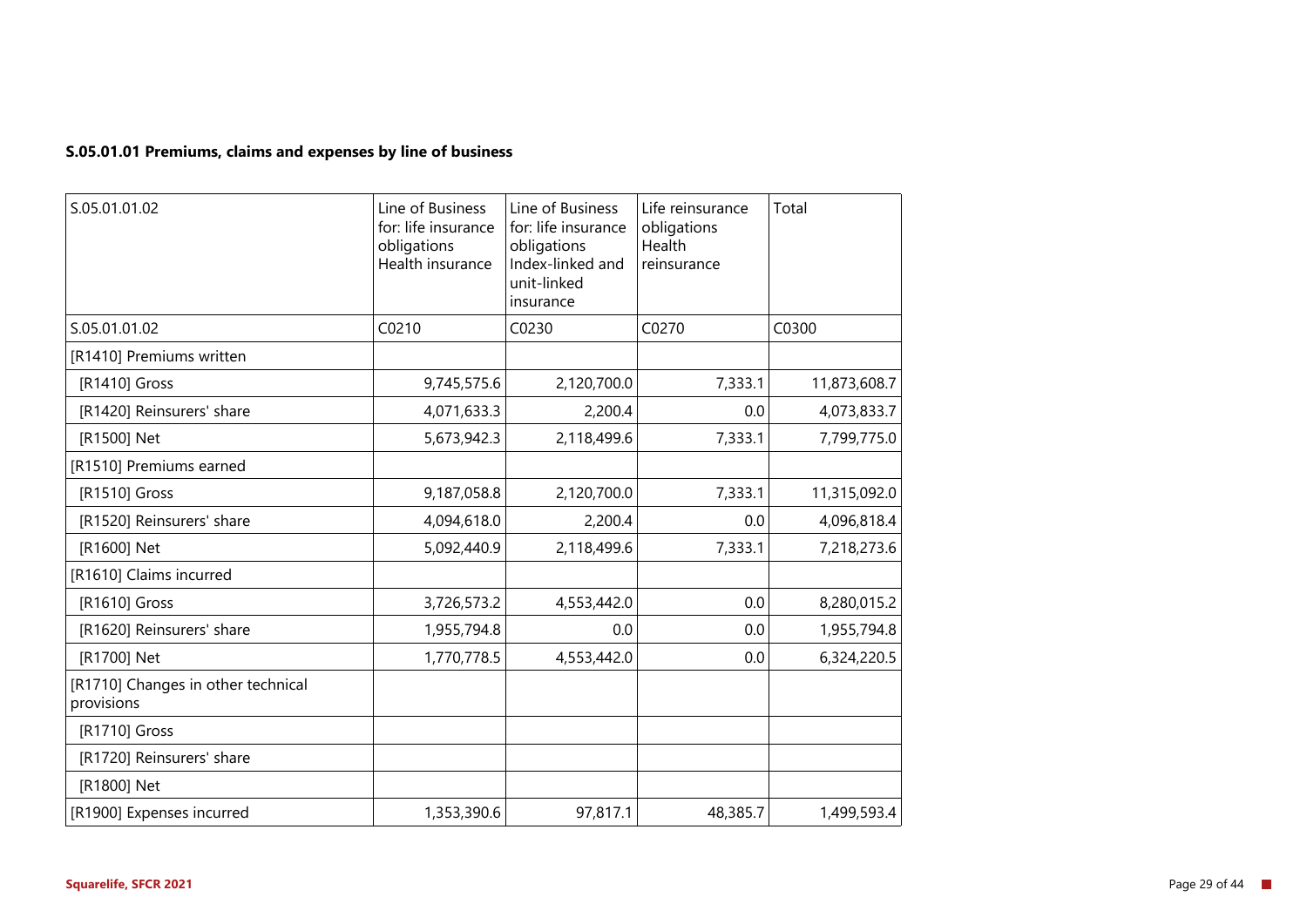| [R1910] Administrative expenses           |           |          |          |             |
|-------------------------------------------|-----------|----------|----------|-------------|
| [R1910] Gross                             | 561,641.3 | 40,593.0 | 20,079.5 | 622,313.8   |
| [R1920] Reinsurers' share                 |           | 0.0      | 0.0      |             |
| [R2000] Net                               | 561,641.3 | 40,593.0 | 20,079.5 | 622,313.8   |
| [R2010] Investment management<br>expenses |           |          |          |             |
| [R2010] Gross                             |           |          |          |             |
| [R2020] Reinsurers' share                 |           |          |          |             |
| [R2100] Net                               |           |          |          |             |
| [R2110] Claims management expenses        |           |          |          |             |
| [R2110] Gross                             |           |          |          |             |
| [R2120] Reinsurers' share                 |           |          |          |             |
| [R2200] Net                               |           |          |          |             |
| [R2210] Acquisition expenses              |           |          |          |             |
| [R2210] Gross                             | 791,749.2 | 57,224.2 | 28,306.2 | 877,279.6   |
| [R2220] Reinsurers' share                 | 0.0       | 0.0      | 0.0      | 0.0         |
| [R2300] Net                               | 791,749.2 | 57,224.2 | 28,306.2 | 877,279.6   |
| [R2310] Overhead expenses                 |           |          |          |             |
| [R2310] Gross                             |           |          |          |             |
| [R2320] Reinsurers' share                 |           |          |          |             |
| [R2400] Net                               |           |          |          |             |
| [R2500] Other expenses                    |           |          |          |             |
| [R2600] Total expenses                    |           |          |          | 1,499,593.4 |
| [R2700] Total amount of surrenders        |           |          |          |             |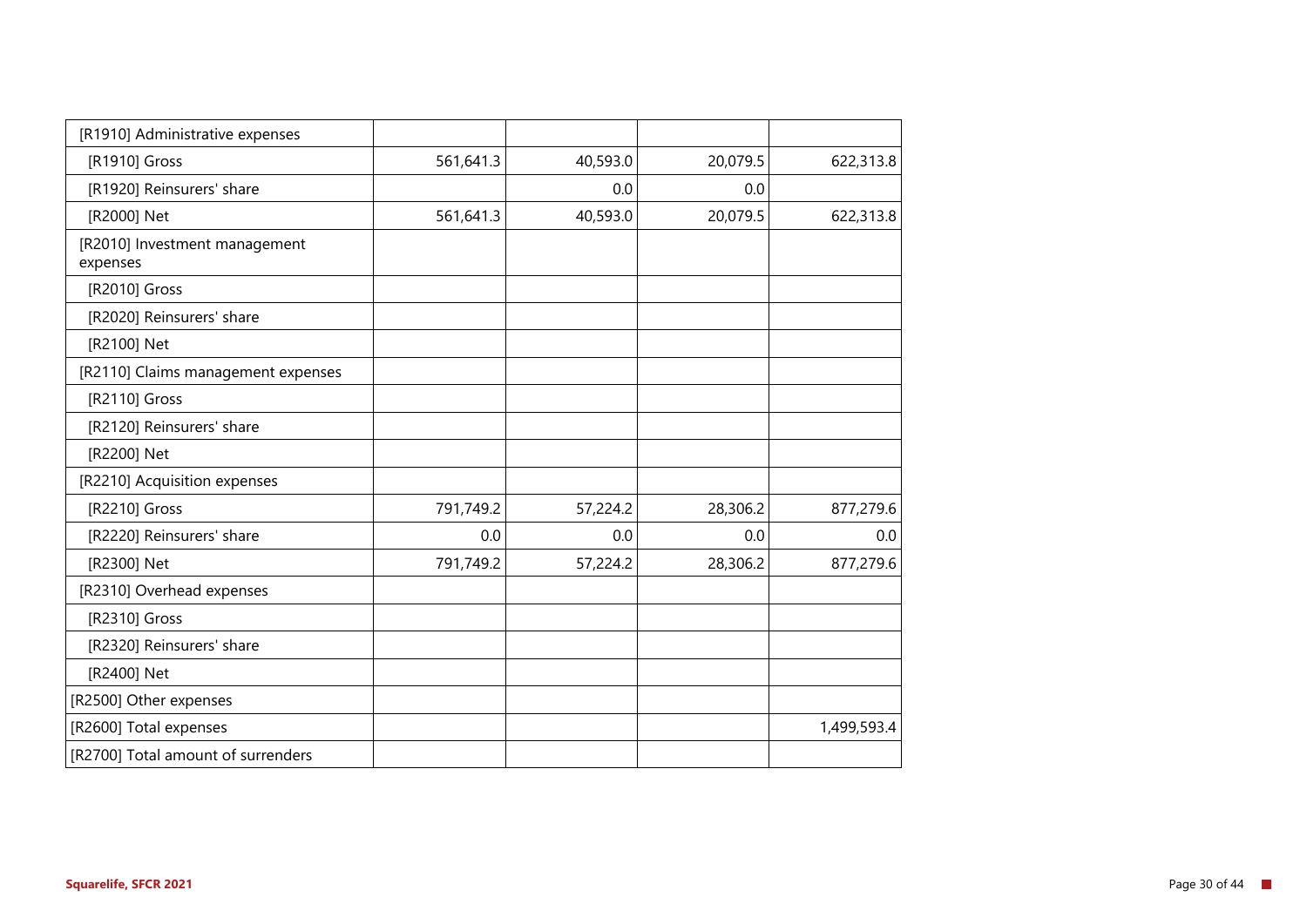**S.05.02.01 Premiums, claims and expenses by country**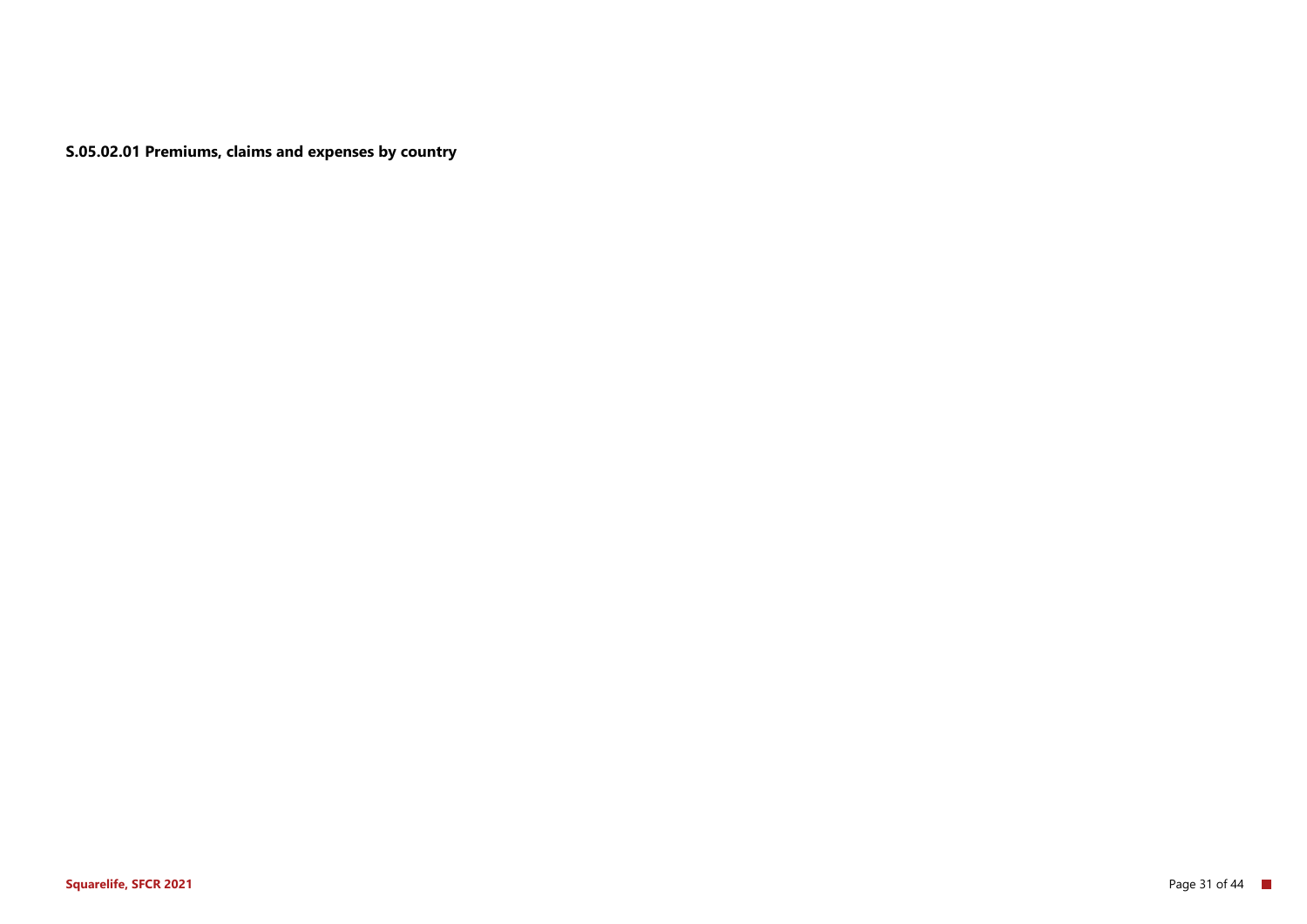#### **Germany**

| S.05.02.01.05                                    | Country (by<br>amount of gross<br>premiums<br>written) - life<br>obligations |
|--------------------------------------------------|------------------------------------------------------------------------------|
| S.05.02.01.05                                    | C0230                                                                        |
| [R1410] Premiums written                         |                                                                              |
| [R1410] Gross                                    | 6,045,279.2                                                                  |
| [R1420] Reinsurers' share                        | 0.0                                                                          |
| [R1500] Net                                      | 6,045,279.2                                                                  |
| [R1510] Premiums earned                          |                                                                              |
| [R1510] Gross                                    | 6,044,873.7                                                                  |
| [R1520] Reinsurers' share                        | 2,724,087.1                                                                  |
| [R1600] Net                                      | 3,320,786.6                                                                  |
| [R1610] Claims incurred                          |                                                                              |
| [R1610] Gross                                    | 2,828,633.9                                                                  |
| [R1620] Reinsurers' share                        | 1,027,216.6                                                                  |
| [R1700] Net                                      | 1,801,417.3                                                                  |
| [R1710] Changes in other technical<br>provisions |                                                                              |
| [R1710] Gross                                    |                                                                              |
| [R1720] Reinsurers' share                        |                                                                              |
| [R1800] Net                                      |                                                                              |
| [R1900] Expenses incurred                        | 556,054.9                                                                    |
|                                                  |                                                                              |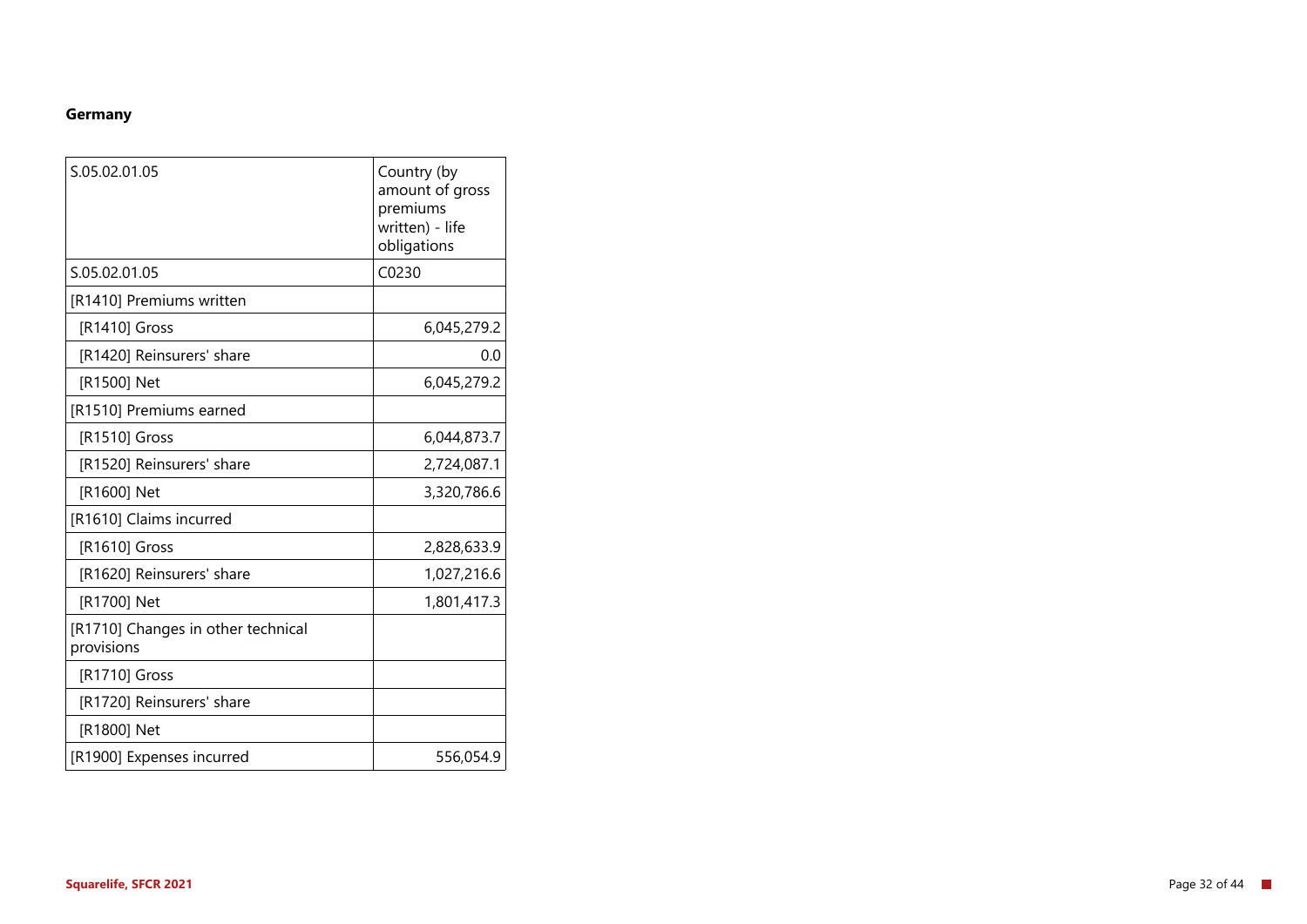#### **United Kingdom**

| S.05.02.01.05                                    | Country (by<br>amount of gross<br>premiums<br>written) - life<br>obligations |
|--------------------------------------------------|------------------------------------------------------------------------------|
| S.05.02.01.05                                    | C0230                                                                        |
| [R1410] Premiums written                         |                                                                              |
| [R1410] Gross                                    | 2,000,000.0                                                                  |
| [R1420] Reinsurers' share                        | 0.0                                                                          |
| [R1500] Net                                      | 2,000,000.0                                                                  |
| [R1510] Premiums earned                          |                                                                              |
| [R1510] Gross                                    | 2,000,000.0                                                                  |
| [R1520] Reinsurers' share                        | 0.0                                                                          |
| [R1600] Net                                      | 2,000,000.0                                                                  |
| [R1610] Claims incurred                          |                                                                              |
| [R1610] Gross                                    | 3,045,973.0                                                                  |
| [R1620] Reinsurers' share                        | 0.0                                                                          |
| [R1700] Net                                      | 3,045,973.0                                                                  |
| [R1710] Changes in other technical<br>provisions |                                                                              |
| [R1710] Gross                                    |                                                                              |
| [R1720] Reinsurers' share                        |                                                                              |
| [R1800] Net                                      |                                                                              |
| [R1900] Expenses incurred                        | 441,270.9                                                                    |
|                                                  |                                                                              |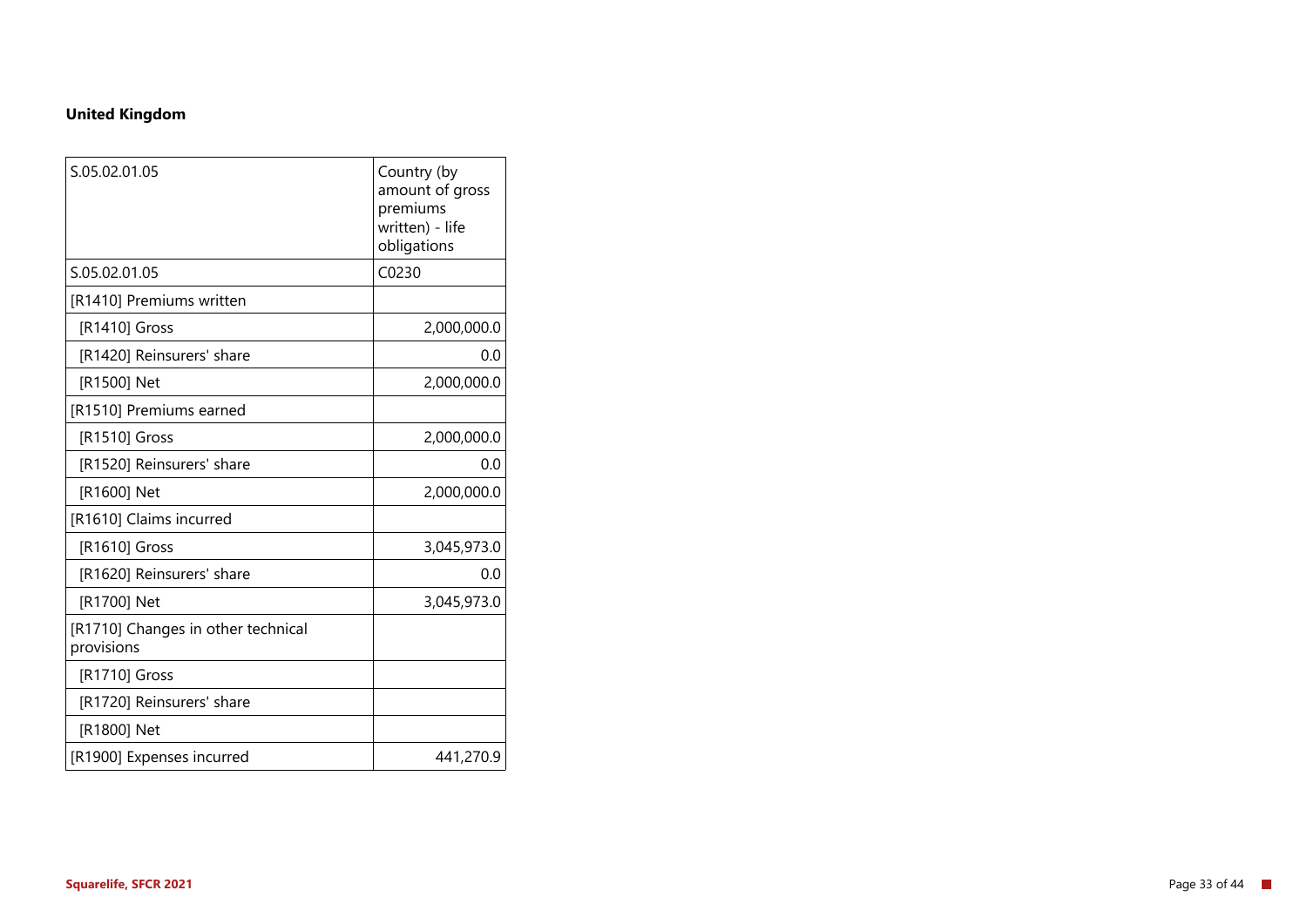#### **Italy**

| S.05.02.01.05                                    | Country (by<br>amount of gross<br>premiums<br>written) - life |
|--------------------------------------------------|---------------------------------------------------------------|
|                                                  | obligations                                                   |
| S.05.02.01.05                                    | C0230                                                         |
| [R1410] Premiums written                         |                                                               |
| [R1410] Gross                                    | 723,737.2                                                     |
| [R1420] Reinsurers' share                        | 0.0                                                           |
| [R1500] Net                                      | 723,737.2                                                     |
| [R1510] Premiums earned                          |                                                               |
| [R1510] Gross                                    | 657,732.7                                                     |
| [R1520] Reinsurers' share                        | 317,174.4                                                     |
| [R1600] Net                                      | 340,558.3                                                     |
| [R1610] Claims incurred                          |                                                               |
| [R1610] Gross                                    | 1,662,627.7                                                   |
| [R1620] Reinsurers' share                        | 0.0                                                           |
| [R1700] Net                                      | 1,662,627.7                                                   |
| [R1710] Changes in other technical<br>provisions |                                                               |
| [R1710] Gross                                    |                                                               |
| [R1720] Reinsurers' share                        |                                                               |
| [R1800] Net                                      |                                                               |
| [R1900] Expenses incurred                        | 335,757.1                                                     |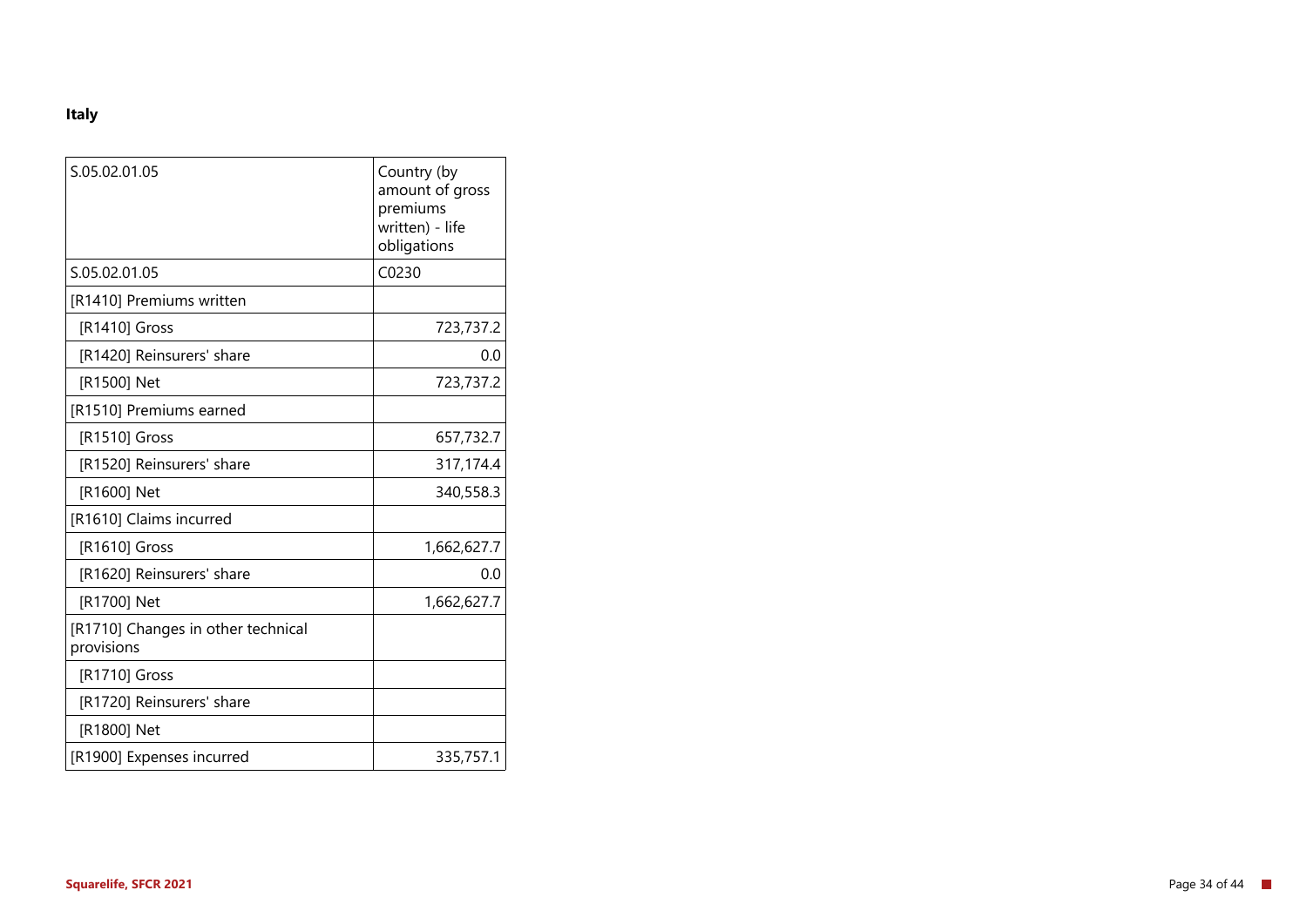#### **Netherlands**

| S.05.02.01.05                                    | Country (by<br>amount of gross<br>premiums<br>written) - life<br>obligations |
|--------------------------------------------------|------------------------------------------------------------------------------|
| S.05.02.01.05                                    | C0230                                                                        |
| [R1410] Premiums written                         |                                                                              |
| [R1410] Gross                                    | 1,628,736.1                                                                  |
| [R1420] Reinsurers' share                        | 0.0                                                                          |
| [R1500] Net                                      | 1,628,736.1                                                                  |
| [R1510] Premiums earned                          |                                                                              |
| [R1510] Gross                                    | 1,625,222.8                                                                  |
| [R1520] Reinsurers' share                        | 682,959.1                                                                    |
| [R1600] Net                                      | 942,263.7                                                                    |
| [R1610] Claims incurred                          |                                                                              |
| [R1610] Gross                                    | 501,461.5                                                                    |
| [R1620] Reinsurers' share                        | 131,802.1                                                                    |
| [R1700] Net                                      | 369,659.4                                                                    |
| [R1710] Changes in other technical<br>provisions |                                                                              |
| [R1710] Gross                                    |                                                                              |
| [R1720] Reinsurers' share                        |                                                                              |
| [R1800] Net                                      |                                                                              |
| [R1900] Expenses incurred                        | 61,947.6                                                                     |
|                                                  |                                                                              |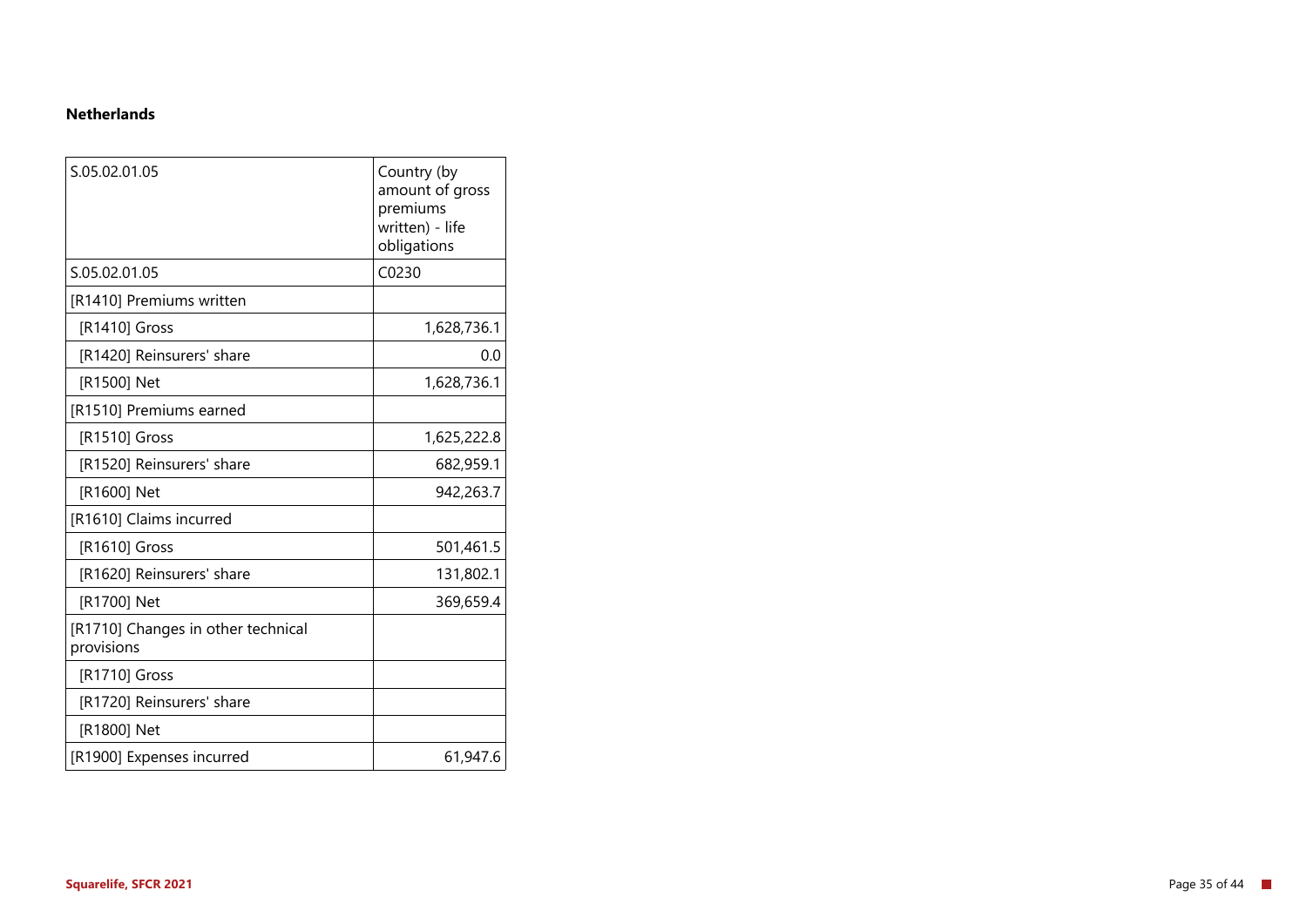#### **Poland**

| S.05.02.01.05                                    | Country (by<br>amount of gross<br>premiums<br>written) - life<br>obligations |
|--------------------------------------------------|------------------------------------------------------------------------------|
| S.05.02.01.05                                    | C0230                                                                        |
| [R1410] Premiums written                         |                                                                              |
| [R1410] Gross                                    | 456,353.6                                                                    |
| [R1420] Reinsurers' share                        | 0.0                                                                          |
| [R1500] Net                                      | 456,353.6                                                                    |
| [R1510] Premiums earned                          |                                                                              |
| [R1510] Gross                                    | 456,353.6                                                                    |
| [R1520] Reinsurers' share                        | 114,270.0                                                                    |
| [R1600] Net                                      | 342,083.6                                                                    |
| [R1610] Claims incurred                          |                                                                              |
| [R1610] Gross                                    | 12,857.1                                                                     |
| [R1620] Reinsurers' share                        | 30,252.0                                                                     |
| [R1700] Net                                      | $-17,394.9$                                                                  |
| [R1710] Changes in other technical<br>provisions |                                                                              |
| [R1710] Gross                                    |                                                                              |
| [R1720] Reinsurers' share                        |                                                                              |
| [R1800] Net                                      |                                                                              |
| [R1900] Expenses incurred                        | 8,463.1                                                                      |
|                                                  |                                                                              |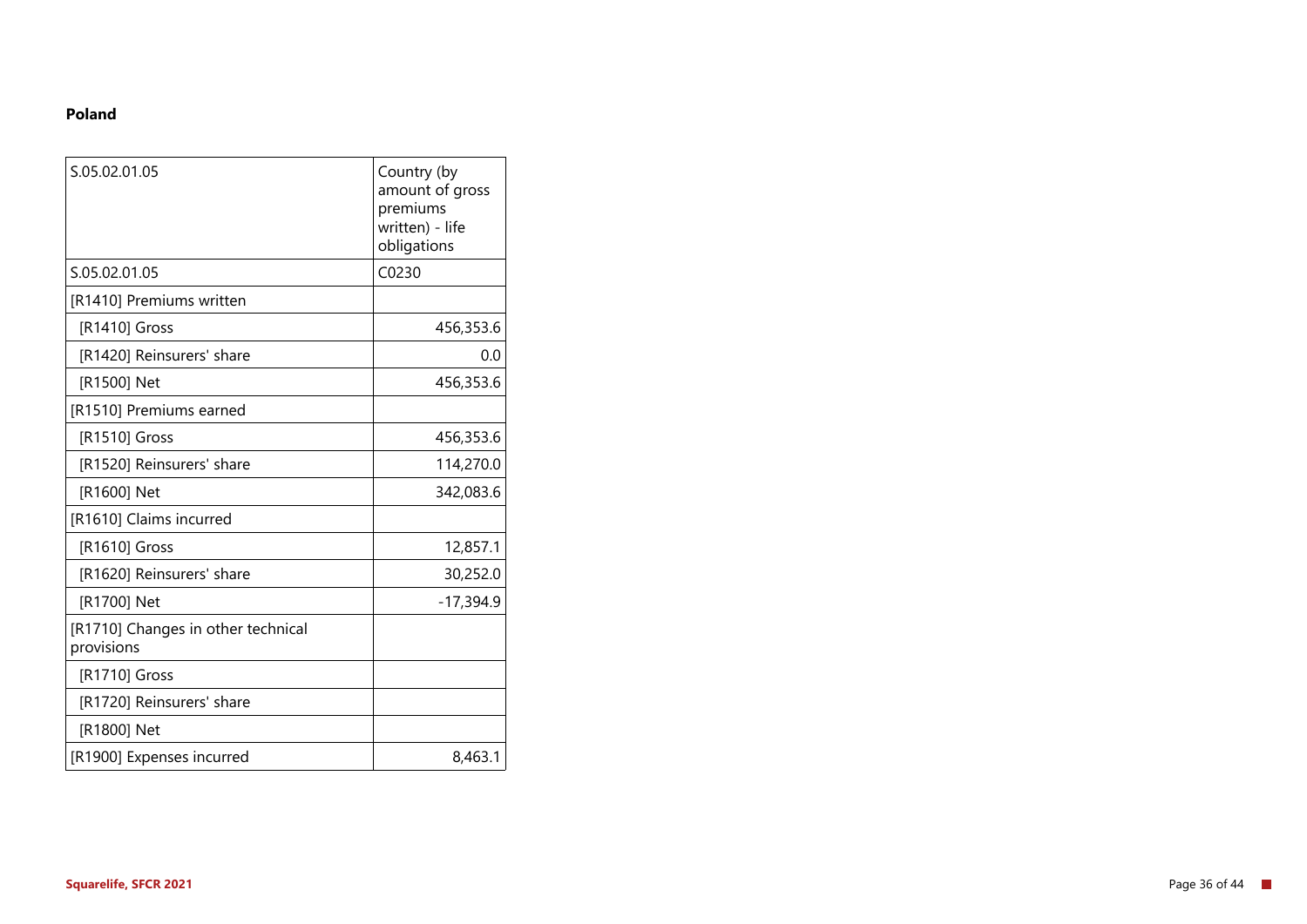| S.05.02.01.06                                    | Total Top 5 and<br>home country |
|--------------------------------------------------|---------------------------------|
| S.05.02.01.06                                    | C0280                           |
| [R1410] Premiums written                         |                                 |
| [R1410] Gross                                    | 10,854,106.0                    |
| [R1420] Reinsurers' share                        |                                 |
| [R1500] Net                                      | 10,854,106.0                    |
| [R1510] Premiums earned                          |                                 |
| [R1510] Gross                                    | 10,784,182.8                    |
| [R1520] Reinsurers' share                        | 3,838,490.6                     |
| [R1600] Net                                      | 6,945,692.1                     |
| [R1610] Claims incurred                          |                                 |
| [R1610] Gross                                    | 8,051,553.1                     |
| [R1620] Reinsurers' share                        | 1,189,270.6                     |
| [R1700] Net                                      | 6,862,282.5                     |
| [R1710] Changes in other technical<br>provisions |                                 |
| [R1710] Gross                                    |                                 |
| [R1720] Reinsurers' share                        |                                 |
| [R1800] Net                                      |                                 |
| [R1900] Expenses incurred                        | 1,403,493.6                     |
| [R2500] Other expenses                           |                                 |
| [R2600] Total expenses                           | 1,403,493.6                     |

#### **S.12.01.02 Life and Health SLT Technical Provisions**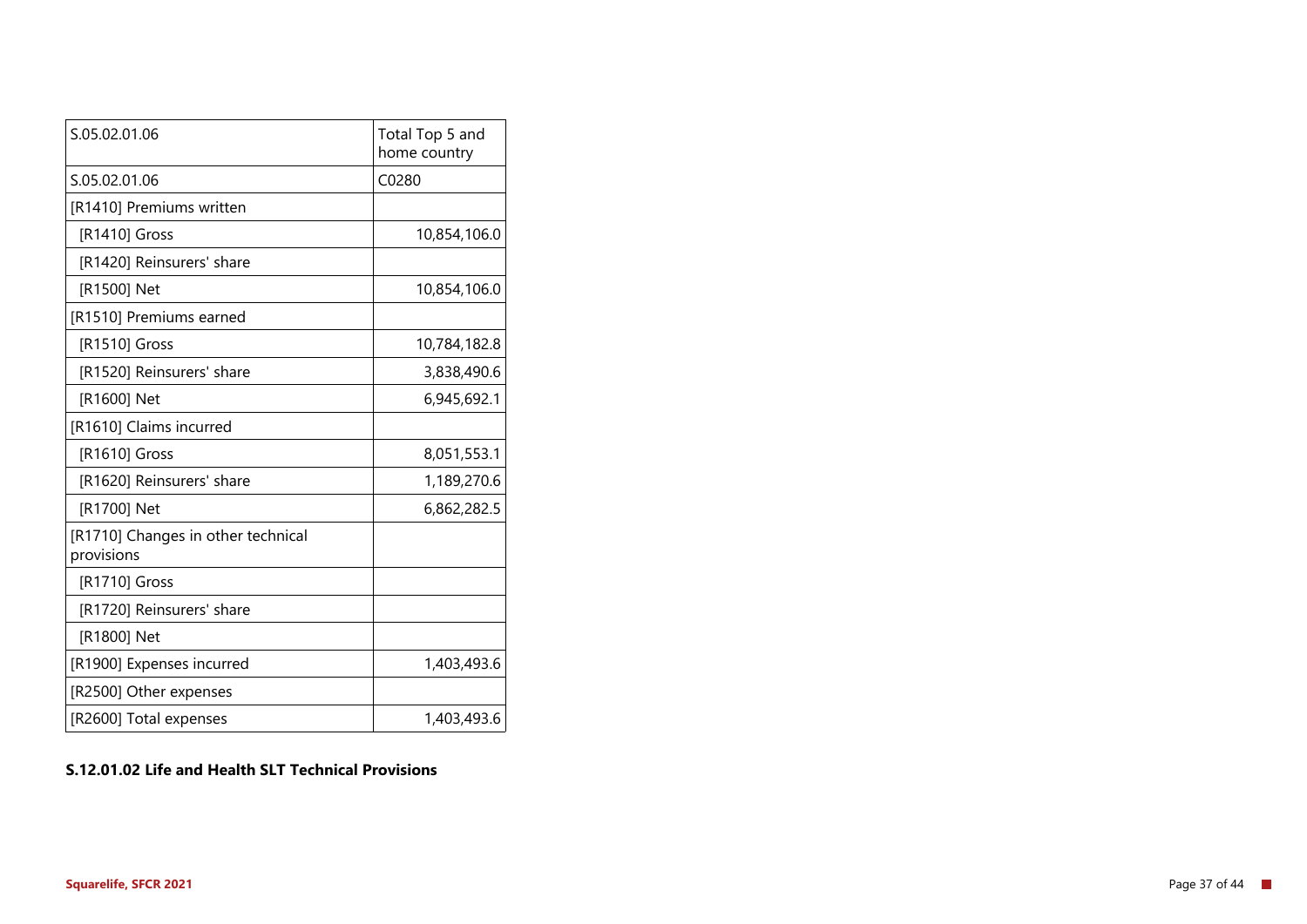| S.12.01.02.01                                                                                                                                                                         | Insurance with<br>profit<br>participation | Index-linked and<br>unit-linked<br>insurance | Index-linked and<br>unit-linked<br>insurance<br>Contracts without<br>options and<br>guarantees | Other life<br>insurance | Other life<br>insurance<br>options and<br>guarantees | Annuities<br>stemming from<br>Contracts without   non-life insurance  <br>contracts and<br>relating to<br>insurance<br>obligation other<br>than health<br>insurance<br>obligations | Accepted<br>reinsurance |     |
|---------------------------------------------------------------------------------------------------------------------------------------------------------------------------------------|-------------------------------------------|----------------------------------------------|------------------------------------------------------------------------------------------------|-------------------------|------------------------------------------------------|------------------------------------------------------------------------------------------------------------------------------------------------------------------------------------|-------------------------|-----|
| S.12.01.02.01                                                                                                                                                                         | C0020                                     | C0030                                        | C0040                                                                                          | C0060                   | C0070                                                | C0090                                                                                                                                                                              | C0100                   |     |
| [R0010] Technical provisions calculated as a<br>whole                                                                                                                                 |                                           | 0.0                                          |                                                                                                |                         |                                                      |                                                                                                                                                                                    |                         |     |
| [R0020] Total Recoverables from<br>reinsurance/SPV and Finite Re after the<br>adjustment for expected losses due to<br>counterparty default associated to TP<br>calculated as a whole |                                           |                                              |                                                                                                |                         |                                                      |                                                                                                                                                                                    |                         |     |
| [R0030] Technical provisions calculated as a<br>sum of BE and RM                                                                                                                      |                                           |                                              |                                                                                                |                         |                                                      |                                                                                                                                                                                    |                         |     |
| [R0030] Best Estimate                                                                                                                                                                 |                                           |                                              |                                                                                                |                         |                                                      |                                                                                                                                                                                    |                         |     |
| [R0030] Gross Best Estimate                                                                                                                                                           | 0.0                                       |                                              | 66,131,723.8                                                                                   |                         | 0.0                                                  | 0.0                                                                                                                                                                                |                         | 0.0 |
| [R0080] Total Recoverables from<br>reinsurance/SPV and Finite Re after<br>the adjustment for expected losses<br>due to counterparty default                                           |                                           |                                              | 0.0                                                                                            |                         | 0.0                                                  |                                                                                                                                                                                    |                         |     |
| [R0090] Best estimate minus<br>recoverables from reinsurance/SPV<br>and Finite Re - total                                                                                             |                                           |                                              | 66,131,723.8                                                                                   |                         | 0.0                                                  |                                                                                                                                                                                    |                         |     |
| [R0100] Risk Margin                                                                                                                                                                   | 0.0                                       | 242,487.7                                    |                                                                                                | 0.0                     |                                                      | 0.0                                                                                                                                                                                |                         | 0.0 |
| [R0110] Amount of the transitional on<br><b>Technical Provisions</b>                                                                                                                  |                                           |                                              |                                                                                                |                         |                                                      |                                                                                                                                                                                    |                         |     |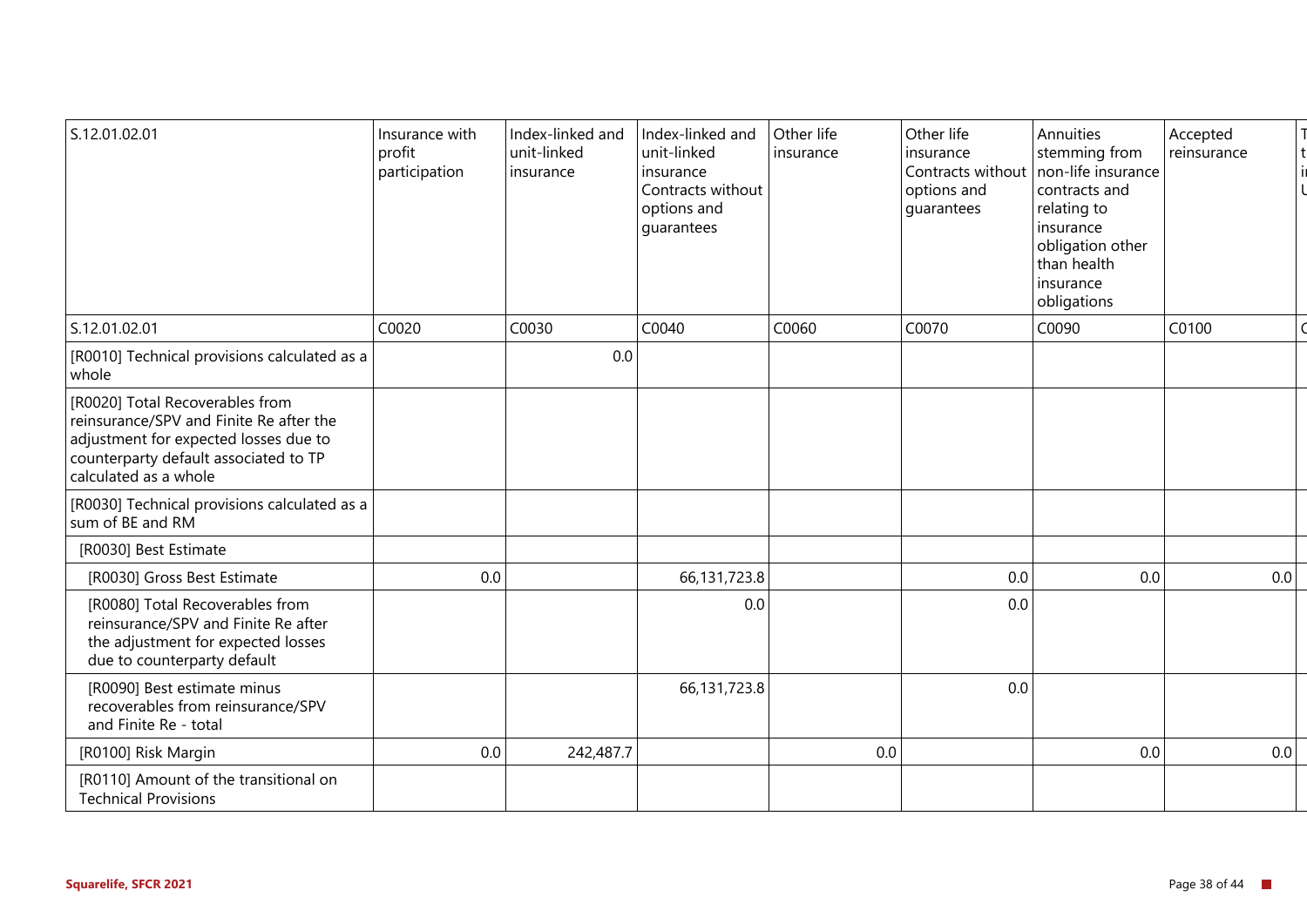| [R0110] Technical Provisions<br>calculated as a whole |              |     |  |
|-------------------------------------------------------|--------------|-----|--|
| [R0120] Best estimate                                 |              |     |  |
| [R0130] Risk margin                                   |              |     |  |
| [R0200] Technical provisions - total                  | 66,374,211.6 | 0.0 |  |

#### **S.23.01.01 Own funds**

| S.23.01.01.01                                                                                                                                            | Total       | Tier 1 -<br>unrestricted | Tier 1 - restricted |
|----------------------------------------------------------------------------------------------------------------------------------------------------------|-------------|--------------------------|---------------------|
| S.23.01.01.01                                                                                                                                            | C0010       | C0020                    | C0030               |
| [R0010] Basic own funds before deduction<br>for participations in other financial sector as<br>foreseen in article 68 of Delegated<br>Regulation 2015/35 |             |                          |                     |
| [R0010] Ordinary share capital (gross of<br>own shares)                                                                                                  | 7,000,000.0 | 7,000,000.0              |                     |
| [R0030] Share premium account related<br>to ordinary share capital                                                                                       |             |                          |                     |
| [R0040] Initial funds, members'<br>contributions or the equivalent basic<br>own - fund item for mutual and<br>mutual-type undertakings                   | 7,800,000.0 | 7,800,000.0              |                     |
| [R0050] Subordinated mutual member<br>accounts                                                                                                           |             |                          |                     |
| [R0070] Surplus funds                                                                                                                                    |             |                          |                     |
| [R0090] Preference shares                                                                                                                                |             |                          |                     |
| [R0110] Share premium account related<br>to preference shares                                                                                            |             |                          |                     |
| [R0130] Reconciliation reserve                                                                                                                           | 5,042,022.2 | 5,042,022.2              |                     |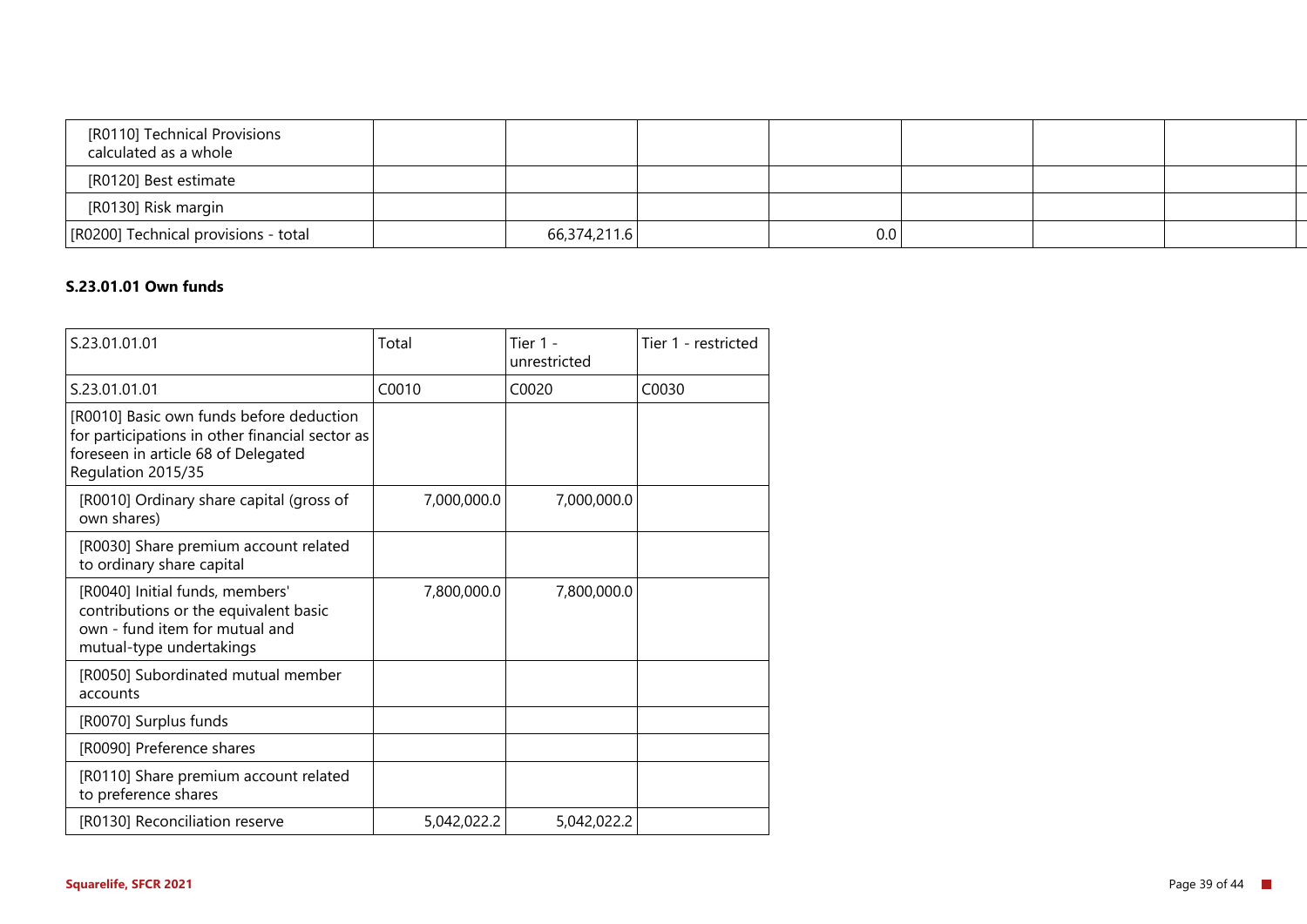| [R0140] Subordinated liabilities                                                                                                                                                                |              |              |     |
|-------------------------------------------------------------------------------------------------------------------------------------------------------------------------------------------------|--------------|--------------|-----|
| [R0160] An amount equal to the value of<br>net deferred tax assets                                                                                                                              |              |              |     |
| [R0180] Other own fund items approved<br>by the supervisory authority as basic own<br>funds not specified above                                                                                 |              |              |     |
| [R0220] Own funds from the financial<br>statements that should not be represented<br>by the reconciliation reserve and do not<br>meet the criteria to be classified as<br>Solvency II own funds |              |              |     |
| [R0220] Own funds from the financial<br>statements that should not be<br>represented by the reconciliation reserve<br>and do not meet the criteria to be<br>classified as Solvency II own funds |              |              |     |
| [R0230] Deductions                                                                                                                                                                              |              |              |     |
| [R0230] Deductions for participations in<br>financial and credit institutions                                                                                                                   |              |              |     |
| [R0290] Total basic own funds after<br>deductions                                                                                                                                               | 19,842,022.2 | 19,842,022.2 | 0.0 |
| [R0300] Ancillary own funds                                                                                                                                                                     |              |              |     |
| [R0300] Unpaid and uncalled ordinary<br>share capital callable on demand                                                                                                                        |              |              |     |
| [R0310] Unpaid and uncalled initial<br>funds, members' contributions or the<br>equivalent basic own fund item for<br>mutual and mutual - type undertakings,<br>callable on demand               |              |              |     |
| [R0320] Unpaid and uncalled preference<br>shares callable on demand                                                                                                                             |              |              |     |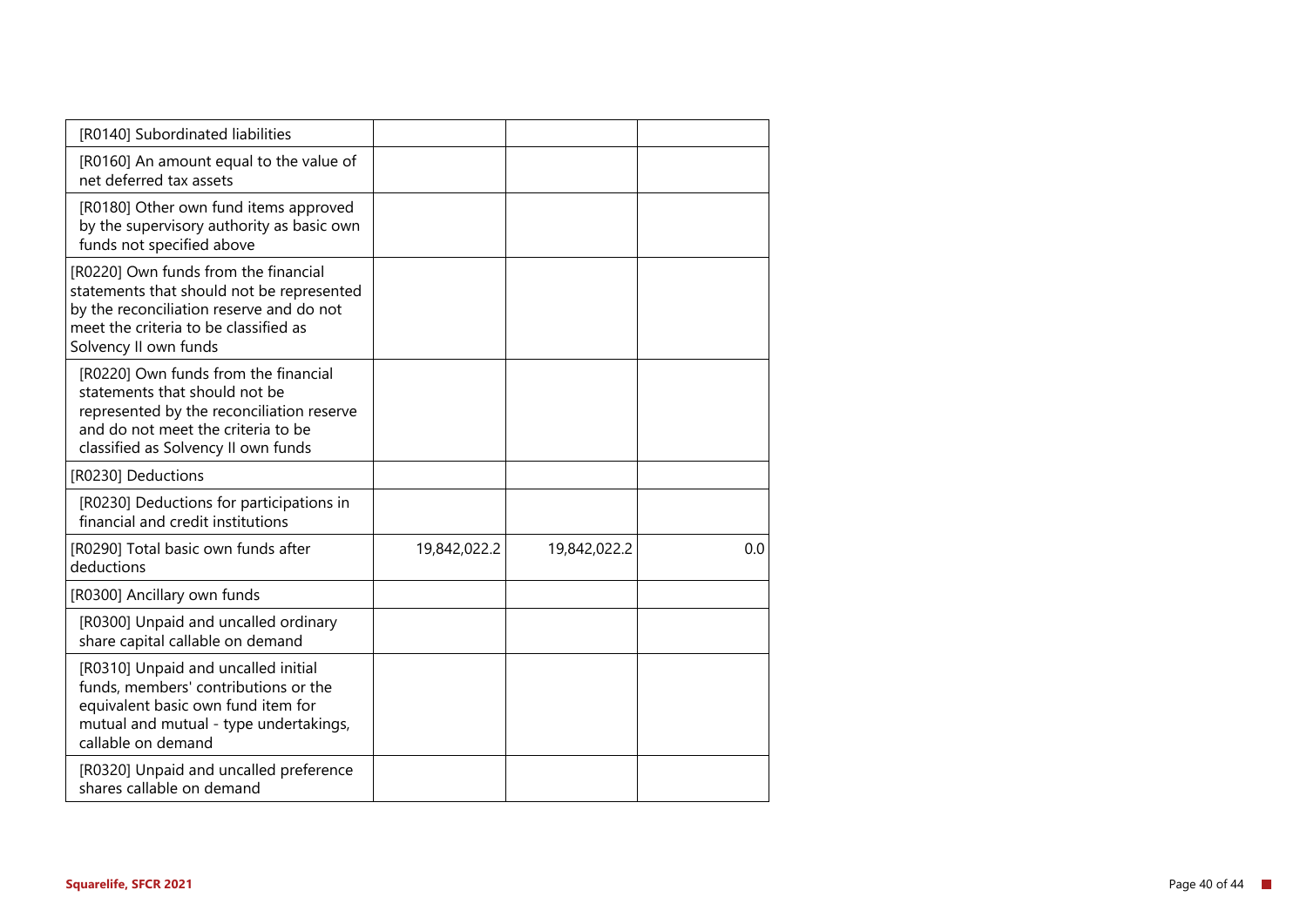| [R0330] A legally binding commitment to<br>subscribe and pay for subordinated<br>liabilities on demand                           |              |              |     |
|----------------------------------------------------------------------------------------------------------------------------------|--------------|--------------|-----|
| [R0340] Letters of credit and guarantees<br>under Article 96(2) of the Directive<br>2009/138/EC                                  |              |              |     |
| [R0350] Letters of credit and guarantees<br>other than under Article 96(2) of the<br>Directive 2009/138/EC                       |              |              |     |
| [R0360] Supplementary members calls<br>under first subparagraph of Article 96(3)<br>of the Directive 2009/138/EC                 |              |              |     |
| [R0370] Supplementary members calls -<br>other than under first subparagraph of<br>Article 96(3) of the Directive<br>2009/138/EC |              |              |     |
| [R0390] Other ancillary own funds                                                                                                |              |              |     |
| [R0400] Total ancillary own funds                                                                                                |              |              |     |
| [R0500] Available and eligible own funds                                                                                         |              |              |     |
| [R0500] Total available own funds to<br>meet the SCR                                                                             | 19,842,022.2 | 19,842,022.2 |     |
| [R0510] Total available own funds to<br>meet the MCR                                                                             | 19,842,022.2 | 19,842,022.2 |     |
| [R0540] Total eligible own funds to meet<br>the SCR                                                                              | 19,842,022.2 | 19,842,022.2 | 0.0 |
| [R0550] Total eligible own funds to meet<br>the MCR                                                                              | 19,842,022.2 | 19,842,022.2 | 0.0 |
| [R0580] SCR                                                                                                                      | 7,794,703.1  |              |     |
| [R0600] MCR                                                                                                                      | 6,421,650.0  |              |     |
| [R0620] Ratio of Eligible own funds to SCR                                                                                       | 2.5455776731 |              |     |
| [R0640] Ratio of Eligible own funds to MCR                                                                                       | 3.0898635409 |              |     |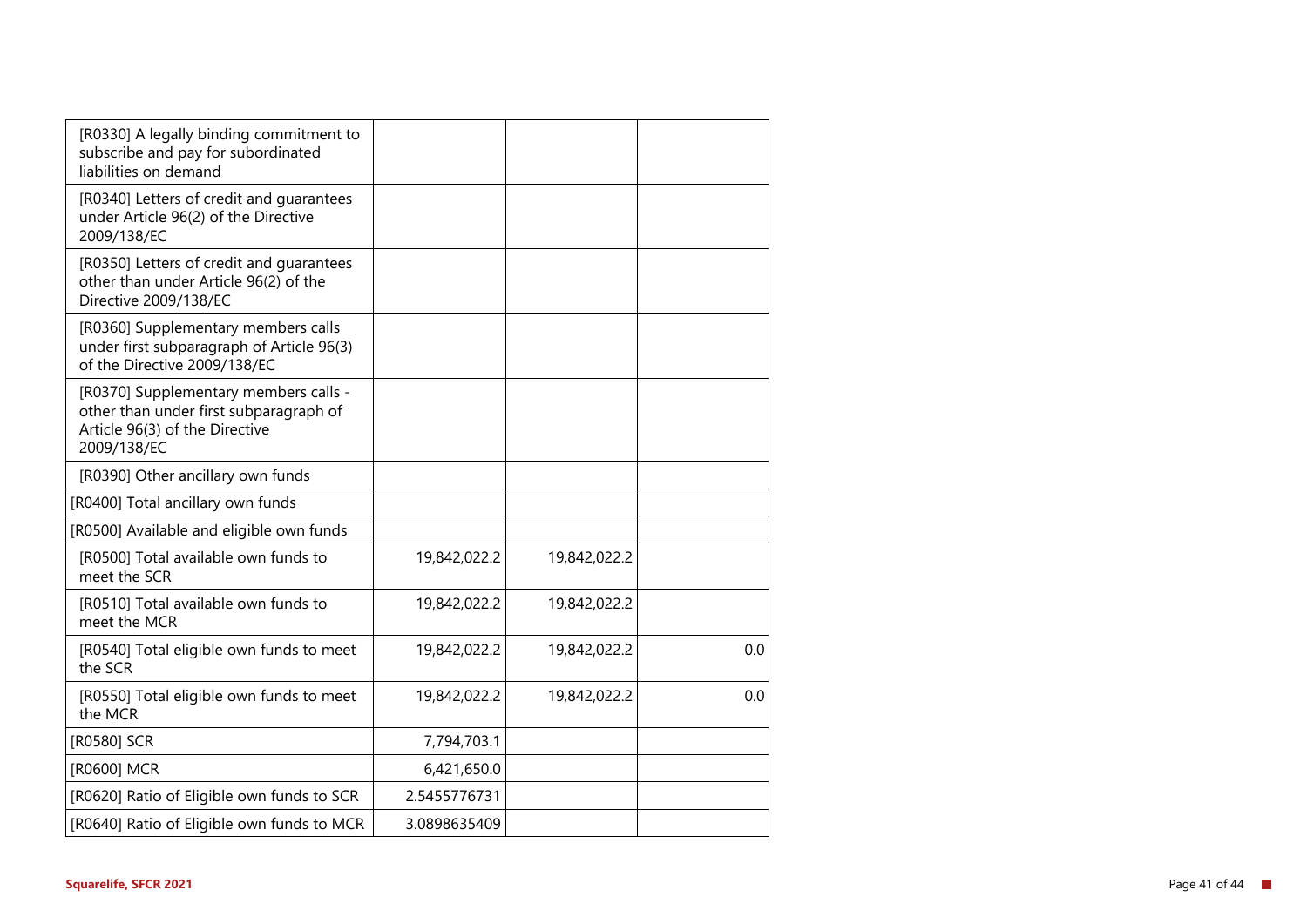| S.23.01.01.02                                                                                                                | C0060        |
|------------------------------------------------------------------------------------------------------------------------------|--------------|
| [R0700] Reconciliation reserve                                                                                               | 5,042,022.2  |
| [R0700] Excess of assets over liabilities                                                                                    | 19,842,022.2 |
| [R0710] Own shares (held directly and<br>indirectly)                                                                         |              |
| [R0720] Foreseeable dividends,<br>distributions and charges                                                                  |              |
| [R0730] Other basic own fund items                                                                                           | 14,800,000.0 |
| [R0740] Adjustment for restricted own<br>fund items in respect of matching<br>adjustment portfolios and ring fenced<br>funds |              |
| [R0770] Expected profits                                                                                                     |              |
| [R0770] Expected profits included in<br>future premiums (EPIFP) - Life business                                              | 5,600,714.1  |
| [R0780] Expected profits included in<br>future premiums (EPIFP) - Non-life<br>business                                       | 0.0          |
| [R0790] Total Expected profits included in<br>future premiums (EPIFP)                                                        | 5,600,714.1  |

#### **S.25.01.01 Solvency Capital Requirement - for undertakings on Standard Formula**

| S.25.01.01.01                     | Net solvency<br>capital<br>requirement | Gross solvency<br>capital<br>requirement |
|-----------------------------------|----------------------------------------|------------------------------------------|
| S.25.01.01.01                     | C0030                                  | C0040                                    |
| [R0010] Market risk               | 4,904,416.0                            | 4,904,416.0                              |
| [R0020] Counterparty default risk | 989,993.1                              | 989,993.1                                |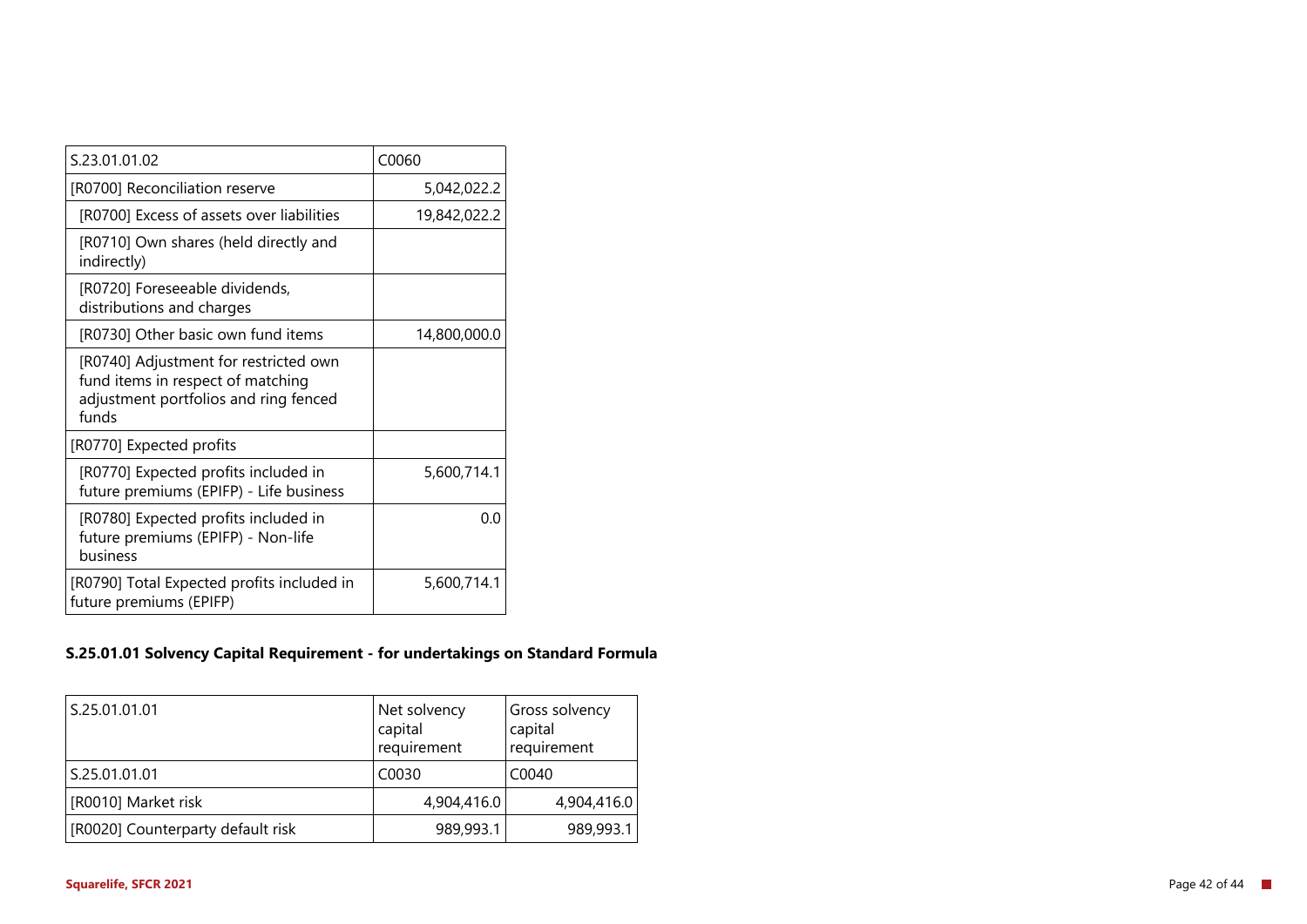| [R0030] Life underwriting risk             | 272,517.9      | 272,517.9      |
|--------------------------------------------|----------------|----------------|
| [R0040] Health underwriting risk           | 3,795,414.8    | 3,795,414.8    |
| [R0050] Non-life underwriting risk         |                |                |
| [R0060] Diversification                    | $-2,583,542.5$ | $-2,583,542.5$ |
| [R0070] Intangible asset risk              |                |                |
| [R0100] Basic Solvency Capital Requirement | 7,378,799.4    | 7,378,799.4    |

| S.25.01.01.02                                                                                             | Value       |
|-----------------------------------------------------------------------------------------------------------|-------------|
| S.25.01.01.02                                                                                             | C0100       |
| [R0120] Adjustment due to RFF/MAP nSCR<br>aggregation                                                     |             |
| [R0130] Operational risk                                                                                  | 415,903.7   |
| [R0140] Loss-absorbing capacity of<br>technical provisions                                                | 0.0         |
| [R0150] Loss-absorbing capacity of<br>deferred taxes                                                      | 0.0         |
| [R0160] Capital requirement for business<br>operated in accordance with Art. 4 of<br>Directive 2003/41/EC |             |
| [R0200] Solvency Capital Requirement<br>excluding capital add-on                                          | 7,794,703.1 |
| [R0210] Capital add-on already set                                                                        |             |
| [R0220] Solvency capital requirement                                                                      | 7,794,703.1 |
| [R0400] Other information on SCR                                                                          |             |
| [R0400] Capital requirement for<br>duration-based equity risk sub-module                                  |             |
| [R0410] Total amount of Notional<br>Solvency Capital Requirements for<br>remaining part                   |             |
|                                                                                                           |             |